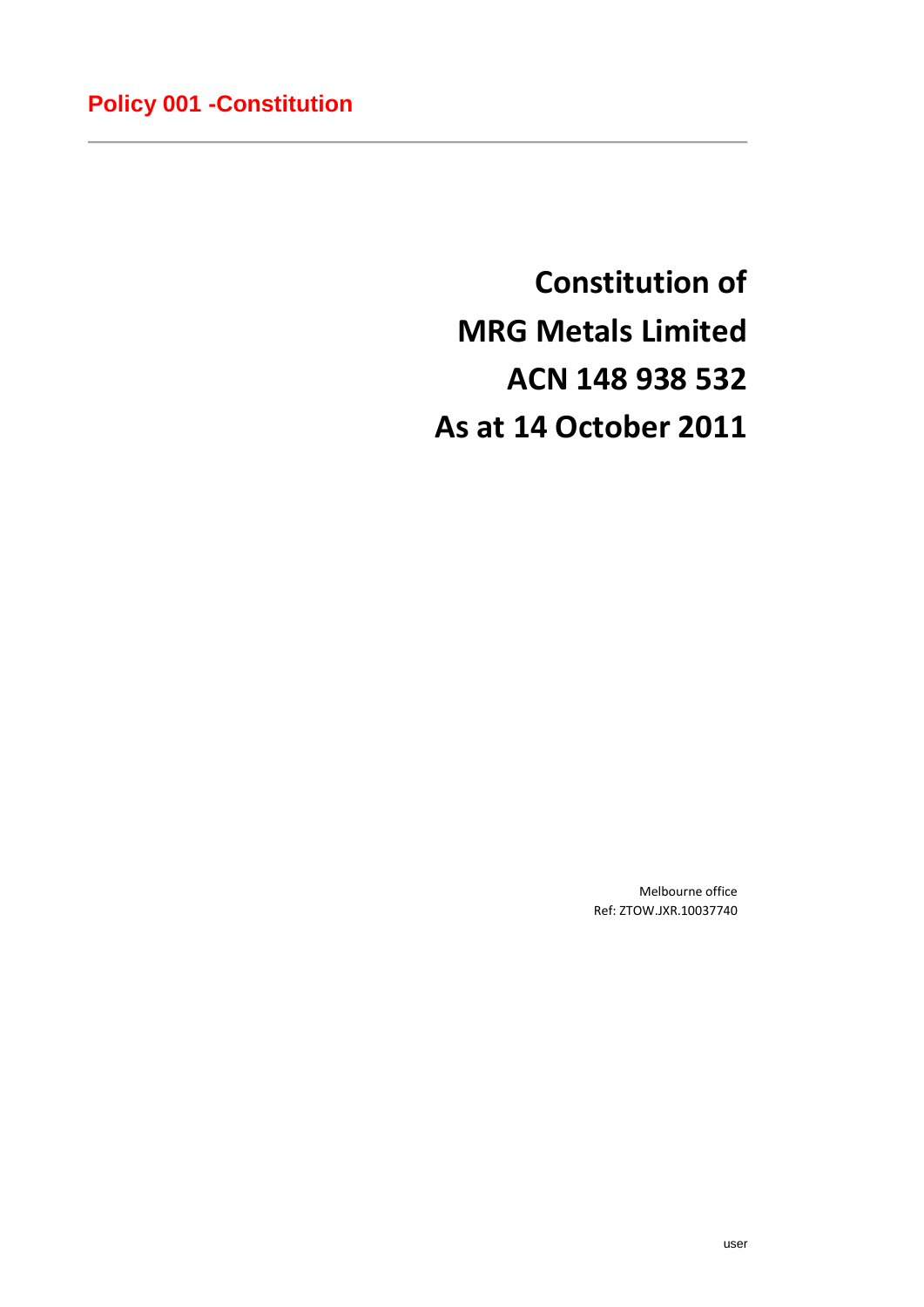# **Table of Contents**

| 1. | 1.1              | <b>Definitions and interpretation</b><br><b>Definitions</b>            | 1<br>1          |
|----|------------------|------------------------------------------------------------------------|-----------------|
|    | 1.2.             | Interpretation                                                         | $\overline{2}$  |
|    | 1.3.             | Replaceable rules                                                      | 3               |
|    | 1.4.             | Compliance with the Act                                                | 3               |
|    | 1.5.             | Transitional                                                           | 3               |
|    | 1.6.             | Listing Rules and ASX Settlement Operating Rules only apply if Company |                 |
|    |                  | is listed                                                              | 4               |
|    | 1.7.             | Constitution subject to Listing Rules if Company is listed             | 4               |
| 2. | <b>Capital 4</b> |                                                                        |                 |
|    | 2.1.             | Power of Directors to issue Shares and other securities                | 4               |
|    | 2.2.             | <b>Classes of Shares</b>                                               | 4               |
|    | 2.3.             | <b>Brokerage</b>                                                       | 5               |
|    | 2.4.             | Non-recognition of equitable or other interests                        | 5               |
|    | 2.5.             | Register of debenture holders: suspension                              | 5               |
| 3. | 3.1.             | <b>Restricted Securities</b><br><b>Compliance with Listing Rules</b>   | 5<br>5          |
|    | 3.2.             | Disposals during escrow period                                         | $6\phantom{1}6$ |
|    | 3.3.             | Company's obligations if breach                                        | 6               |
| 4. | 4.1.             | <b>Certificates</b><br><b>Certificated holdings</b>                    | 6<br>6          |
|    | 4.2.             | Issue of certificates                                                  | 6               |
|    | 4.3.             | Entitlement of Member to certificate                                   | 6               |
|    | 4.4.             | Certificate for joint holders                                          | 6               |
|    | 4.5.             | Cancellation of certificate on transfer                                | 6               |
|    | 4.6.             | Replacement of certificates                                            | $\overline{7}$  |
| 5. | CHESS7<br>5.1.   | Participation in CHESS                                                 | $\overline{7}$  |
|    | 5.2.             | <b>Compliance with ASX Settlement Operating Rules</b>                  | $\overline{7}$  |
|    | 5.3.             | Registers                                                              | 8               |
|    | 5.4.             | No interference with transfer under the ASX Settlement Operating Rules | 8               |
|    |                  |                                                                        |                 |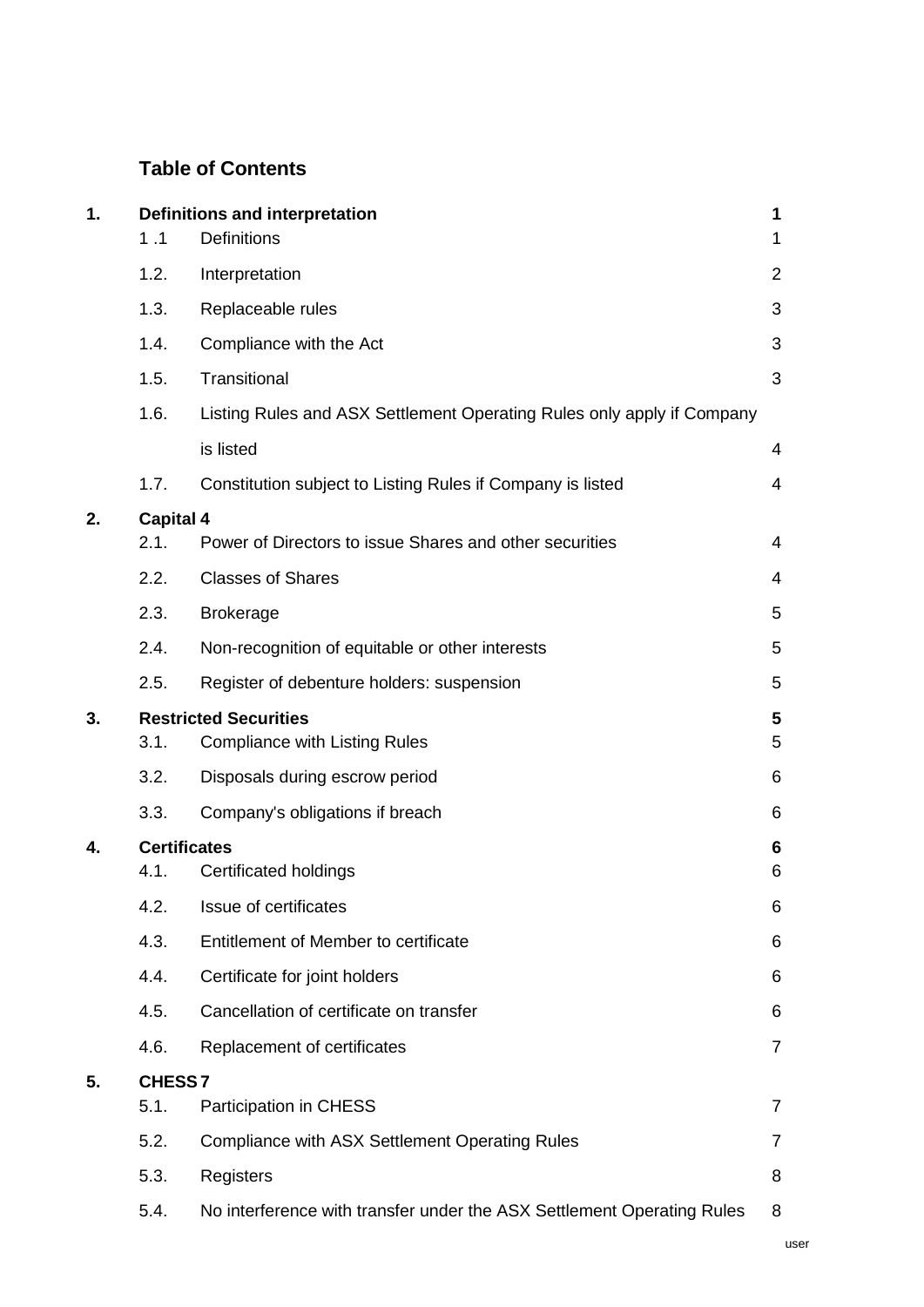| 6. |                        | <b>Lien on Shares</b>                  | 8  |
|----|------------------------|----------------------------------------|----|
|    | 6.1.                   | Company has lien                       | 8  |
|    | 6.2.                   | Exercise of lien                       | 8  |
|    | 6.3.                   | Completion of sale                     | 9  |
|    | 6.4.                   | Application of proceeds of sale        | 9  |
| 7. | <b>Calls on Shares</b> |                                        | 9  |
|    | 7.1.                   | Calls                                  | 9  |
|    | 7.2.                   | Liability of joint holders for calls   | 10 |
|    | 7.3.                   | Interest on unpaid amounts             | 10 |
|    | 7.4.                   | Fixed sums taken to be called          | 10 |
|    | 7.5.                   | <b>Differentiation between Members</b> | 10 |
|    | 7.6.                   | Prepayments of calls                   | 10 |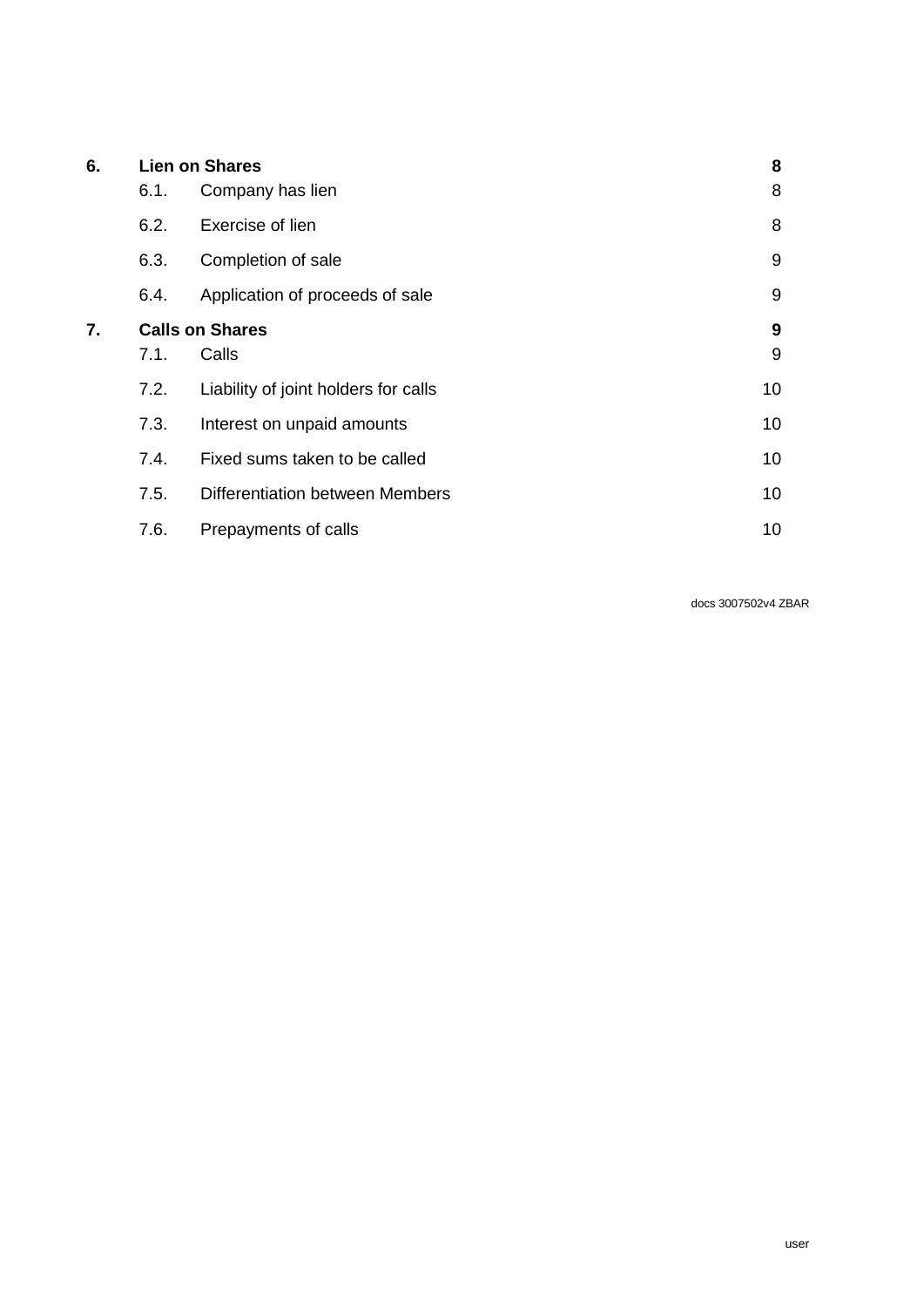| <b>Table of Contents (ctd)</b> |  |  |
|--------------------------------|--|--|
|--------------------------------|--|--|

| 8.                                                                                   | <b>Transfer of Shares</b>                                                                                                                                                                                                                                                                                                                                                                                                 | 10                                                                         |
|--------------------------------------------------------------------------------------|---------------------------------------------------------------------------------------------------------------------------------------------------------------------------------------------------------------------------------------------------------------------------------------------------------------------------------------------------------------------------------------------------------------------------|----------------------------------------------------------------------------|
| 8.1.                                                                                 | <b>Transferability of certificated Shares</b>                                                                                                                                                                                                                                                                                                                                                                             | 10                                                                         |
| 8.2.                                                                                 | <b>Registration of transfers</b>                                                                                                                                                                                                                                                                                                                                                                                          | 11                                                                         |
| 8.3.                                                                                 | Restrictions on transfer                                                                                                                                                                                                                                                                                                                                                                                                  | 11                                                                         |
| 8.4.                                                                                 | Notice of non-registration                                                                                                                                                                                                                                                                                                                                                                                                | 11                                                                         |
| 8.5.                                                                                 | Suspension of transfers                                                                                                                                                                                                                                                                                                                                                                                                   | 12                                                                         |
| 8.6.                                                                                 | Cases where registration may be refused                                                                                                                                                                                                                                                                                                                                                                                   | 12                                                                         |
| 9.                                                                                   | <b>Transmission of Shares</b>                                                                                                                                                                                                                                                                                                                                                                                             | 12                                                                         |
| 9.1.                                                                                 | Entitlement to Shares on death                                                                                                                                                                                                                                                                                                                                                                                            | 12                                                                         |
| 9.2.                                                                                 | Registration of persons entitled                                                                                                                                                                                                                                                                                                                                                                                          | 12                                                                         |
| 9.3.                                                                                 | Dividends and other rights                                                                                                                                                                                                                                                                                                                                                                                                | 13                                                                         |
| 10.                                                                                  | <b>Forfeiture of Shares</b>                                                                                                                                                                                                                                                                                                                                                                                               | 13                                                                         |
| 10.1.                                                                                | Liability to forfeiture                                                                                                                                                                                                                                                                                                                                                                                                   | 13                                                                         |
| 10.2.                                                                                | <b>Surrender of Shares</b>                                                                                                                                                                                                                                                                                                                                                                                                | 13                                                                         |
| 10.3.                                                                                | Power to forfeit                                                                                                                                                                                                                                                                                                                                                                                                          | 13                                                                         |
| 10.4.                                                                                | <b>Powers of Directors</b>                                                                                                                                                                                                                                                                                                                                                                                                | 14                                                                         |
| 10.5.                                                                                | Consequences of forfeiture                                                                                                                                                                                                                                                                                                                                                                                                | 14                                                                         |
| 10.6.                                                                                | Notice of forfeiture                                                                                                                                                                                                                                                                                                                                                                                                      | 14                                                                         |
| 10.7.                                                                                | <b>Evidentiary matters</b>                                                                                                                                                                                                                                                                                                                                                                                                | 14                                                                         |
| 10.8.                                                                                | Transfers after forfeiture and sale                                                                                                                                                                                                                                                                                                                                                                                       | 15                                                                         |
| 10.9.                                                                                | Fixed amounts taken to be calls                                                                                                                                                                                                                                                                                                                                                                                           | 15                                                                         |
| 11.                                                                                  | <b>Alteration of capital</b>                                                                                                                                                                                                                                                                                                                                                                                              | 15                                                                         |
| 11.1.                                                                                | Power to alter capital                                                                                                                                                                                                                                                                                                                                                                                                    | 15                                                                         |
| 11.2.                                                                                | Power to reduce capital                                                                                                                                                                                                                                                                                                                                                                                                   | 15                                                                         |
| 11.3.                                                                                | Power to buy Shares                                                                                                                                                                                                                                                                                                                                                                                                       | 15                                                                         |
| 11.4.                                                                                | <b>Share Plans</b>                                                                                                                                                                                                                                                                                                                                                                                                        | 16                                                                         |
| 12.<br>12.1.<br>12.2.<br>12.3.<br>12.4.<br>12.5.<br>12.6.<br>12.7.<br>12.8.<br>12.9. | Sale of non marketable parcels<br>Company may sell Member's Shares<br>Limits on Company's power to sell<br>Time of sale<br>Proceeds of sale<br>Sale of holdings created on or after 1 September 1999<br>Effect of sale<br><b>Further action</b><br><b>Registration of transfer</b><br>Costs of sale<br>12.10. Where Shares of more than one Member sold<br>12.11 Rights of purchaser<br>12.12. Limit on Member's remedies | 16<br>16<br>16<br>16<br>16<br>16<br>17<br>17<br>17<br>17<br>17<br>17<br>18 |
| 13.                                                                                  | <b>Takeover approval provisions</b>                                                                                                                                                                                                                                                                                                                                                                                       | 18                                                                         |
| 13.1.                                                                                | Interpretation                                                                                                                                                                                                                                                                                                                                                                                                            | 18                                                                         |
| 13.2.                                                                                | Transfers prohibited without approval                                                                                                                                                                                                                                                                                                                                                                                     | 18                                                                         |
| 13.3.                                                                                | Meetings                                                                                                                                                                                                                                                                                                                                                                                                                  | 18                                                                         |
| 13.4.                                                                                | Deemed approval                                                                                                                                                                                                                                                                                                                                                                                                           | 19                                                                         |
| 13.5.                                                                                | Proportional Bid rejected                                                                                                                                                                                                                                                                                                                                                                                                 | 19                                                                         |
| 13.6.                                                                                | Duration of clause                                                                                                                                                                                                                                                                                                                                                                                                        | 19                                                                         |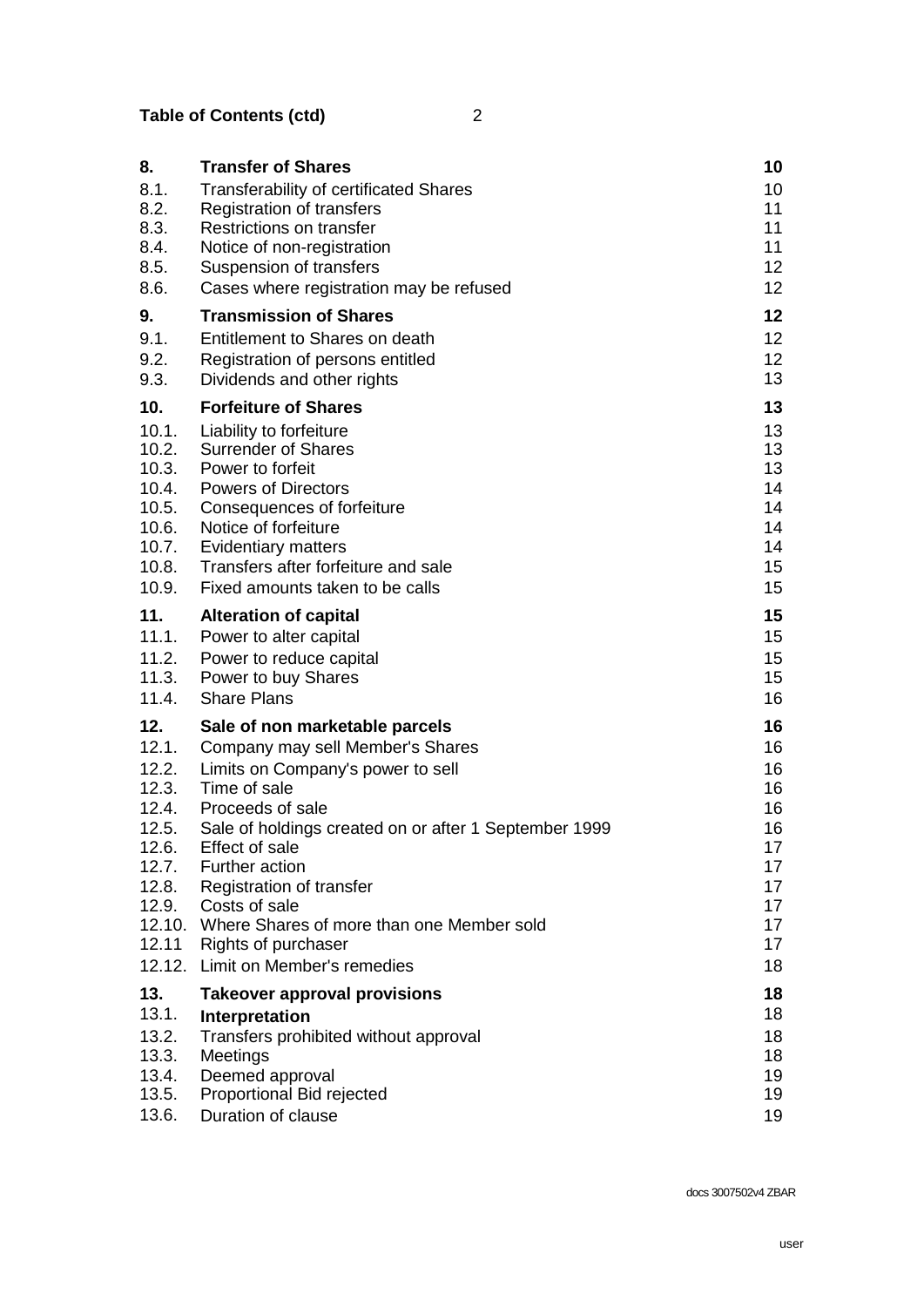| 14.            | <b>General meetings</b>                                         | 19       |
|----------------|-----------------------------------------------------------------|----------|
| 14.1.          | Power of Directors to convene                                   | 19       |
| 14.2.          | Notice of general meetings                                      | 20       |
| 14.3.          | Annual general meetings                                         | 21       |
| 14.4.          | Quorum                                                          | 21       |
| 14.5.          | If a quorum not present                                         | 21       |
| 14.6.          | Chairing meetings                                               | 21       |
| 14.7.<br>14.8. | Adjournments                                                    | 22<br>22 |
| 14.9.          | Voting at general meetings<br>Procedure for polls               | 22       |
|                | 14.10. Chairperson's casting vote                               | 23       |
|                | 14.11. Representation and voting of Members                     | 23       |
|                | 14.12. Joint holders                                            | 23       |
|                | 14.13. Members of unsound mind and minors                       | 23       |
|                | 14.14. Restriction on voting rights - unpaid amounts            | 24       |
|                | 14.15. Objections to qualification to vote                      | 24       |
|                | 14.16. Number of proxies                                        | 24       |
|                | 14.17. Form of proxy                                            | 24       |
|                | 14.18. Lodgement of proxies                                     | 25       |
|                | 14.19. Validity of proxies                                      | 25       |
|                | 14.20. Where proxy is incomplete                                | 26       |
|                | 14.21. Right of officers and advisers to attend general meeting | 26       |
|                | 14.22. Use of technology<br>14.23. Minutes                      | 26       |
|                |                                                                 | 26       |
|                |                                                                 |          |
| 15.            | Appointment, removal and remuneration of Directors              | 27       |
| 15.1.          | Appointment and removal                                         | 27       |
| 15.2.          | No Share qualification                                          | 27       |
| 15.3.          | Retirement at each annual general meeting                       | 27       |
| 15.4.          | Remuneration                                                    | 28       |
|                | 15.5. Vacation of office                                        | 29       |
|                | 15.6. Retiring allowance for Directors                          | 29       |
| 16.            | <b>Powers and duties of Directors</b>                           | 30       |
| 16.1.          | <b>Powers of Directors</b>                                      | 30       |
| 16.2.          | Appointment of attorneys and representatives                    | 30       |
| 16.3.          | Negotiable instruments                                          | 30       |
| 17.            | <b>Proceedings of Directors</b>                                 | 30       |
| 17.1.          | Proceedings                                                     | 30       |
| 17.2.          | Meetings by telecommunications                                  | 31       |
| 17.3.          | Quorum at meetings                                              | 31       |
| 17.4.          | <b>Chairman of Directors</b>                                    | 31       |
|                | 17.5. Proceedings at meetings                                   | 31       |
|                | 17.6. Disclosure of interests                                   | 31       |
|                | 17.7. Alternate Directors and attendance by proxy               | 32       |
|                | 17.8. Vacancies<br>17.9. Committees                             | 33<br>34 |
|                | 17.10. Circular resolutions                                     | 34       |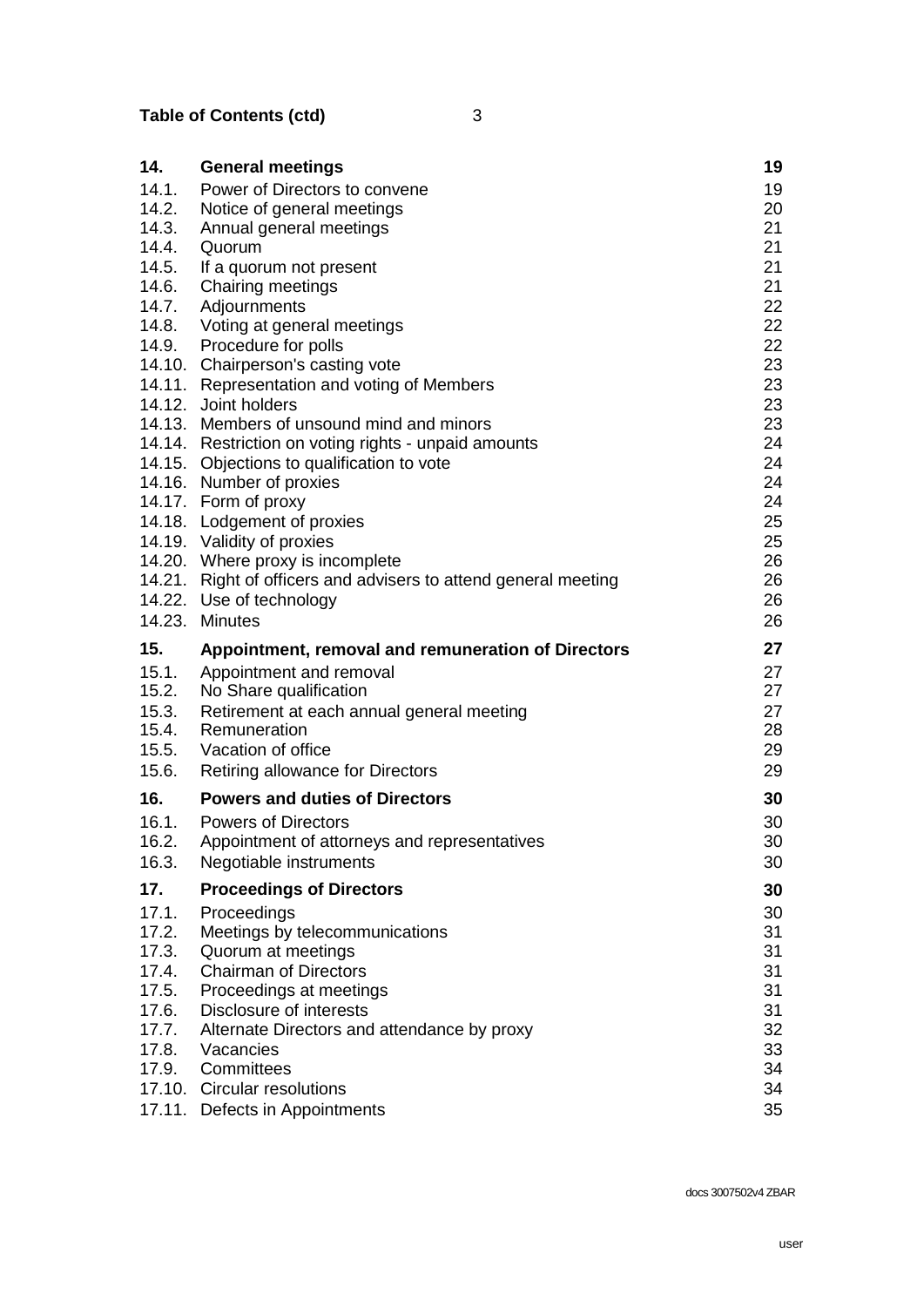**Table of Contents (ctd)** 

| 18.   | <b>Managing Director</b>                           | 35 |
|-------|----------------------------------------------------|----|
| 18.1. | Power to appoint Managing Director                 | 35 |
| 18.2. | Remuneration                                       | 35 |
| 18.3. | Delegation of powers to Managing Director          | 35 |
| 19.   | Secretaries and other officers                     | 35 |
| 19.1. | <b>Secretaries</b>                                 | 35 |
| 19.2. | Other officers                                     | 36 |
| 20.   | <b>Execution of documents</b>                      | 36 |
| 20.1. | Manner of execution                                | 36 |
| 21.   | <b>Inspection of records</b>                       | 37 |
| 21.1. | Inspection of records                              | 37 |
| 22.   | Dividends, interest and reserves                   | 37 |
| 22.1. | Power to declare dividends and pay interest        | 37 |
| 22.2. | Crediting of dividends                             | 37 |
| 22.3. | <b>Reserves</b>                                    | 38 |
| 22.4. | Deduction of unpaid amounts                        | 38 |
| 22.5. | Distribution in kind                               | 38 |
| 22.6. | Payment of distributions                           | 38 |
| 23.   | <b>Capitalisation of profits</b>                   | 39 |
| 23.1. | Capitalisation                                     | 39 |
| 23.2. | Manner in which sums applied                       | 39 |
| 23.3. | Participation by holders of partly paid shares     | 39 |
| 23.4. | <b>Powers of Directors</b>                         | 39 |
| 24.   | Dividend reinvestment and bonus Share plans        | 40 |
| 24.1. | Directors may establish plans                      | 40 |
| 24.2. | Implementing plan                                  | 40 |
| 24.3. | Where not all Members or holders participate       | 40 |
| 24.4. | Information and advice to Members                  | 40 |
| 24.5. | Limit on Directors' obligations                    | 40 |
| 24.6. | Duties and powers of Directors                     | 41 |
| 25.   | <b>Notices</b>                                     | 41 |
| 25.1. | No notice if no address provided                   | 41 |
| 25.2. | How notice to be given                             | 41 |
| 25.3. | When notice is given                               | 41 |
| 25.4. | Notice of general meeting                          | 42 |
| 26.   | <b>Joint holders</b>                               | 42 |
| 26.1. | Notice to be given by joint holders                | 42 |
| 26.2. | Effect of giving notice                            | 42 |
| 26.3. | Failure to give notice                             | 43 |
| 26.4. | <b>Receipts</b>                                    | 43 |
| 27.   | <b>Winding up</b>                                  | 43 |
| 27.1. | Where assets insufficient to repay paid up capital | 43 |
| 27.2. | Where assets sufficient to repay paid up capital   | 43 |
| 27.3. | Powers of liquidator                               | 43 |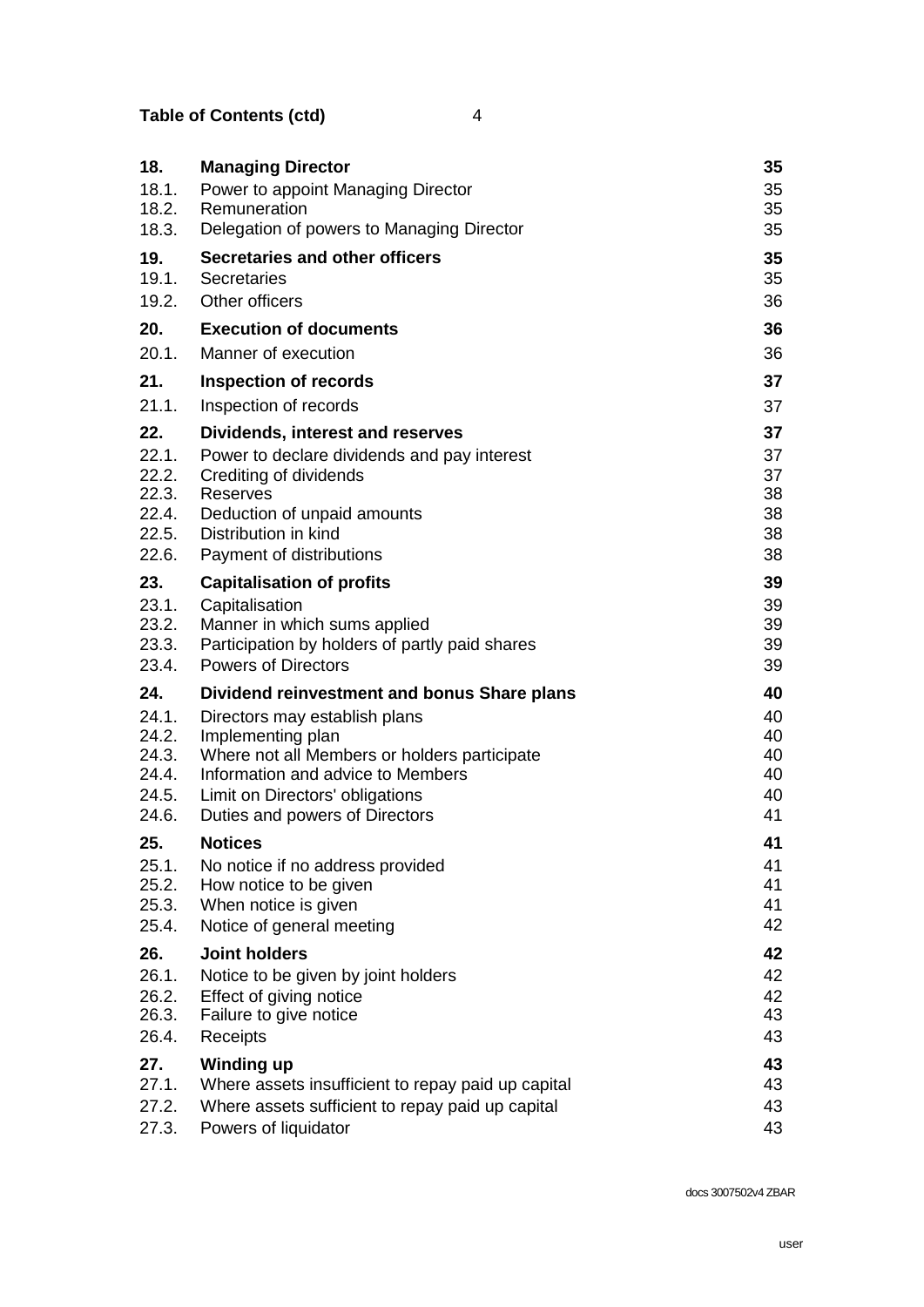# **Table of Contents (ctd)** 5

| 27.4. | Vesting of property in trustees            | 43  |
|-------|--------------------------------------------|-----|
| 28.   | Indemnity and insurance                    | 43  |
| 28.1. | Definition                                 | 43. |
| 28.2. | Company must indemnify Officers            | 44  |
| 28.3. | Documentary indemnity and insurance policy | 44  |
| 28.4. | Indemnity continues                        | 44  |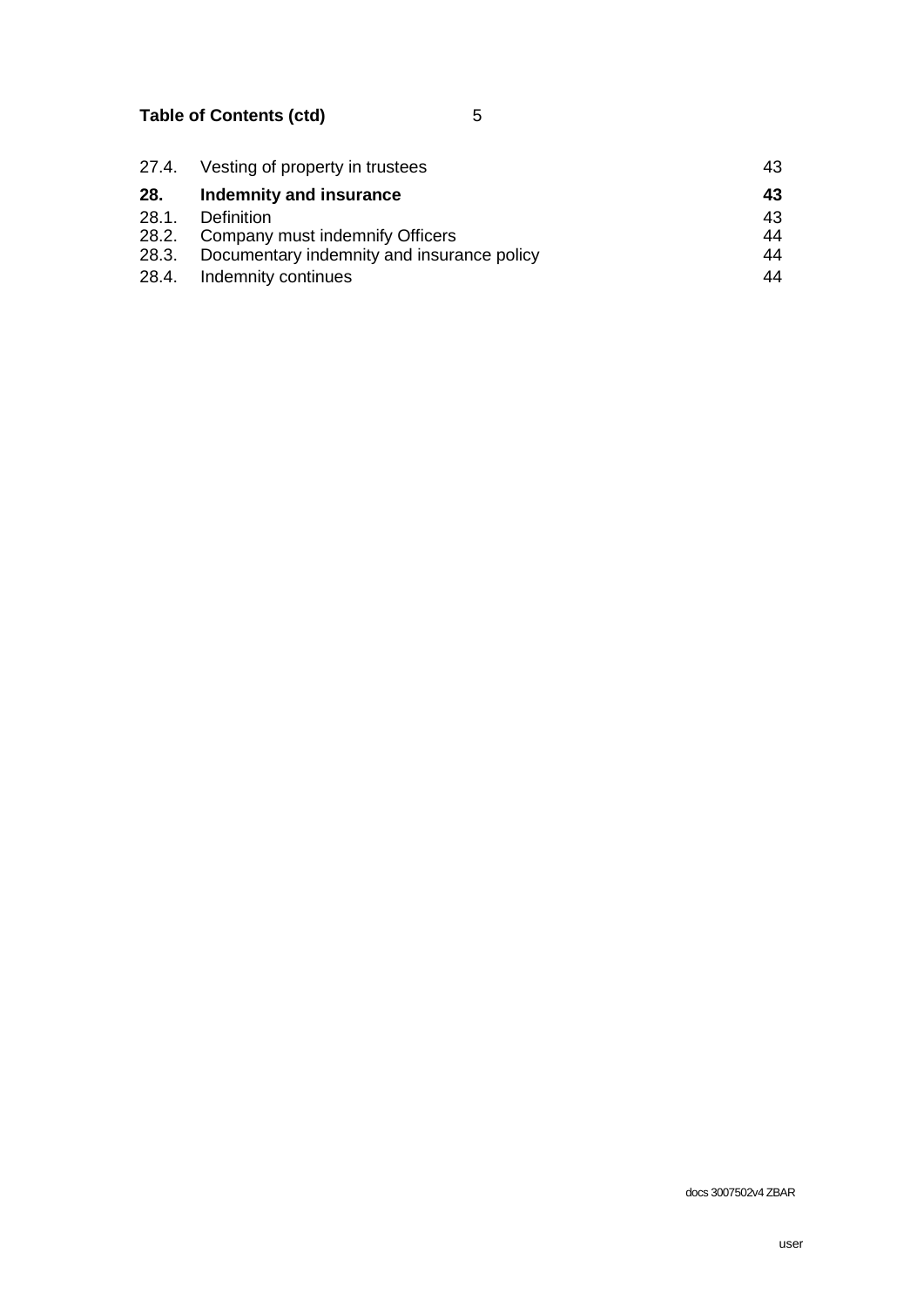# **MRG Metals Limited ACN 148 938 532 A Company Limited by Shares**

# **Constitution**

# **1. Definitions and interpretation**

# **1.1. Definitions**

The following definitions apply in this Constitution unless the context requires otherwise:

**Act** means the *Corporations Act 2001* (Cth) and any regulations made under that statute;

**Approved Financial Product** means any Financial Product issued by the Company including the Shares, options or other securities of the Company for which approval has been given by ASX Settlement in accordance with the ASX Settlement Operating Rules;

**ASX** means ASX Limited ACN 008 624 691;

**ASX Settlement** means ASX Settlement Pty Limited ACN 008 504 532;

**ASX Settlement Operating Rules** means the operating rules of ASX Settlement from time to time;

**Business Day** means a day that is not a Saturday, Sunday, public holiday or bank holiday in Melbourne;

**Chairman** means the Chairman of Directors appointed under clause 17.4;

**CHESS** has the meaning given to that term in the ASX Settlement Operating Rules;

**CHESS Subregister** has the meaning given to that term in the ASX Settlement Operating Rules;

**Company** means MRG Metals Limited ACN 148 938 532;

**Constitution** means this constitution as altered or added to from time to time;

**Director** means a person appointed or elected to the office of Director of the Company under this Constitution and includes any alternate Director duly acting as a Director;

**Dividend** includes an interim dividend;

**Financial Products** has the meaning given to that term in the ASX Settlement Operating Rules;

**Government Agency** means any government or any public, statutory, governmental (including a local government), semi-governmental or judicial body, entity, department or authority and includes any self-regulatory organisation established under statute;

**Law** means:

- (a) principles of law or equity established by decisions of courts;
- (b) statutes, regulations or by-laws of the Commonwealth, a State, a Territory or a Government Agency; and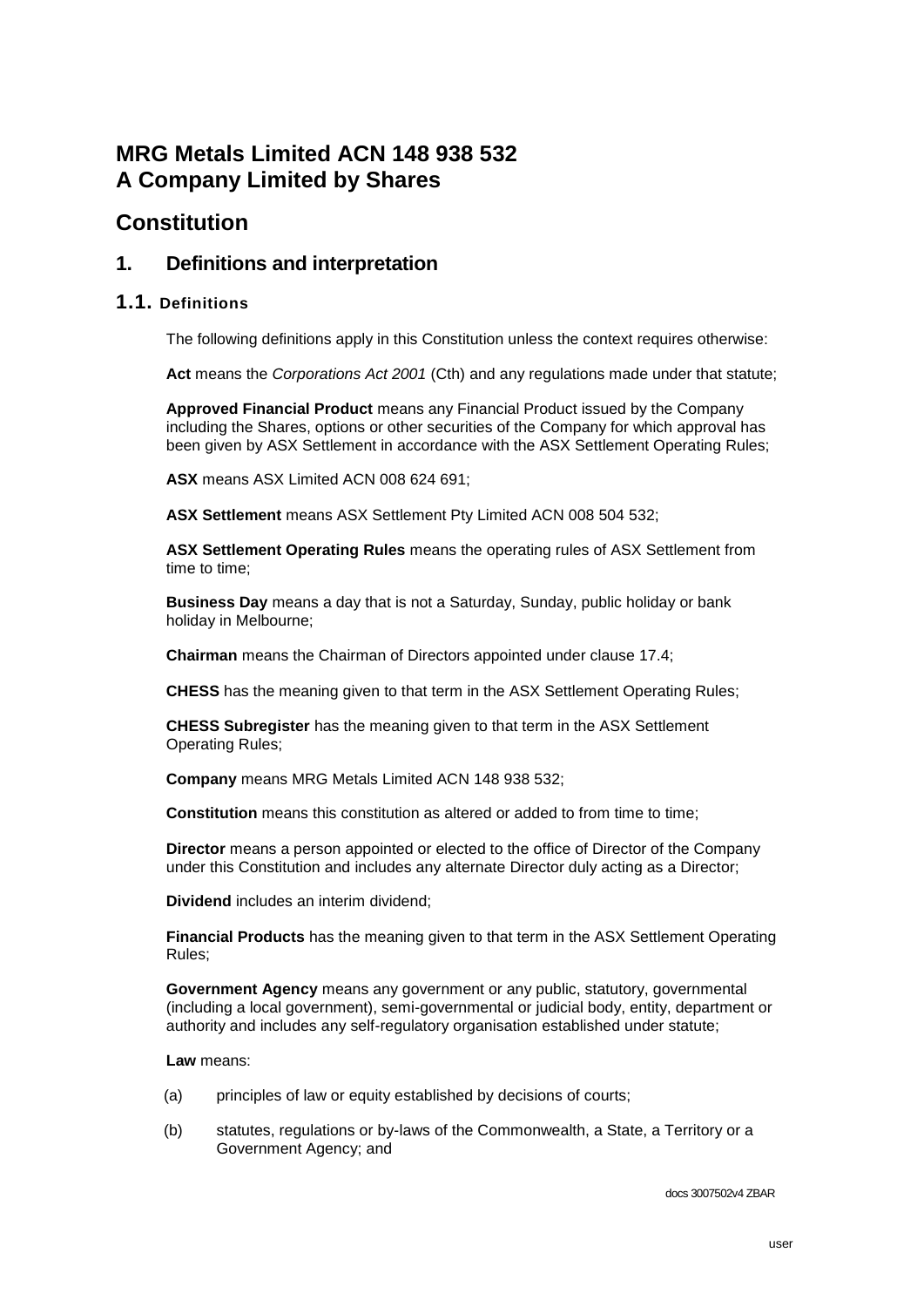(c) requirements and approvals (including conditions) of the Commonwealth, a State, a Territory or a Government Agency that have the force of law;

**Listing Rules** means the Listing Rules of ASX and any other rules and procedures of ASX that apply while the Company is admitted to the Official List of ASX, each as amended or replaced from time to time, except to the extent of any express written waiver by ASX;

**Managing Director** means a managing director appointed under clause 18;

**Member** means a person who is entered in the Register as the holder of Shares in the capital of the Company;

**Member Present** means, in connection with a meeting, the Member being present in person or by proxy, by attorney and, where the Member is a body corporate, by representative, and includes being present at a different venue from the venue at which other Members are participating in the same meeting, providing the pre-requisites for a valid meeting at different venues are observed;

**Official List** means the official list of entities that ASX has admitted and not removed;

**Person** and words importing persons include partnerships, associations and bodies corporate, unincorporated bodies and all other entities or associations recognised by Law as well as individuals;

**Prescribed Rate** means the base lending rate offered by the Company's principal banker from time to time in respect of loans of \$100,000 and over, calculated on a daily basis and a year of 365 days;

**Register** means the registers and subregisters (if any) of Members to be kept under the Act and the Listing Rules;

**Registered office** means the registered office of the Company, unless the context otherwise provides;

**Restricted Securities** has the same meaning given to it in the Listing Rules;

**Share** means a share in the capital of the Company;

**Seal** means any common seal, duplicate common seal or official seal of the Company; and

**Signature** includes the reproduction by mechanical electronic or other means of the handwritten signature of any person empowered or required to sign documents on behalf of the Company, and **sign** has a corresponding meaning.

#### **1.2. Interpretation**

In this Constitution, unless the context requires otherwise:

- (a) the singular includes the plural and vice versa;
- (b) a gender includes the other genders;
- (c) the headings are used for convenience only and do not affect the interpretation of this Constitution;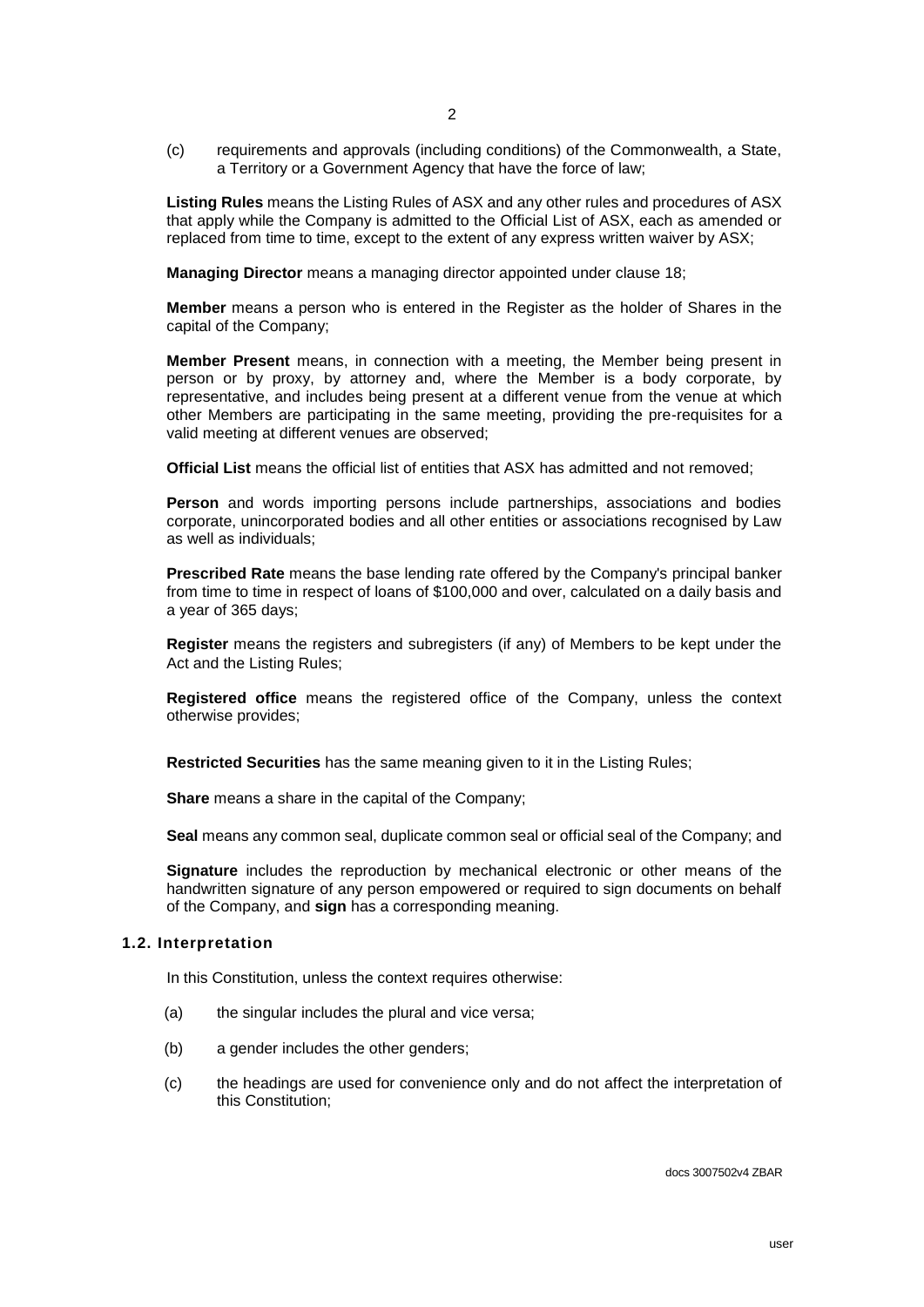- (d) other grammatical forms of defined words or expressions have corresponding meanings;
- (e) a reference to a document includes the document as modified from time to time and any document replacing it;
- (f) if something is to be or may be done on a day which is not a Business Day then it must be done on the next Business Day;
- (g) the word "person" includes a natural person and any body or entity whether incorporated or not;
- (h) the word "month" means calendar month and the word "year" means 12 months;
- (i) the words "in writing" include any communication sent by letter, facsimile transmission or email or any other form of communication capable of being read by the recipient;
- (j) a reference to a thing includes a part of that thing;
- (k) a reference to all or any part of a statute, rule, regulation or ordinance **(statute)**  includes that statute as amended, consolidated, re-enacted or replaced from time to time;
- (I) wherever "include" or any form of that word is used, it must be construed as if it were followed by "(without being limited to)";
- (m) a reference to any agency or body, if that agency or body ceases to exist or is reconstituted, renamed or replaced or has its powers or functions removed **(defunct body),** means the agency or body that performs most closely the functions of the defunct body;
- (n) any expression in this Constitution that is defined in the Listing Rules has the same meaning as in the Listing Rules; and
- (o) any expression in a provision of this Constitution that relates to a particular provision of the Act has the same meaning as in that provision of the Act.

#### **1.3. Replaceable rules**

The replaceable rules contained in the Act are displaced under section 135(2) of the Act and do not apply to the Company.

#### **1.4. Compliance with the Act**

This Constitution is subject to the Act and where there is any inconsistency between a clause of this Constitution and the Act which is not permissible under the Act, the Act prevails to the extent of the inconsistency.

#### **1.5. Transitional**

Everything done under this Constitution of the Company continues to have the same operation and effect after the adoption of any successor Constitution as if properly done under that Constitution.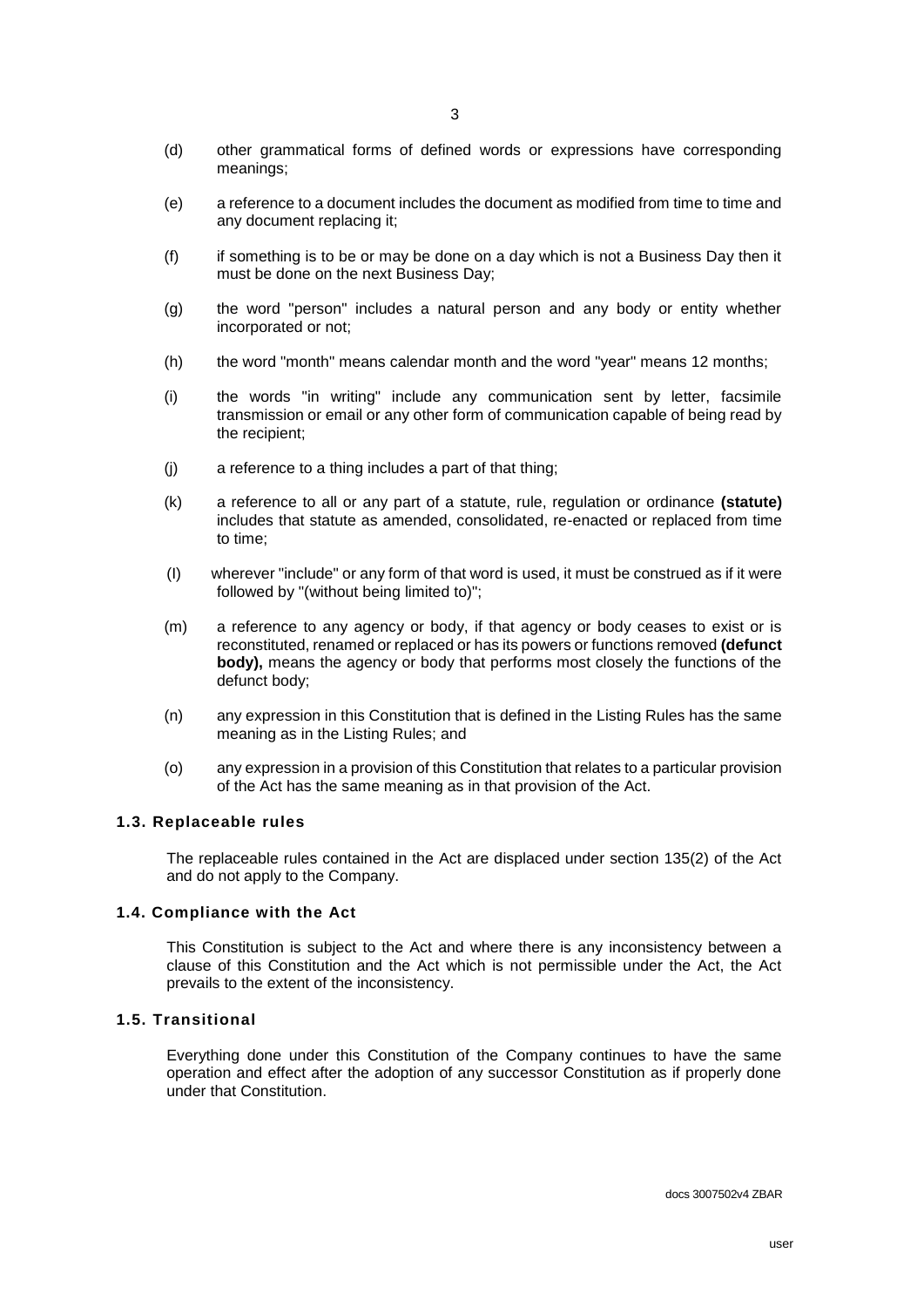# **1.6. Listing Rules and ASX Settlement Operating Rules only apply if Company is listed**

4

In this Constitution, a reference to the Listing Rules or ASX Settlement Operating Rules only has effect if at the relevant time the Company is admitted to the Official List and is otherwise to be disregarded.

# **1.7. Constitution subject to Listing Rules if Company is listed**

If the Company is admitted to the Official List, the following clauses apply:

- (a) despite anything contained in this Constitution, if the Listing Rules prohibit an act being done, the act must not be done;
- (b) nothing contained in this Constitution prevents an act being done that the Listing Rules require to be done;
- (c) if the Listing Rules require an act to be done or not to be done, authority is given for that act to be done or not to be done (as the case may be);
- (d) if the Listing Rules require this Constitution to contain a provision and it does not contain such a provision, this Constitution is deemed to contain that provision;
- (e) if the Listing Rules require this Constitution not to contain a provision and it contains such a provision, this Constitution is deemed not to contain that provision; and
- (f) if any provision of this Constitution is or becomes inconsistent with the Listing Rules, this Constitution is deemed not to contain that provision to the extent of the inconsistency.

# **2. Capital**

# **2.1. Power of Directors to issue Shares and other securities**

- (a) The issue of Shares, options and other securities of the Company is under the control of the Directors.
- (b) Any Share, option or other security may be issued with preferred, deferred or other special rights or restrictions, whether with regard to dividends, voting, return of capital, payment of calls or otherwise, as the Directors decide.
- (c) Clause 7.1(a) has effect without prejudice to any special rights conferred on the holders of any issued Shares, options or other securities.

# **2.2. Classes of Shares**

- (a) This clause applies when the share capital is divided into different classes of Shares.
- (b) The rights attached to any class (unless otherwise provided by the terms of issue of the Shares of that class) may, whether or not the Company is being wound up, be varied:
	- (i) with the consent in writing of the holders of at least 75% of the issued

Shares of that class; or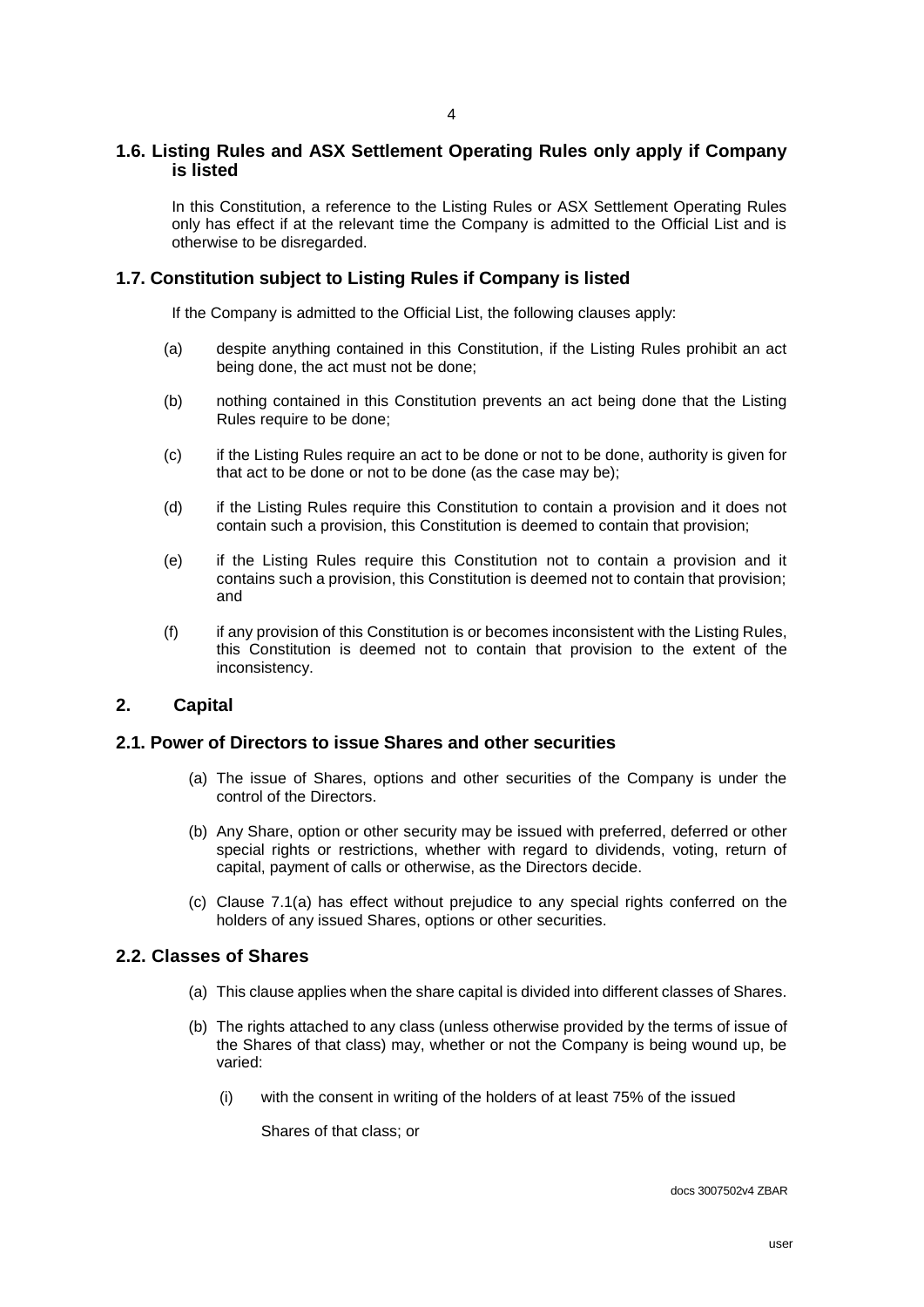- (ii) with the sanction of a special resolution passed at a separate general meeting of the holders of the Shares of the class.
- (c) The provisions of this Constitution relating to general meetings apply to every separate class except that any holder of Shares of the class present may demand a poll.
- (d) The rights conferred on the holders of the Shares of any class issued with special rights are not, unless otherwise provided by this Constitution, or by the terms of issue of the Shares of that class, taken to be varied, abrogated or otherwise affected by the creation or issue of further Shares ranking equally with those Shares.
- (e) The issue of any securities ranking in priority, or any conversion of existing securities to securities ranking equally or in priority, to an existing class of preference Share is a variation or abrogation of the rights attaching to those preference Shares and requires approval under clause 2.2(b).

#### **2.3. Brokerage**

- (a) Subject to the provisions and restrictions contained in the Act and the Listing Rules, the Company may pay brokerage or commission to any person in consideration of the person:
	- (i) subscribing or agreeing to subscribe (whether absolutely or conditionally) for any Shares in the Company; or
	- (ii) procuring or agreeing to procure subscriptions (whether absolutely or conditionally) for any Shares in the Company.
- (b) Any brokerage or commission may be satisfied by:
	- (i) the payment of cash;
	- (ii) the allotment of Shares of the Company; or
	- (iii) a mixture of the above.

#### **2.4. Non-recognition of equitable or other interests**

Except as otherwise provided in this Constitution, the Company must treat the registered holder of any Share as the absolute owner of the Share and must not, except as ordered by a court or as required by statute, recognise (even when having notice) any equitable or other claim to or interest in the Share on the part of any other person.

#### **2.5. Register of debenture holders: suspension**

Except when any of the debentures of the Company are quoted on ASX, the Company may close its register of debenture holders during a period or periods not exceeding in aggregate 30 days in any calendar year.

# **3. Restricted Securities**

#### **3.1. Compliance with Listing Rules**

Restricted Securities issued by the Company cannot be disposed of except as permitted by the Listing Rules.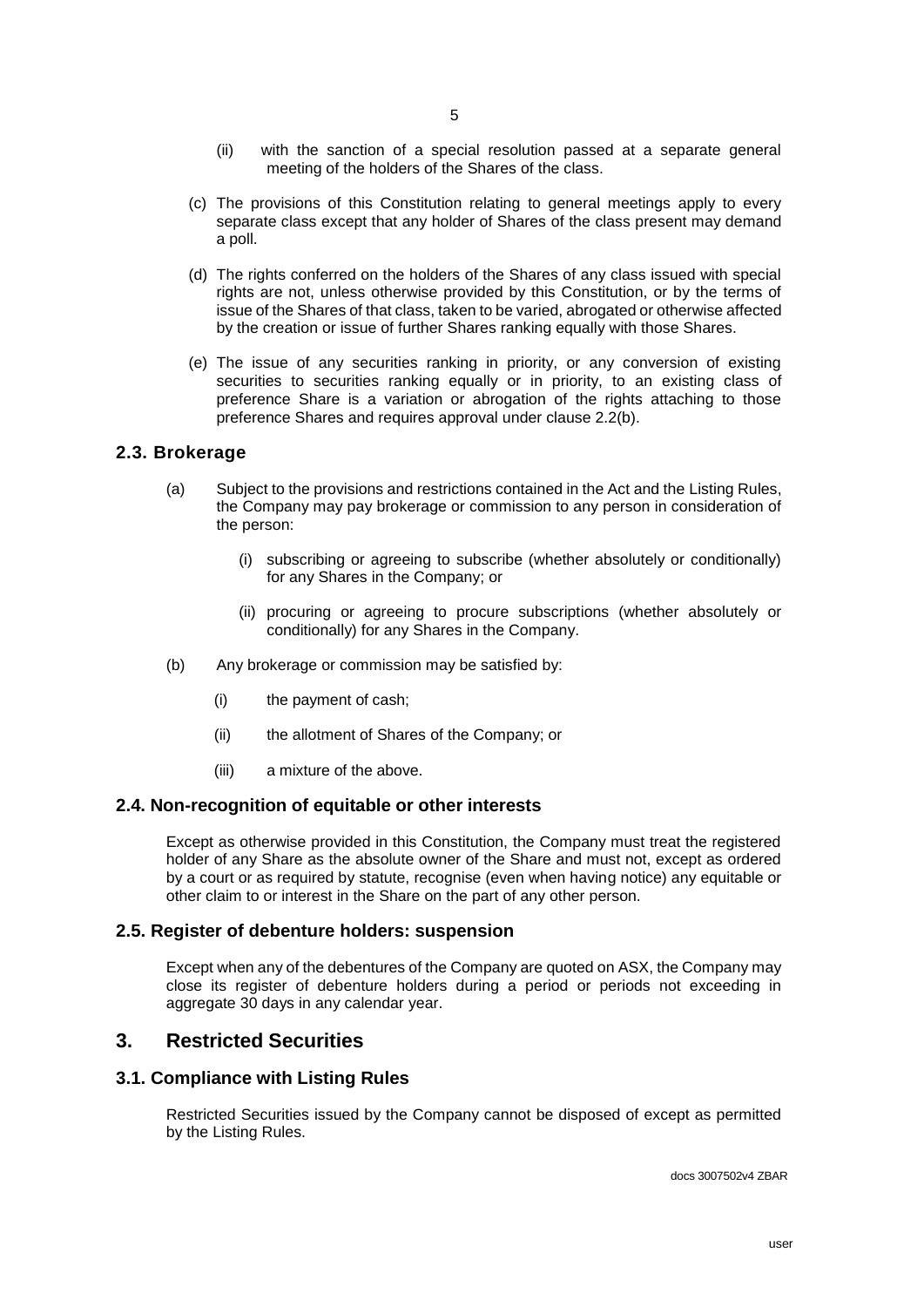# **3.2. Disposals during escrow period**

The Company will refuse to acknowledge a disposal of Restricted Securities (including registering a transfer of any Restricted Securities) during the escrow period relating to the Restricted Securities except as permitted by the Listing Rules or by ASX.

# **3.3. Company's obligations if breach**

For the duration of a breach of the Listing Rules relating to Restricted Securities or a breach of a Restriction Agreement, the Company must not:

- (a) pay any dividend or distribution to; or
- (b) permit the exercise any voting rights by,

the holder of the Restricted Securities.

# **4. Certificates**

# **4.1. Certificated holdings**

The provisions of this clause 4 apply only to the extent that the Company is required by the Act, the Listing Rules or the ASX Settlement Operating Rules to issue certificates for Shares or other marketable securities of the Company, and then only for those Shares or other marketable securities for which certificates are required to be issued.

# **4.2. Issue of certificates**

Subject to this Constitution, where the Company is required by the Act, the Listing Rules or the ASX Settlement Operating Rules to issue certificates for Shares or other marketable securities of the Company, the certificates must:

- (a) be issued under the Seal and in accordance with the Act, the Listing Rules and ASX Settlement Operating Rules; and
- (b) include all information required by the Act, the Listing Rules and ASX Settlement Operating Rules.

# **4.3. Entitlement of Member to certificate**

Subject to this Constitution, every Member is entitled free of charge to one certificate for each class of Shares or other marketable securities registered in its name or to several certificates each for a reasonable proportion of those Shares or marketable securities.

# **4.4. Certificate for joint holders**

Where Shares or other marketable securities are registered in the names of two or more persons, only one certificate is required to be issued for each class of those Shares or marketable securities.

# **4.5. Cancellation of certificate on transfer**

(a) Subject to this Constitution, on every application to register the transfer of any Shares or other marketable securities or to register any person as a Member in respect of any Shares or other marketable securities that may have been transmitted to that person by operation of Law: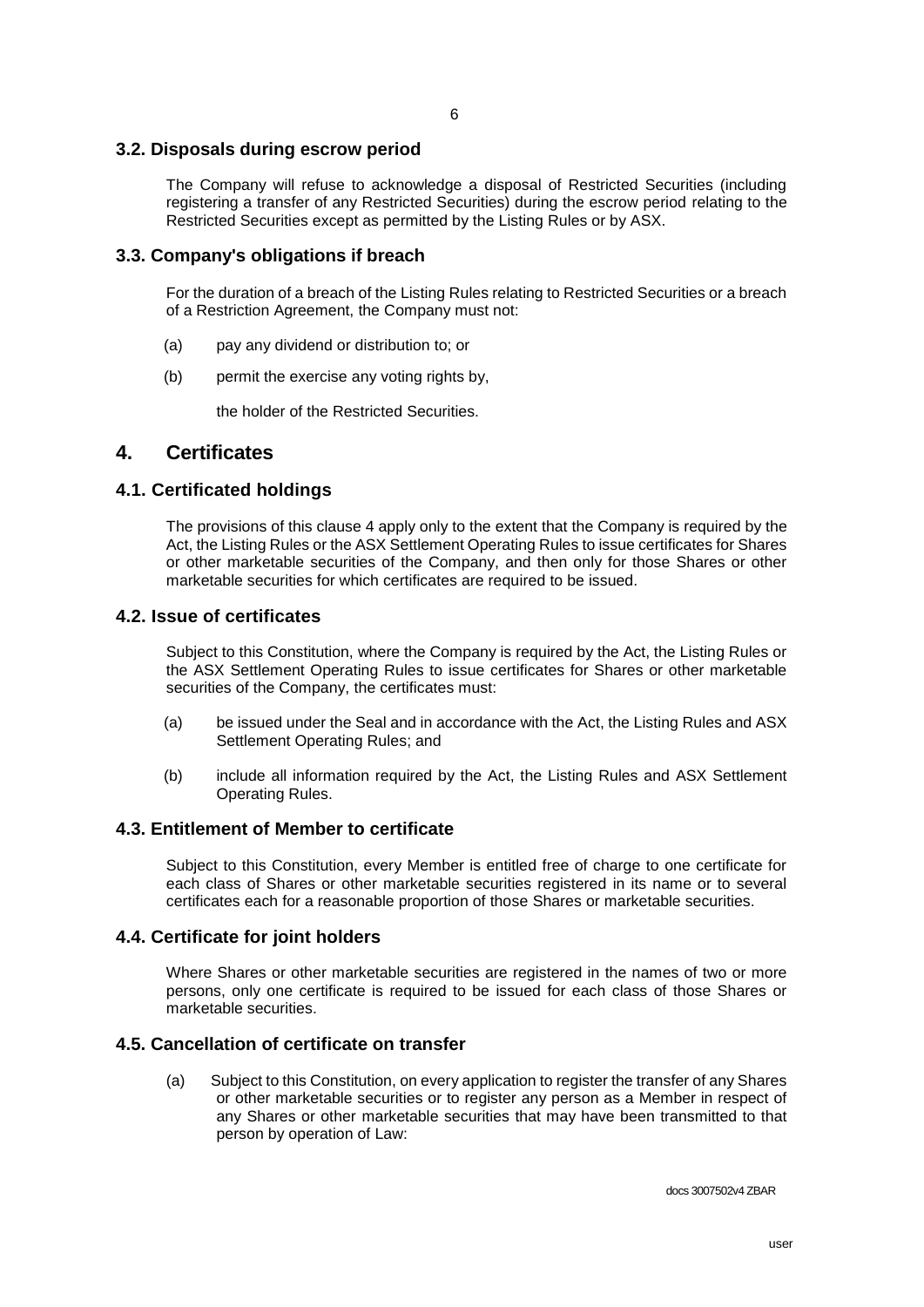- (i) the certificate for those Shares or other marketable securities must be delivered up to the Company for cancellation; and
- (ii) unless the holding has become uncertificated, a new certificate in similar form specifying the Shares or other marketable securities transferred or transmitted must be delivered to the transferee or transmittee within 3 Business Days after the day of lodgement with the Company of the registrable transfer or transmission notice.
- (b) If registration is required for only some of the Shares or other marketable securities specified on the certificate delivered up to the Company, then unless the holding has become uncertificated, a new certificate specifying the Shares or other marketable securities remaining untransferred or untransmitted must be delivered to the transferor.

# **4.6. Replacement of certificates**

- (a) The Company must issue a replacement certificate:
	- (i) if the certificate is worn out or defaced, on production of the certificate to the Company to be replaced and cancelled; or
	- (ii) if the certificate is lost or destroyed, on the Company being provided with:
		- (A) evidence that the certificate has been lost or destroyed, and has not been disposed of or pledged, as is required by the Act;
		- (B) an undertaking to return the certificate, if found, as required by the Act;
		- (C) if the Directors consider it necessary, a bond or indemnity as the Act authorises the Directors to require; and
		- (D) if the Directors consider it necessary, a copy of an advertisement published in a daily newspaper, as the Act authorises the Directors to require.
- (b) All replacement certificates must be issued within 3 Business Days after the Company receives the original certificate or evidence of loss or destruction.

# **5. CHESS**

# **5.1. Participation in CHESS**

- (a) The Board may at any time resolve that the Company will participate in CHESS.
- (b) This clause 5 applies if the Company is granted participation in CHESS.

#### **5.2. Compliance with ASX Settlement Operating Rules**

The Company must comply with the ASX Settlement Operating Rules if any of its securities are CHESS Approved Securities. In particular the Company must comply with the requirements of the ASX Settlement Operating Rules and the Listing Rules regarding the maintenance of registers, the issuing of holding statements and transfers in relation to its Approved Financial Products.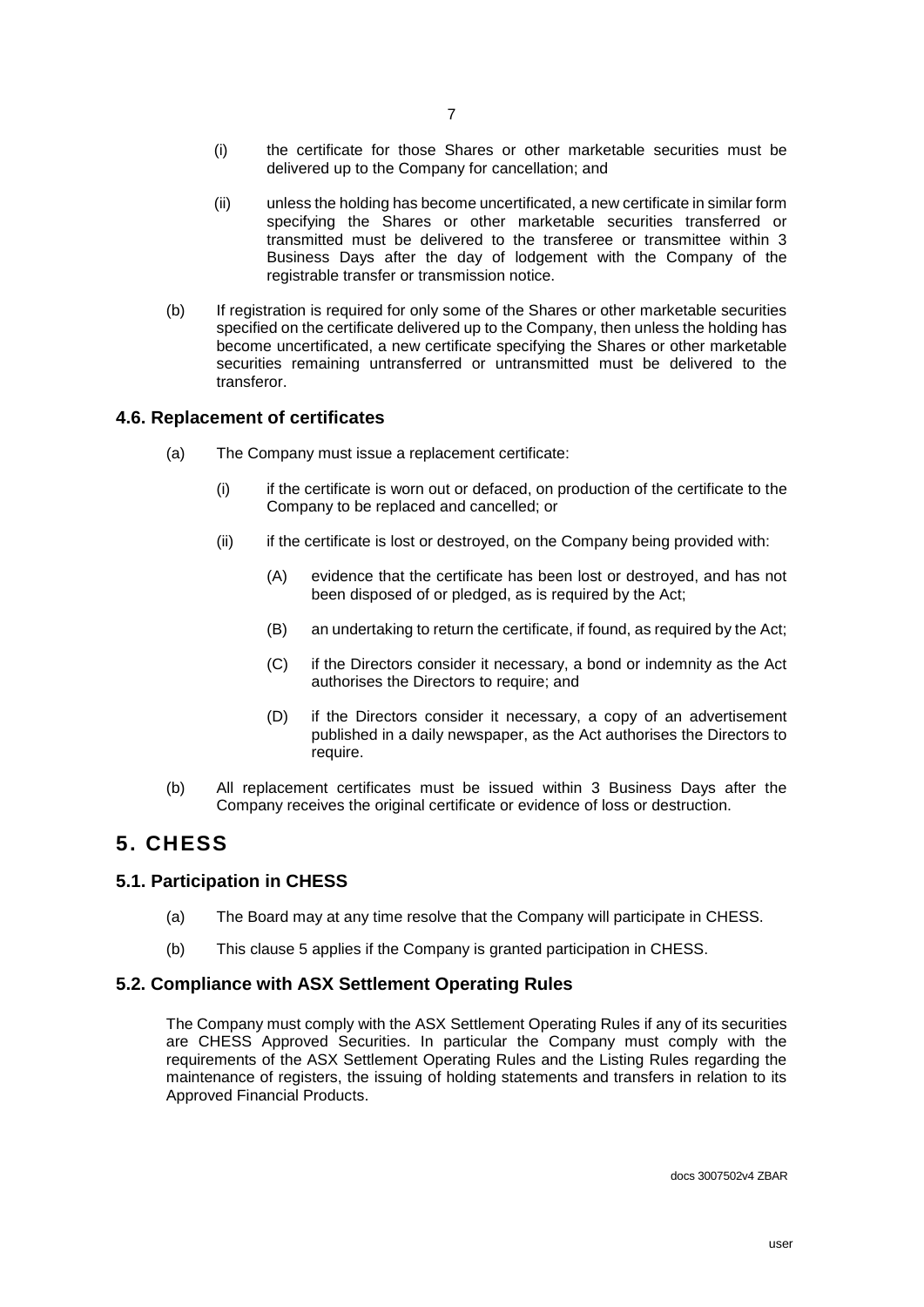# **5.3. Registers**

If the Company's securities are Approved Financial Products, in addition to the CHESS Subregister, it must provide for any other subregister required to be maintained under the ASX Settlement Operating Rules.

# **5.4. No interference with transfer under the ASX Settlement Operating Rules**

The Company must not in any way prevent, delay or interfere with the generation of a transfer under the ASX Settlement Operating Rules or the registration of a paper-based transfer in registrable form (which satisfies the requirements of clause 8), except as permitted by clause 8.3, the Listing Rules or ASX Settlement Operating Rules.

# **6. Lien on Shares**

# **6.1. Company has lien**

- (a) The Company has an exclusive first lien on every Share for:
	- (i) any amount due and unpaid in respect of the Share that has been called or is payable at a fixed time;
	- (ii) any amounts which remain outstanding on loans made by the Company to acquire Shares under an employee incentive scheme; and
	- (iii) all amounts that the Company has according to Law paid in respect of the Share, including reasonable expenses and interest incurred because the amount has not been paid.
- (b) The Directors may at any time exempt a Share wholly or in part from the provisions of this clause.
- (c) The Company's lien (if any) on a Share extends to all dividends payable and entitlements in respect of the Share. The Company may retain those dividends or entitlements and may apply them in or towards satisfaction of all amounts due to the Company in respect of which the lien exists.
- (d) No person is entitled to exercise any rights or privileges as a Member until the Member has paid all monies for the time being payable in respect of every Share held by the Member.

# **6.2. Exercise of lien**

- (a) Subject to clause 6.2(b), the Company may sell any Shares on which the Company has a lien, in the manner that the Directors think fit.
- (b) A Share on which the Company has a lien may not be sold unless:
	- (i) a sum in respect of which the lien exists is payable; and
	- (ii) at least 7 days before the date of the sale, the Company has given to the Member or the person entitled to the Share by reason of the death, mental incapacity or bankruptcy of the Member, a notice in writing demanding payment of the sum.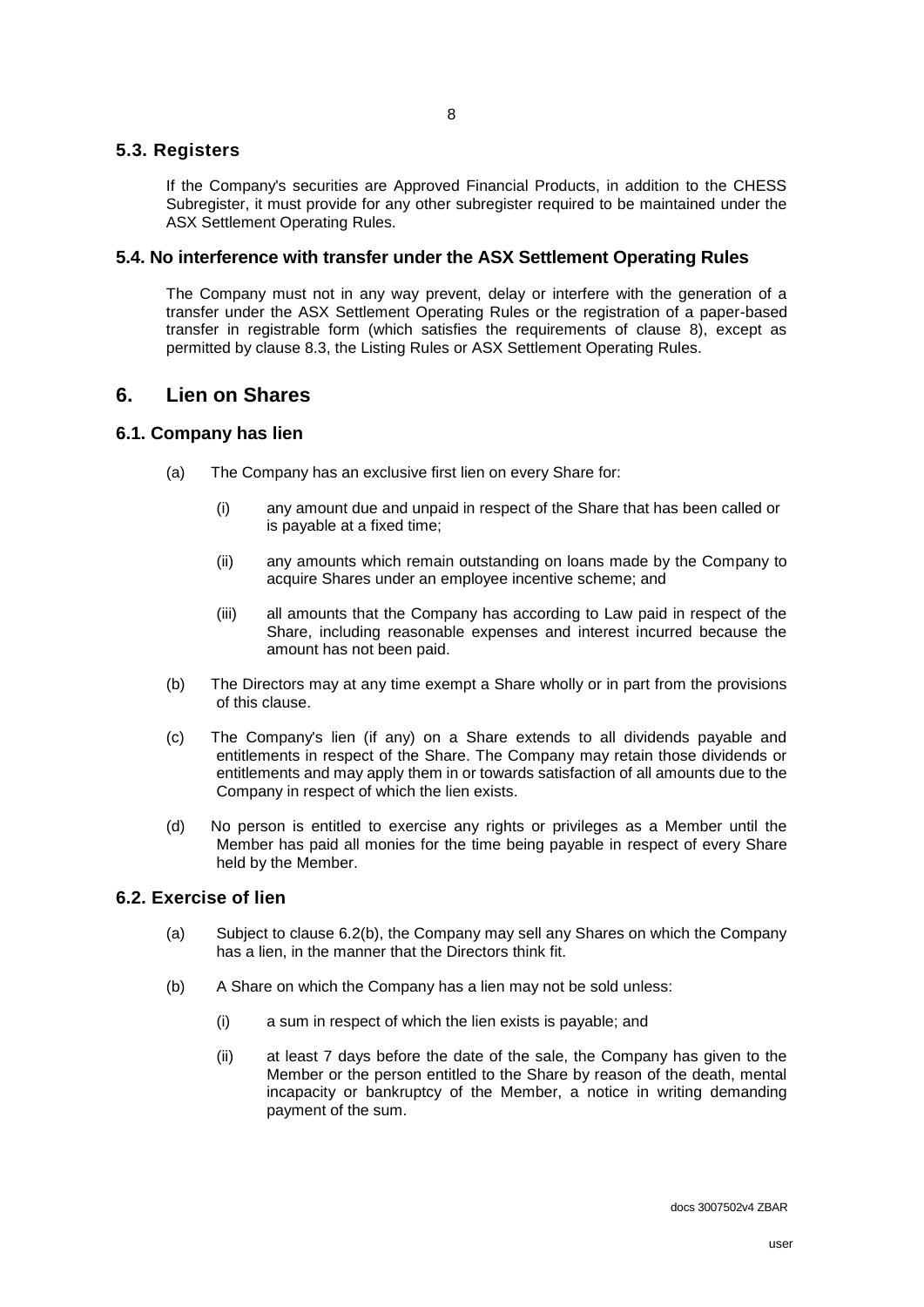# **6.3. Completion of sale**

- (a) For the purpose of giving effect to a sale of Shares to enforce a lien, the Directors may authorise a person to do everything necessary to effect a transfer of the Shares in favour of the person to whom the Shares are sold.
- (b) The Company must register the purchaser as the holder of the Shares comprised in any transfer, after which the validity of the sale may not be disputed by any person and the purchaser is not concerned with the application of the purchase money.
- (c) The title of the purchaser to the Shares is not affected by any irregularity or invalidity in connection with the sale.
- (d) The purchaser is discharged from liability for any calls which were in default before the purchase of those Shares, unless otherwise expressly agreed.
- (e) The remedy of any person aggrieved by any sale is in damages only and against the Company exclusively.

#### **6.4. Application of proceeds of sale**

The proceeds of a sale made to enforce a lien must be applied by the Company in the following order:

- (a) first, in payment of all costs of or in relation to the enforcement of the lien and of the sale;
- (b) next, in satisfaction of the amount in respect of which the lien exists as is then payable to the Company (including interest); and
- (c) last, the residue (if any) to or at the direction of the person registered as the holder of the Shares immediately prior to the sale on production of any evidence as to title required by the Directors.

# **7. Calls on Shares**

# **7.1. Calls**

- (a) Members must pay all money payable on partly paid Shares in accordance with the defined call program forming part of the terms of issue of those Shares.
- (b) The Directors may postpone or may revoke a call.
- (c) A call may be payable by instalments.
- (d) A call is made at the time when the resolution of the Directors authorising the call is passed.
- (e) The Company must send notices of a call to Members in accordance with the terms of the partly paid Shares, but if not prescribed, then within 5 Business Days of the Directors' resolution to make the call.
- (f) The Company must make reasonable efforts to ensure that all holders of the partly paid Shares receive notice of each call, but the non-receipt of a notice or the accidental omission to give notice of a call does not invalidate the call.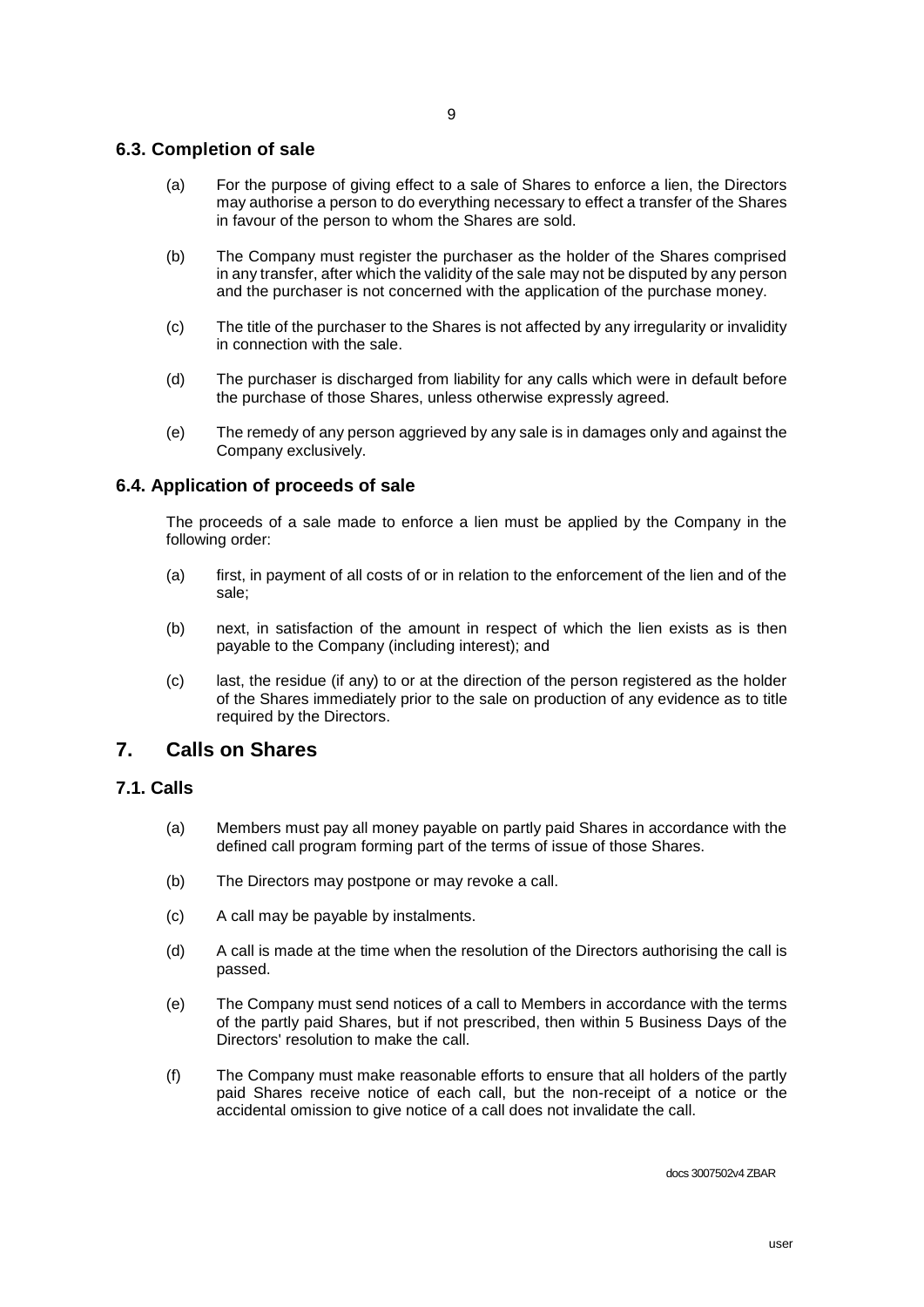# **7.2. Liability of joint holders for calls**

The joint holders of a Share are jointly and severally liable to pay all calls in respect of the Share.

# **7.3. Interest on unpaid amounts**

- (a) If a sum called or otherwise payable to the Company in respect of a Share is not paid before or on the day appointed for payment of the sum, the person from whom the sum is due must pay interest on the sum from the day appointed for payment of the sum to the time of actual payment at a rate determined by the Directors but not exceeding the Prescribed Rate together with expenses incurred by the Company by reason of non-payment.
- (b) The Directors may waive payment of that interest wholly or in part.

#### **7.4. Fixed sums taken to be called**

- (a) Any sum that, under the terms of issue of a Share, becomes payable on issue or at or after a fixed or defined date is, for the purposes of this Constitution, taken to have been duly called and is payable on the date payable under the terms of issue.
- (b) If any other sum is not paid when due, all the provisions of this Constitution relating to payment of interest and expenses, forfeiture or otherwise apply as if that sum had become payable by virtue of a call duly made and notified.

#### **7.5. Differentiation between Members**

The Directors may differentiate between Members as to the amount of calls to be paid and the times of payment.

# **7.6. Prepayments of calls**

- (a) The Directors may accept from a Member the whole or a part of the amount unpaid on a Share even if that amount has not been called.
- (b) The Directors may authorise payment of interest on the whole or any part of an amount accepted under clause 7.6(a) until the amount becomes payable at a rate, not exceeding the Prescribed Rate, that is agreed between the Directors and the Member paying the sum.
- (c) The Directors may at any time repay the whole or any part of any amount paid in advance and any interest agreed abates from the time of payment.

# **8. Transfer of Shares**

# **8.1. Transferability of certificated Shares**

- (a) Subject to this Constitution, the Act, the Listing Rules and ASX Settlement Operating Rules, a Member's Shares may be transferred by instrument in writing in any form authorised by the Act or in any other form that the Directors approve.
- (b) The Company may impose a charge for such actions except where a charge is not permitted by the Listing Rules.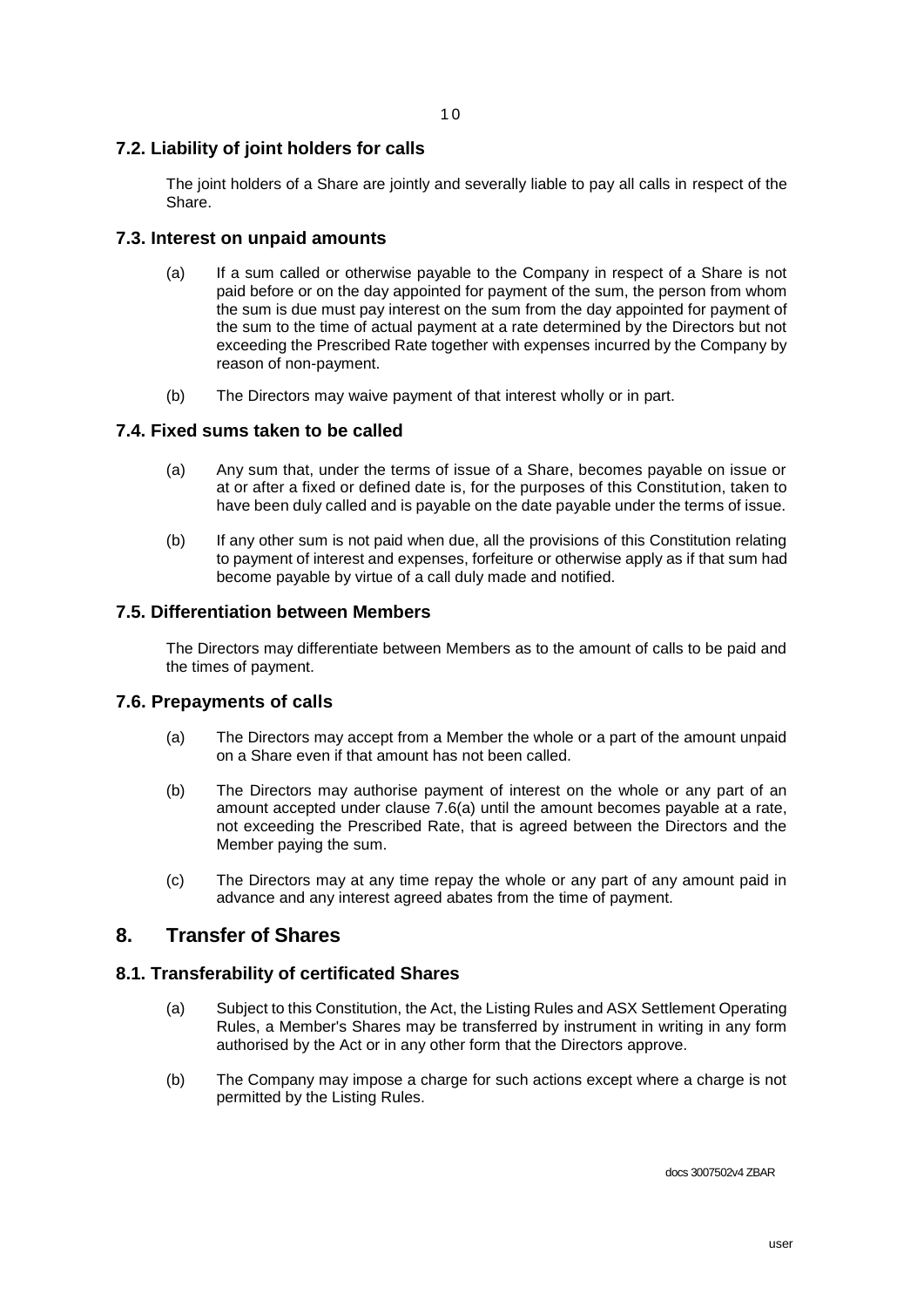(c) A transferor of Shares remains the holder of the Shares until the transfer is registered.

# **8.2. Registration of transfers**

- (a) Subject to this Constitution, the Act, the Listing Rules and ASX Settlement Operating Rules, where Shares are transferred, the following documents must be lodged for registration at the registered office of the Company or the location of the relevant Share register:
	- (i) the instrument of transfer;
	- (ii) the certificate (if any) for the Shares; and
	- (iii) any other information that the Directors may require to establish the transferor's right to transfer the Shares.
- (b) On compliance with clause 8.2(a), the Company must, subject to any powers of the Company to refuse registration, register the transferee as a Member.
- (c) The Directors may waive compliance with clause 8.2(a)(ii) on receipt of satisfactory evidence of loss or destruction of the certificate.

#### **8.3. Restrictions on transfer**

Except as otherwise provided for in the Listing Rules and ASX Settlement Operating Rules, the Directors may in their absolute discretion ask ASX to apply a holding lock to prevent a transfer under the ASX Settlement Operating Rules, or refuse to register a paper-based transfer, of a Share where:

- (a) the Company has a lien on the Shares the subject of the transfer;
- (b) the Company is served with a court order that restricts a Member's capacity to transfer the Shares;
- (c) registration of the transfer may break an Australian Law and ASX has agreed in writing to the application of a holding lock (which must not breach the ASX Settlement Operating Rules) or that the Company may refuse to register a transfer;
- (d) during the escrow period of Restricted Securities;
- (e) if the transfer is paper-based, either a Law related to stamp duty prohibits the Company from registering it or the Company is otherwise allowed to refuse to register it under the Listing Rules; or
- (f) the transfer does not comply with the terms of any employee incentive scheme of the Company.

# **8.4. Notice of non-registration**

If the Directors decline to register any transfer of Shares, the Company must within 5 Business Days after the transfer is lodged with the Company give to the person who lodges the transfer written notice of, and the precise reasons for, the decision to decline registration.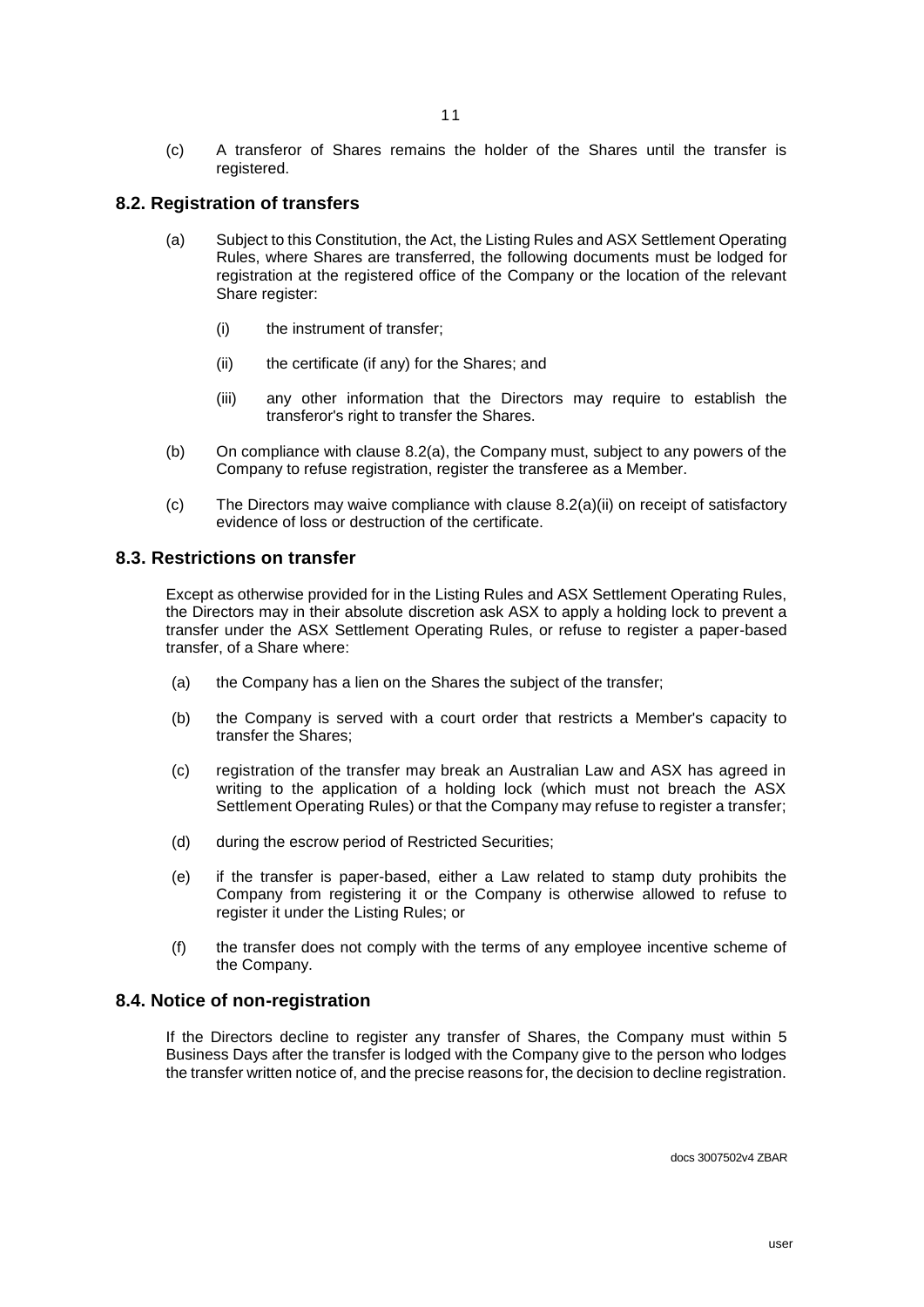# **8.5. Suspension of transfers**

The registration of transfers of Shares may be suspended at any time and for any period as the Directors from time to time decide. The aggregate of those periods must not exceed 30 days in any calendar year.

# **8.6. Cases where registration may be refused**

In any case where the Company is entitled to refuse registration of the transfer in accordance with the Act and this Constitution, the Company may do any or all things permitted by the Act.

# **9. Transmission of Shares**

# **9.1. Entitlement to Shares on death**

- (a) Where a Member dies:
	- (i) the surviving Member, where the deceased Member was a joint holder; and
	- (ii) the legal personal representatives of the deceased Member, where the Member was a sole holder,

are the only persons recognised by the Company as having any title to the Member's interest in the Shares.

- (b) The Directors may require evidence of a Member's death as they think fit.
- (c) This clause does not release the estate of a deceased joint holder from any liability in respect of a Share that had been jointly held by the holder with another person or persons.

# **9.2. Registration of persons entitled**

- (a) Subject to the *Bankruptcy Act 1966* and to the production of any information that properly is required by the Directors, a person becoming entitled to a Share in consequence of the death, mental incapacity or bankruptcy of a Member may elect to:
	- (i) be registered personally as holder of the Share; or
	- (ii) have another person registered as the transferee of the Share.
- (b) All the limitations, restrictions and provisions of this Constitution relating to:
	- (i) the right to transfer;
	- (ii) the registration of a transfer; and
	- (iii) the issue of certificates,

are applicable to any transfer as if the death, mental incapacity or bankruptcy of the Member had not occurred and the notice or transfer were a transfer signed by that Member.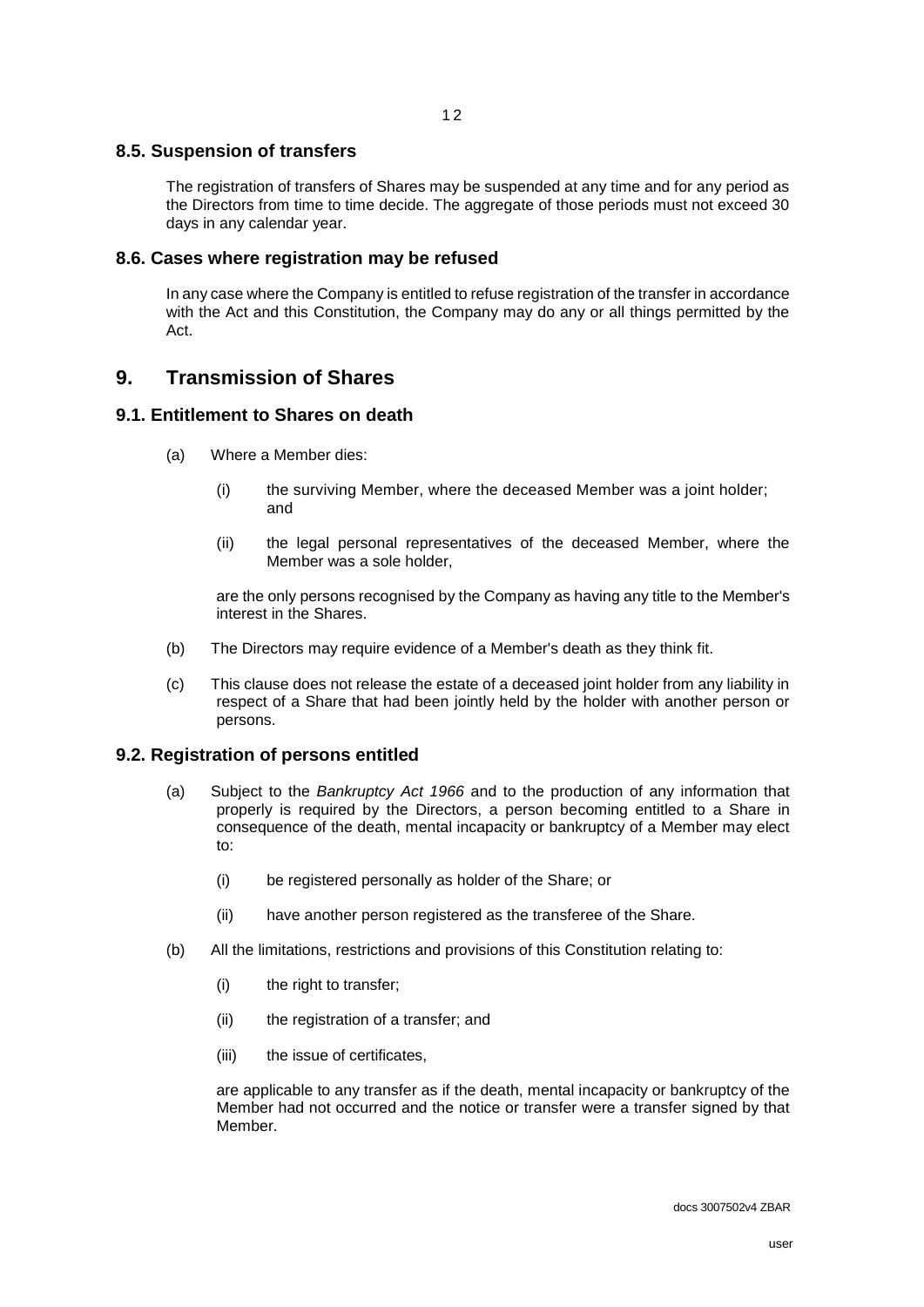# **9.3. Dividends and other rights**

- (a) Where a Member dies, becomes mentally incapacitated or bankrupt, the Member's legal personal representative or the trustee of the Member's estate (as the case may be) is, on the production of all information as is properly required by the Directors, entitled to the same:
	- (i) dividends, entitlements and other advantages; and
	- (ii) rights (whether in relation to meetings of the Company or to voting or otherwise),

as the Member would have been entitled to if the Member had not died, become mentally incapacitated or bankrupt.

(b) Where 2 or more persons are entitled jointly to any Share as a result of the death of a Member, they are, for the purposes of this Constitution, taken to be joint holders of the Share.

# **10. Forfeiture of Shares**

# **10.1. Liability to forfeiture**

- (a) If a Member fails to pay a call or instalment of a call when due, the Directors may, at any time afterwards while any part of the call or instalment remains unpaid, serve a notice on the Member requiring payment of so much of the unpaid call or instalment, together with any accrued interest and all expenses incurred as a result of the non-payment.
- (b) The notice must:
	- (i) specify a day at least 10 Business Days after the date of the notice by which and a place at which the payment is to be made; and
	- (ii) state that the Shares in respect of which the call was made are liable to be forfeited if payment is not made by the time specified.

# **10.2. Surrender of Shares**

Subject to the Act and the Listing Rules, the Directors may accept the:

- (a) surrender of any fully paid Share by way of compromise of any question as to the proper registration of the holder or in satisfaction of any payment due to the Company; and
- (b) gratuitous surrender of any fully paid Share.

Any Share so surrendered may be disposed of in the same manner as a forfeited Share.

#### **10.3. Power to forfeit**

(a) Subject to the Act and the Listing Rules, if the requirements of a notice under clause 10.1 are not complied with, any Share in respect of which the notice has been given may, at any time afterwards but before the payment required by the notice has been made, be forfeited by a resolution of the Directors to that effect.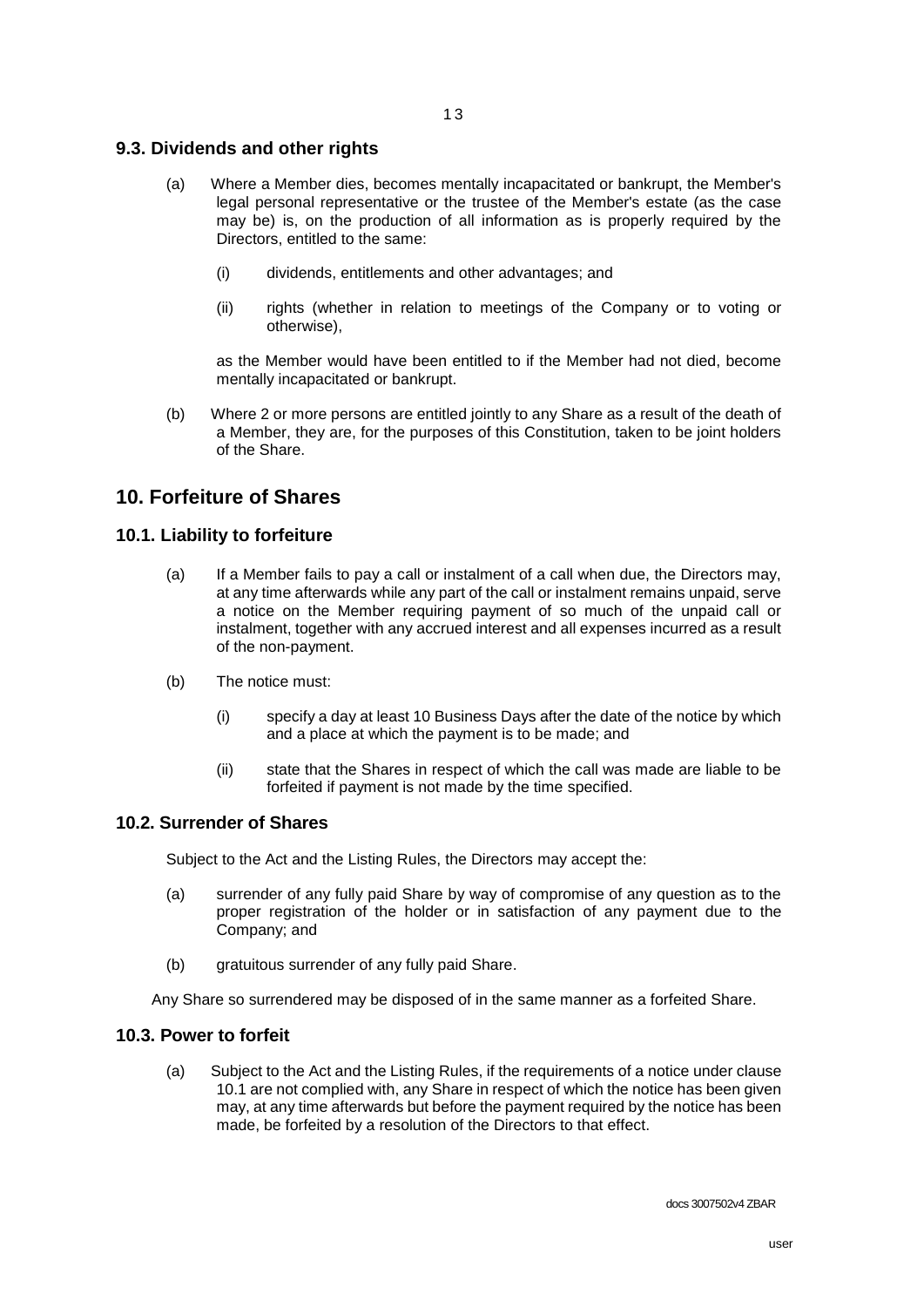(b) Such a forfeiture includes all dividends declared in respect of the forfeited Shares and not actually paid before the forfeiture.

# **10.4. Powers of Directors**

- (a) A forfeited Share may be sold or otherwise disposed of as the Directors think fit.
- (b) The forfeiture may be cancelled on the terms that the Directors think fit at any time before a sale or disposition.
- (c) The proceeds of sale of a forfeited Share must be applied in the following order:
	- $(i)$  first, in payment of all costs of or in relation to the sale;
	- (ii) next, in satisfaction of the amount in respect of the Shares as is then payable to the Company (including interest); and
	- (iii) last, the residue (if any) to or at the direction of the person registered as the holder of the Shares immediately prior to the sale or to the person's estate, on production of any evidence as to title required by the Directors.

# **10.5. Consequences of forfeiture**

A person whose Shares have been forfeited:

- (a) ceases to be a Member in respect of the forfeited Shares at the time of the Director's resolution approving the forfeiture;
- (b) has no claims or demands against the Company in respect of those Shares;
- (c) has no other rights to the Shares except any rights expressly provided by the Act or this Constitution; and
- (d) remains liable to pay to the Company all money that, at the date of forfeiture, was payable by the person to the Company in respect of the Shares including, if the Directors think fit, interest from the date of forfeiture at the Prescribed Rate on the money for the time being unpaid. The Directors may as they think fit compel the payment of any part of the money for which the Member is liable.

# **10.6. Notice of forfeiture**

- (a) Notice of the resolution of forfeiture must be given to the Member in whose name the Share was registered immediately before the forfeiture and an entry of the forfeiture and its date must be made immediately in the register.
- (b) The provisions of clause 10.6(a) are directory only and the validity of any forfeiture is not affected in any way by any omission to give the notice or to make the entry.

# **10.7. Evidentiary matters**

Without prejudice to clause 10.6, a statement in writing by a Director or a Secretary of the Company to the effect that:

(a) a Share in the Company has been duly forfeited on a date specified in the statement; or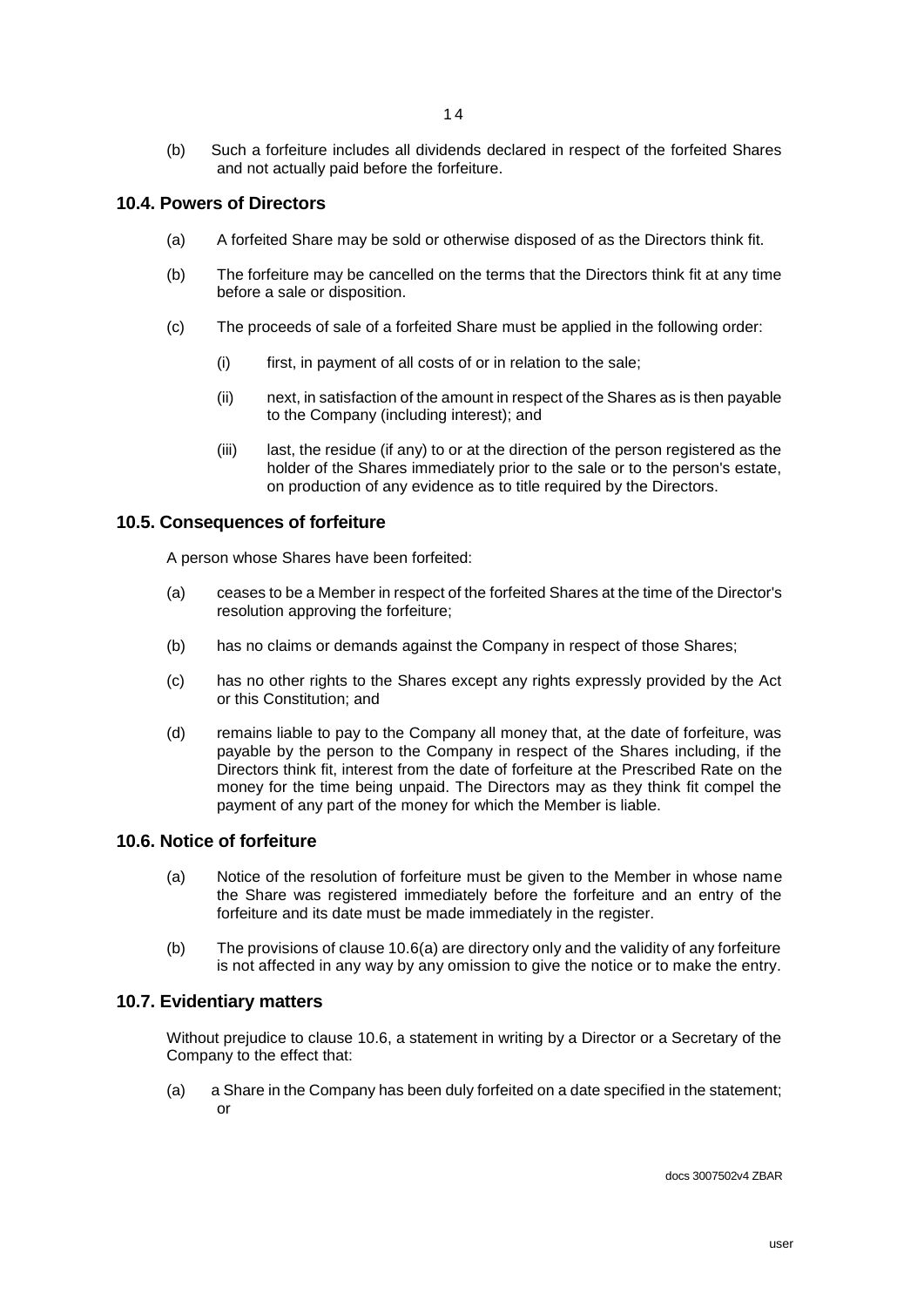(b) a particular sum is payable by a Member or former Member to the Company at a particular date in respect of a call or instalment of a call (including interest),

is, in the absence of manifest error, conclusive evidence of the facts set out in the statement as against all persons claiming to be entitled to the Share and against the

Member or former Member who remains liable to the Company under clause 10.9.

# **10.8. Transfers after forfeiture and sale**

- (a) The Company may:
	- (i) receive the proceeds of sale or disposition of a forfeited Share; and
	- (ii) transfer the Share to the transferee.
- (b) On registration of the transfer, the transferee is not bound to see to the application of any money paid as consideration.
- (c) The title of the transferee to the Share is not affected by any irregularity or invalidity in connection with the forfeiture, sale or disposal of the Share.

# **10.9. Fixed amounts taken to be calls**

The provisions of this Constitution relating to forfeiture apply to non-payment of any sum that becomes payable for a Share at a defined time, as if that sum was payable as a call duly made.

# **11. Alteration of capital**

#### **11.1. Power to alter capital**

The Company may, by resolution, do any one or more of the following:

- (a) increase its share capital by the creation of new Shares;
- (b) consolidate all or part of its share capital;
- (c) subdivide all or any of its share capital; and
- (d) cancel Shares that at the time of the resolution have not been taken or agreed to be taken by any person or that have been forfeited and reduce its share capital by the amount of the Shares so cancelled.

# **11.2. Power to reduce capital**

- (a) Subject to the Act and the Listing Rules, the Company may by special resolution resolve to reduce its share capital.
- (b) Subject to the Act and the Listing Rules, a reduction of share capital may be effected in any lawful manner, including by cancellation of Shares, return of funds or distribution of assets in specie, as the Directors may approve.

#### **11.3. Power to buy Shares**

The Company may, in accordance with the Act and the Listing Rules, buy its own Shares on any terms and conditions determined by the Directors.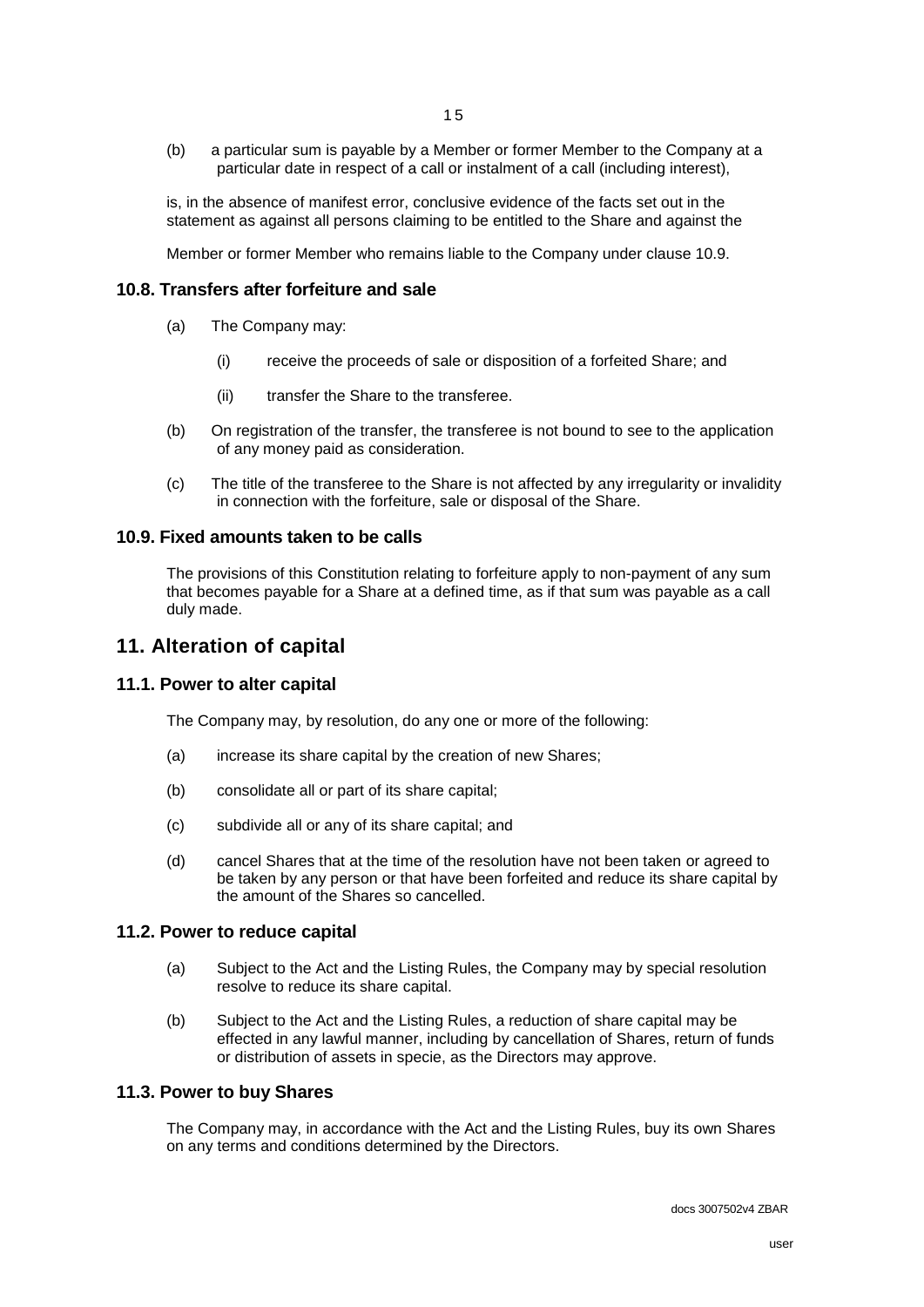# **11.4. Share Plans**

The Board may establish share plans for Directors and senior executives including non executive Directors (subject to any applicable restrictions under the Act and the Listing Rules).

# **12. Sale of non marketable parcels**

# **12.1. Company may sell Member's Shares**

Subject to the Act, the Listing Rules and the ASX Settlement Operating Rules the Company may sell the Shares of a Member if:

- (a) the total number of Shares of a particular class held by that Member on the date on which notice is given under this clause is less than a marketable parcel;
- (b) the Company gives to that Member written notice stating that the Shares are liable to be sold or disposed of by the Company; and
- (c) the Member does not give notice in writing to the Company by the date specified in the notice by the Company (being not less than 6 weeks after the date of the Company giving that notice), stating that the Member wishes to retain the holding and the Member has not increased his or her holding to the number of Shares sufficient to constitute or exceed a marketable parcel.

# **12.2. Limits on Company's power to sell**

- (a) The Company may only exercise its powers under clause 12.1 once in any 12 month period.
- (b) The Company's power to sell under clause 12.1 lapses following the announcement of a takeover bid for the Company. However, the procedure may be started again after the close of the offers made under the takeover.

# **12.3. Time of sale**

The Company may sell the Shares which make up less than a marketable parcel as soon as practicable at a price which the Directors consider to be the best price reasonably obtainable for the Shares at the time they are sold.

# **12.4. Proceeds of sale**

- (a) The proceeds of the sale will not be sent to the former Member until the Company has received any certificate relating to the Shares (or is satisfied that the certificate has been lost or destroyed).
- (b) All money payable to a former Member under this clause which is unclaimed for 1 year after payment may be invested or otherwise made use of by the Directors for the benefit of the Company until claimed or otherwise disposed of according to Law. No money payable under this clause by the Company to a former Member bears interest as against the Company.

# **12.5. Sale of holdings created on or after 1 September 1999**

In addition to the powers of the Company set out above, the Company may sell the Shares of a Member if the Shares of a particular class held by the Member are in a new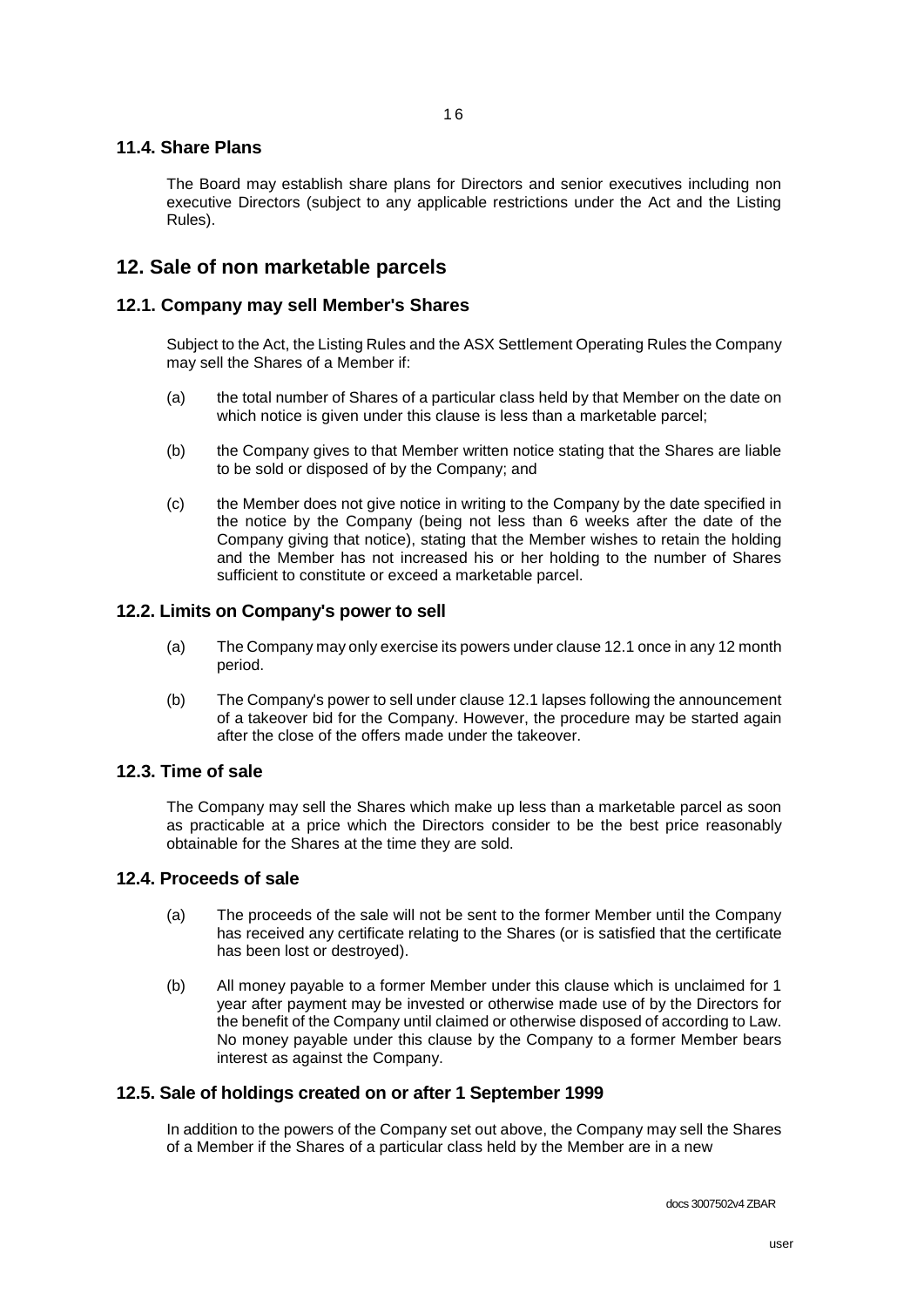holding created by a transfer on or after 1 September 1999 of a number of Shares that was less than a marketable parcel at the time:

- (a) a transfer under ASX Settlement Operating Rules was initiated; or
- (b) a paper based transfer was lodged with the Company.

The Company may give a Member referred to in this clause, notice in writing stating that the Company intends to sell or dispose of the Shares, and that the proceeds of the sale,

less the costs of the sale, will be sent to the holder after the sale has been effected.

# **12.6. Effect of sale**

The exercise by the Company of its powers under this clause 12 extinguishes all interests in the Shares of the former Member, and all claims against the Company in respect of those Shares by that Member including all dividends (whether final or interim) determined to be paid in respect of those Shares and not actually paid or accrued.

# **12.7. Further action**

The Secretary may take any action on behalf of a Member to give effect to this clause as the Secretary considers necessary.

#### **12.8. Registration of transfer**

The Company may register a transfer of Shares whether or not any certificate for the Shares has been delivered to the Company.

#### **12.9. Costs of sale**

The Company bears the costs of sale of the transferor of the Shares sold under this

clause 12 (but is not liable for tax on income or capital gains of the former Member).

#### **12.10.Where Shares of more than one Member sold**

If the Shares of 2 or more Members to whom this clause applies are sold to 1 purchaser, the transfer may be effected by 1 transfer.

#### **12.11.Rights of purchaser**

- (a) A certificate signed by the Secretary stating that Shares sold under this clause have been properly sold discharges the purchaser of those Shares from all liability in respect of the purchase of those Shares.
- (b) When a purchaser of Shares is registered as the holder of the Shares, the purchaser:
	- (i) is not bound to see to the regularity of the actions and proceedings of the Company under this clause or to the application of the proceeds of sale; and
	- (ii) has title to the Shares which is not affected by any irregularity or invalidity in the actions and proceedings of the Company.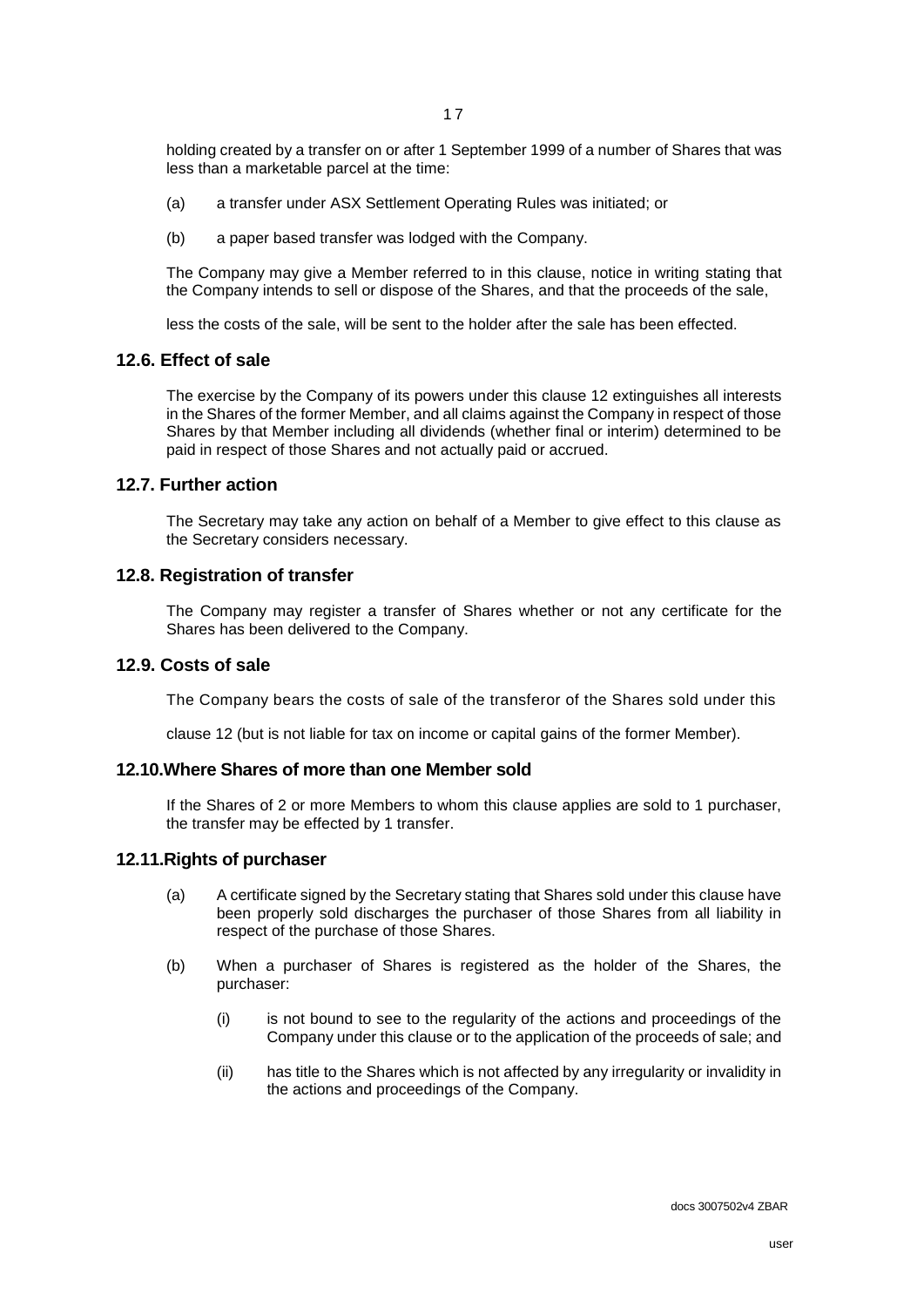#### **12.12.Limit on Member's remedies**

Any remedy of any Member to whom this clause applies in respect of the sale of the Member's Shares is limited to a right of action in damages against the Company to the exclusion of any other right, remedy or relief against any other person.

# **13. Takeover approval provisions**

#### **13.1. Interpretation**

In this clause 13:

- **(a) Associate** in relation to another person has the meaning given to that term in the Act;
- **(b) Offeror** means a person making an offer for Shares under a Proportional Bid;
- **(c) Proportional Bid** means a proportional takeover bid as defined in section 9 of the Act; and
- **(d) Relevant Day,** in relation to a Proportional Bid, means the day that is 14 days before the last day of the bid period.

#### **13.2. Transfers prohibited without approval**

Where a Proportional Bid in respect of Shares included in a class of Shares in the Company has been made:

- (a) the registration of a transfer giving effect to a contract resulting from the acceptance of an offer made under the Proportional Bid is prohibited unless and until a resolution **(Approving Resolution)** to approve the Proportional Bid is passed, or is deemed to have been passed, in accordance with Subdivision C of Chapter 6.5 of the Act;
- (b) a Member (other than the Offeror or a person associated with the Offeror) who, as at the end of the day on which the first offer under the Proportional Bid was made, held Shares included in that class is entitled to vote on an Approving Resolution and, for the purposes of so voting, is entitled to 1 vote for each such Share;
- (c) neither the Offeror or an Associate of the Offeror may vote on an Approving Resolution;
- (d) an Approving Resolution must be voted on at a meeting, convened and conducted by the Company, of the Members entitled to vote on the resolution; and
- (e) an Approving Resolution is passed if more than 50% of the votes cast on the resolution by Members Present are in favour of the resolution.

#### **13.3. Meetings**

- (a) The provisions of this Constitution relating to a general meeting of the Company apply, with such modifications as the circumstances require, in relation to a meeting that is convened for the purposes of this clause 13.
- (b) The Directors of the Company must ensure that the Approving Resolution is voted on in accordance with this clause before the Relevant Day.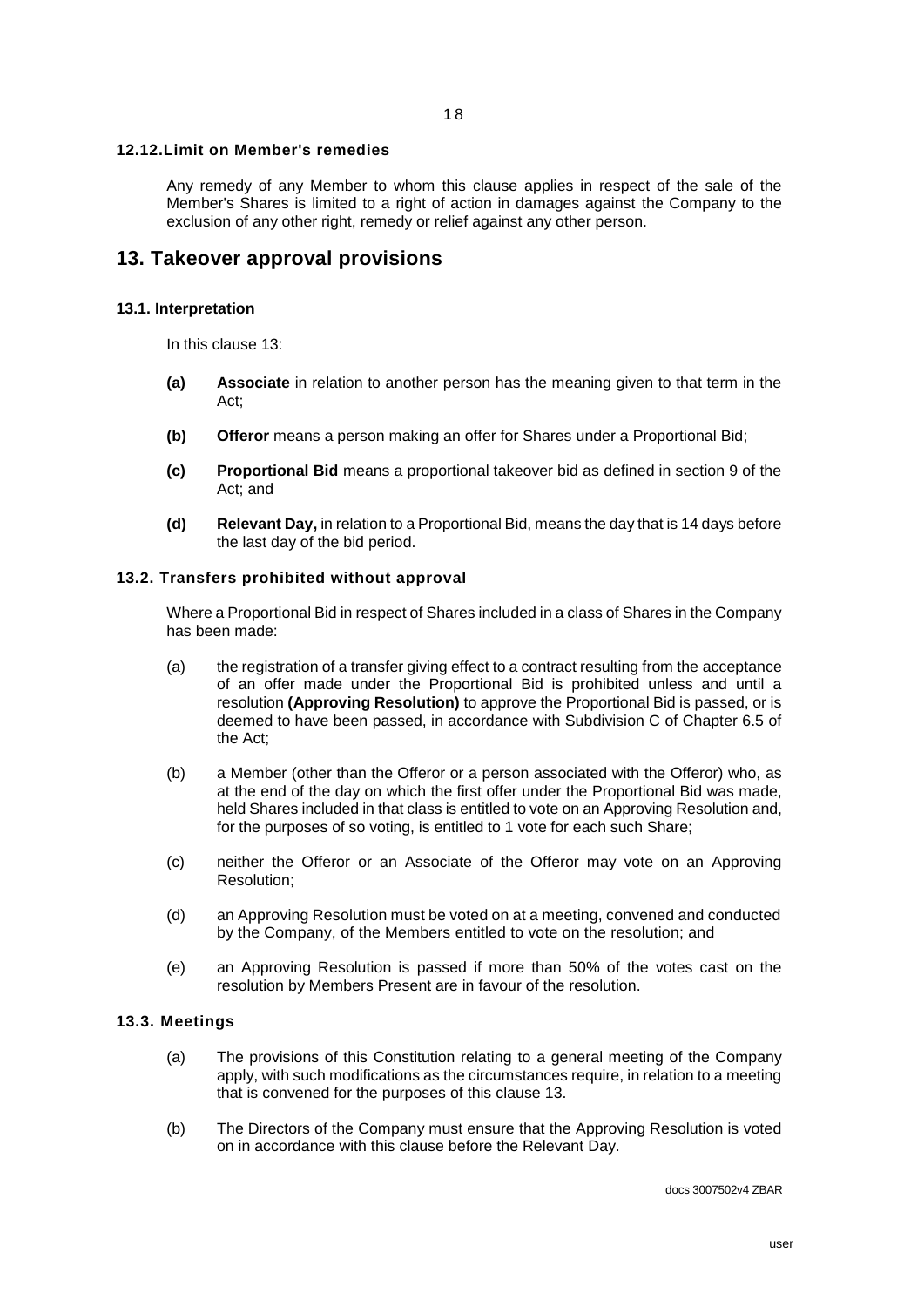- (c) Where an Approving Resolution is voted on in accordance with this clause, then before the Relevant Day, the Company must:
	- (i) give to the Offeror; and
	- (ii) serve on ASX,

a written notice stating that a resolution to approve the Proportional Bid has been voted on and that the resolution has been passed or has been rejected, as the case requires.

# **13.4. Deemed approval**

Where, as at the end of the day before the Relevant Day in relation to a Proportional Bid, no Approving Resolution to approve the Proportional Bid has been voted on in accordance with this clause, an Approving Resolution to approve the Proportional Bid is, for the purposes of this clause, deemed to have been passed under this clause 13.

#### **13.5. Proportional Bid rejected**

Where an Approving Resolution is voted on and is rejected then:

- (a) despite section 652A of the Act, all offers under the Proportional Bid that have not, as at the end of the Relevant Day, resulted in binding contracts are deemed to be withdrawn at the end of the Relevant Day;
- (b) the Offeror must immediately, after the end of the Relevant Day, return to each Member any documents that were sent by the Member to the Offeror with the acceptance of the offer;
- (c) the Offeror may rescind and must, as soon as practicable after the end of the Relevant Day, rescind each contract resulting from the acceptance of an offer made under the Proportional Bid; and
- (d) a Member who has accepted an offer made under the Proportional Bid is entitled to rescind the contract (if any) resulting from that acceptance.

### **13.6. Duration of clause**

This clause 13 ceases to have effect on the later to occur of:

- (a) the third anniversary of its adoption; or
- (b) the third anniversary of its most recent renewal effected under the Act.

# **14. General meetings**

#### **14.1. Power of Directors to convene**

- (a) The Directors may convene a general meeting of Members whenever they think fit.
- (b) Subject to the Act, the Members may require the Directors to convene a general meeting.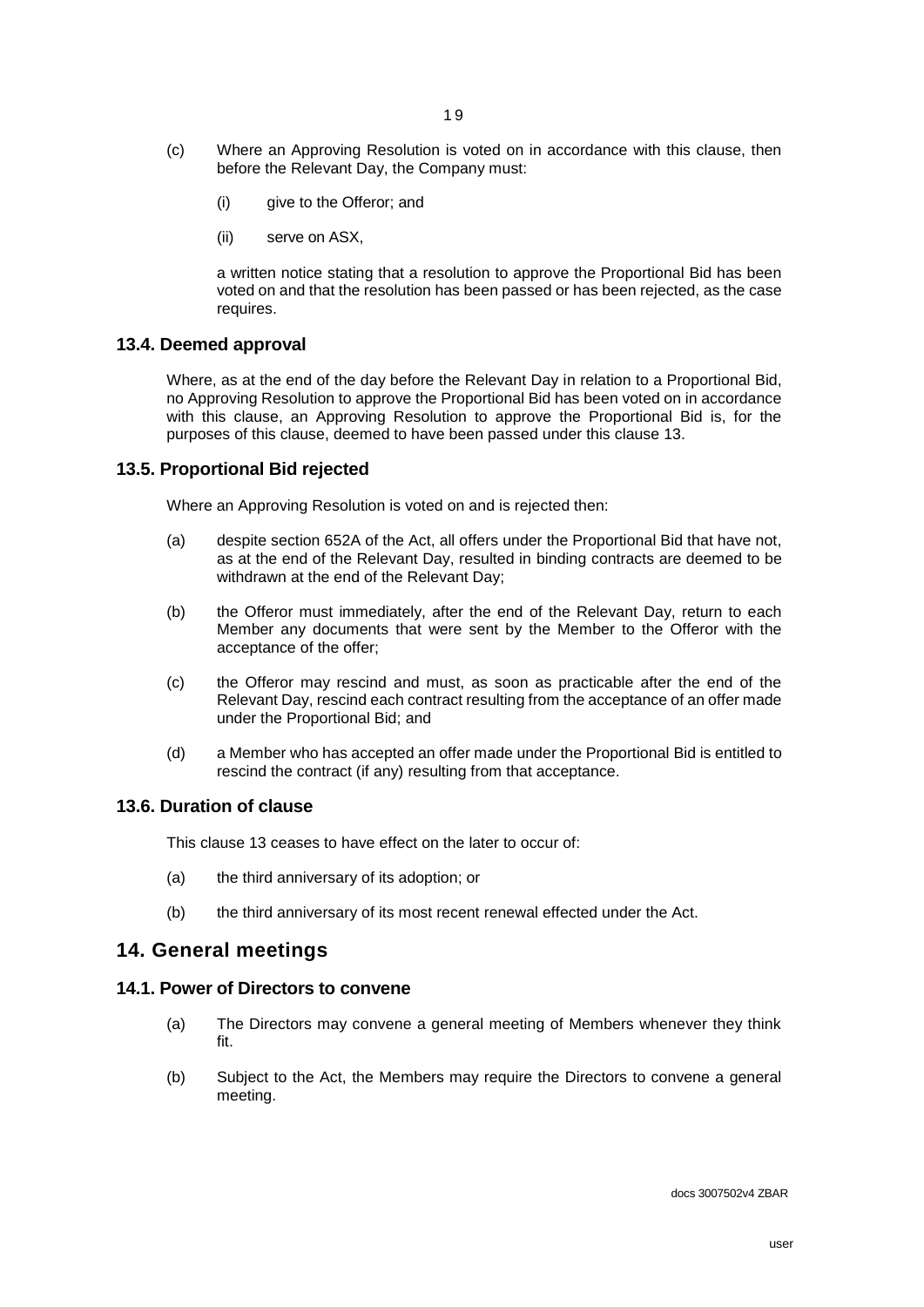- (c) The Directors may, by written notice to all Members, cancel any meeting convened by them, but a meeting convened on the requisition of a Member or Members cannot be cancelled without their consent.
- (d) The Directors may postpone a general meeting or change the place at which it is to be held by giving appropriate notice to all persons to whom the notice of the original meeting was given, not later than 72 hours prior to the time of the meeting. The notice must specify the new place, date and time of the meeting.
- (e) In relation to meetings of Members, a **meeting** includes:
	- (i) all adjournments of a meeting; and
	- (ii) any meeting convened to be held by those entitled to be present, meeting simultaneously in different locations as determined by the Directors.
- (f) The business of a meeting held under clause  $14.1(e)(ii)$  cannot be validly considered, and any resolutions at that meeting have no effect, unless:
	- (i) the Members Present at each such location can hear and participate in the business of the meeting as it is being conducted both at the venue at which the chairperson of the meeting is present and at each other venue; and
	- (ii) satisfactory provision is made at each venue for the recording of all votes cast,

and on satisfying these conditions, the meeting is taken to be held where the chairperson of the meeting conducts the meeting and all proceedings conducted in that manner are as valid and effective as if conducted at a single gathering of a quorum of those entitled to be present.

#### **14.2. Notice of general meetings**

- (a) Each notice convening a general meeting must specify:
	- (i) the place, date and time of the meeting (and, if the meeting is to be held in 2 or more places, the technology that will be used to facilitate this); and
	- (ii) the general nature of any special business to be transacted at the meeting.
- (b) Notice of a general meeting must be provided to Members at least 28 clear days before the meeting is to be held.
- (c) A notice convening an annual general meeting need not state the general nature of business of the kind referred to in clause 14.2(a) but, if the business includes the election of Directors, the names of the candidates for election must be stated.
- (d) The non-receipt of a notice convening a general meeting by, or the accidental omission to give notice to, any person entitled to receive notice does not

invalidate the proceedings at or any resolution passed at the meeting.

(e) Subject to the Act the Directors may give notices by any electronic means permitted by the Act and to an electronic address nominated by the relevant Member.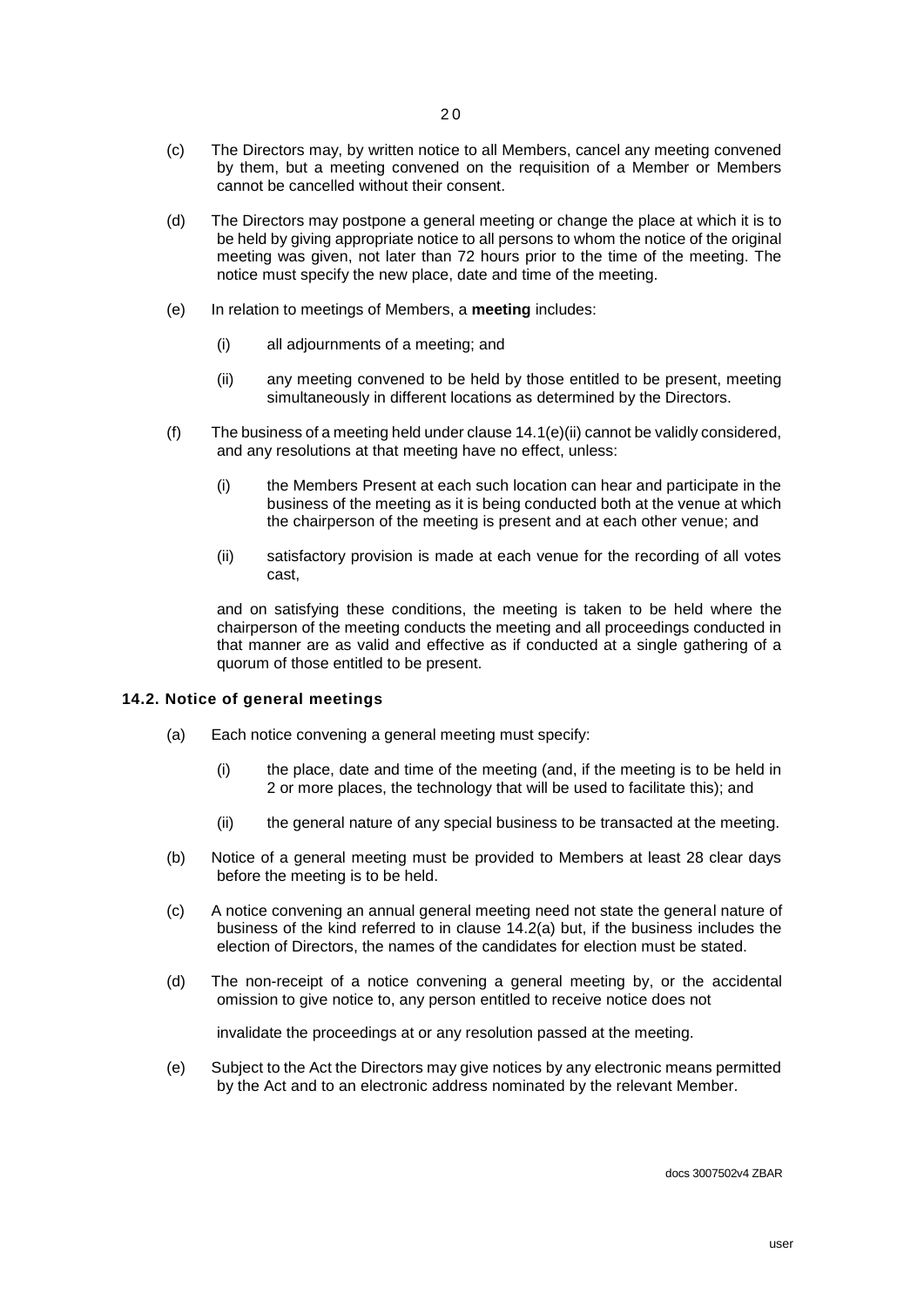# **14.3. Annual general meetings**

Annual general meetings of the Company must be held in accordance with the Act and the Listing Rules. The business of an annual general meeting is to:

- (a) consider the annual report, Directors' report and the auditor's report;
- (b) elect Directors;
- (c) appoint the auditor;
- (d) fix the remuneration of the auditors; and
- (e) transact any other business that may be properly brought before the meeting.

# **14.4. Quorum**

- (a) No business may be transacted at any general meeting unless a quorum of Members is present at the time when the meeting proceeds to business.
- (b) Except as otherwise provided in this Constitution, a quorum constitutes:
	- (i) 5 Members Present; or
	- (ii) where the total number of Members is less than 5, all those Members being the Members Present.

### **14.5. If a quorum not present**

If a quorum is not present within 15 minutes after the time appointed for the meeting:

- (a) where the meeting is convened on the requisition of Members, the meeting must be dissolved (subject to clause 14.7(a)); and
- (b) in any other case:
	- (i) the meeting stands adjourned to a day and at a time and place as the Directors decide or, if no decision is made by the Directors, to the same day in the next week at the same time and place; and
	- (ii) if at the adjourned meeting a quorum is not present within 15 minutes after the time appointed for the meeting, the meeting must be dissolved.

# **14.6. Chairing meetings**

- (a) Subject to clause 14.6(b), the Chairman or, in the Chairman's absence, the deputy Chairman, must preside as chairperson at every general meeting.
- (b) Where a general meeting is held and:
	- (i) there is no Chairman or deputy Chairman; or
	- (ii) the Chairman or deputy Chairman is not present within 15 minutes after the time appointed for the meeting or does not wish to act as chairperson of the meeting,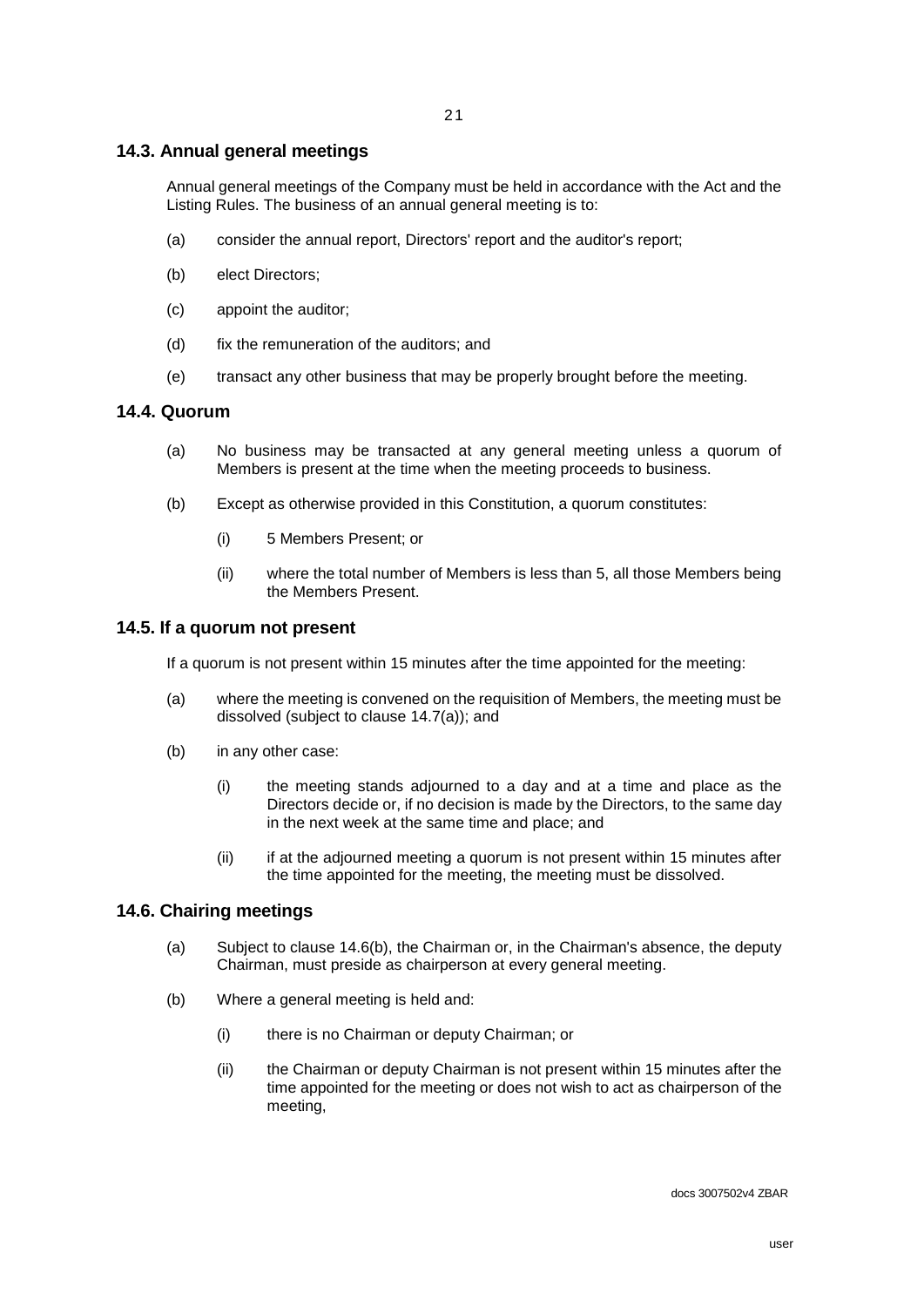the Directors present must choose one of their number or, in the absence of all Directors or if none of the Directors present wish to act, the Members Present must elect one of their number to chair the meeting.

#### **14.7. Adjournments**

- (a) The chairperson of the meeting may, and must if so directed by the meeting, adjourn the meeting from time to time and from place to place.
- (b) No business may be transacted at any continuation of an adjourned meeting other than the business left unfinished at the meeting which has been adjourned.
- (c) When a meeting is adjourned for 30 days or more, notice of the adjourned meeting must be given as in the case of an original meeting.
- (d) Except as provided by clause 14.7(c), it is not necessary to give any notice of an adjournment or of the business to be transacted at an adjourned meeting.

#### **14.8. Voting at general meetings**

- (a) Any resolution to be considered at a meeting will be decided on a show of hands unless a poll is demanded at or before the declaration of the result of the show of hands. Before a vote is taken, the chairperson of the meeting must inform the meeting of how many proxy votes have been received and how the proxy votes are to be cast on that resolution.
- (b) A declaration by the chairperson of the meeting that a resolution has on a show of hands been carried or lost and an entry to that effect in the minutes of the meeting is conclusive evidence of the fact without the need to show the number or proportion of the votes recorded in favour of or against the resolution.
- (c) A poll may be demanded:
	- (i) by the chairperson of the meeting;
	- (ii) by at least 5 Members Present and having the right to vote at the meeting;
	- (iii) by a Member or Members Present with at least 5% of the votes that may be cast on the resolution on a poll; or
	- (iv) by a Member or Members Present holding Shares in the Company conferring a right to vote at the meeting on which an aggregate sum has been paid up equal to not less than 5% of the total sum paid up on all the Shares conferring that right.
- (d) The demand for a poll may be withdrawn.
- (e) A poll may not be demanded on the election of a person to chair a meeting or on a resolution for adjournment.

#### **14.9. Procedure for polls**

- (a) A poll, when demanded, is to be taken in the manner and at the time the chairperson of the meeting directs.
- (b) The result of the poll is a resolution of the meeting at which the poll was demanded.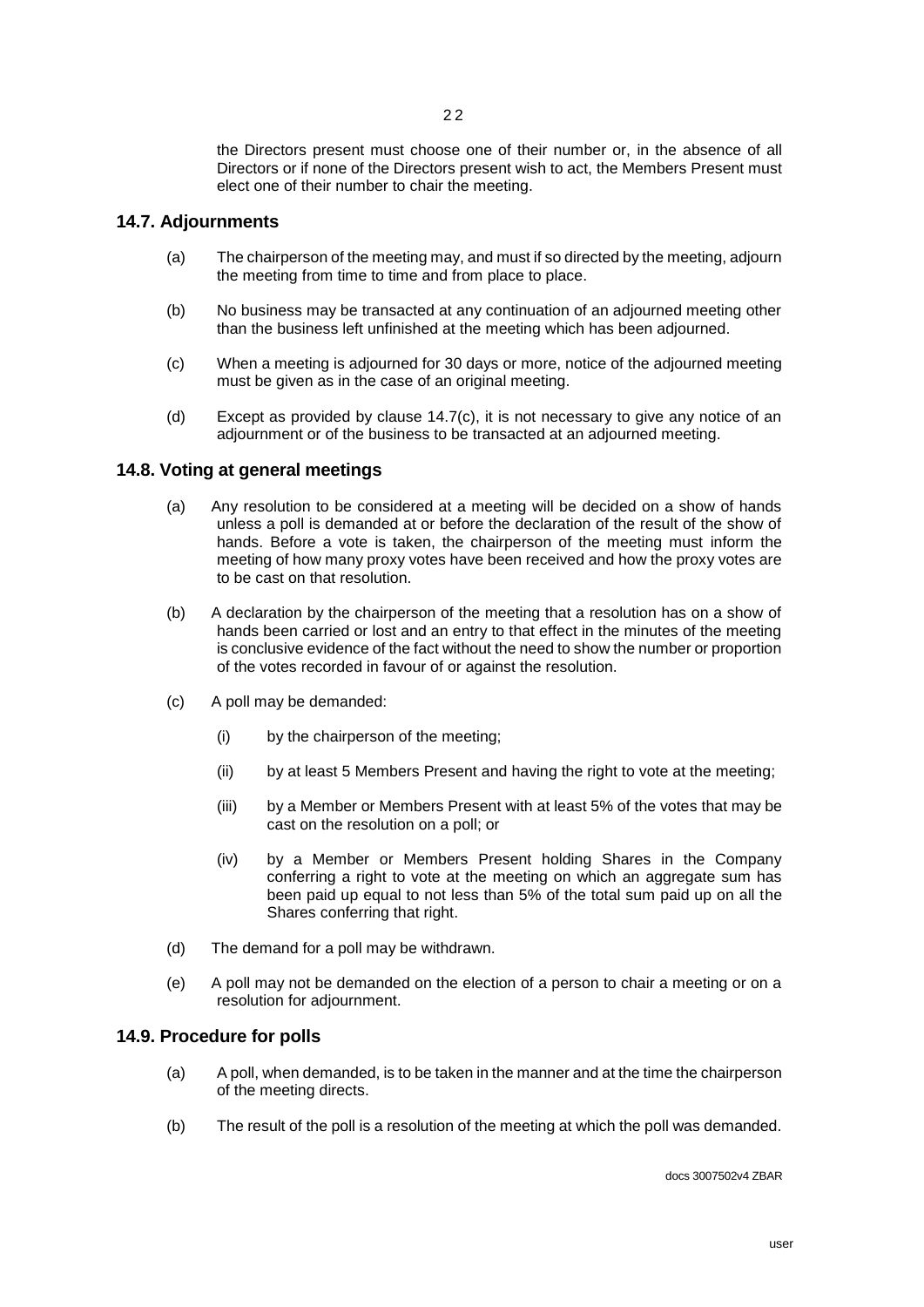(c) The demand for a poll does not prevent a meeting from continuing for the transaction of any other business.

#### **14.10.Chairperson's casting vote**

Subject to the Act and the Listing Rules, in the case of an equality of votes on a show of hands or on a poll the chairperson of the meeting has a casting vote in addition to any vote to which that chairperson may otherwise be entitled.

#### **14.11.Representation and voting of Members**

Subject to this Constitution and any rights or restrictions for the time being attached to any class or classes of Shares:

- (a) at meetings of Members or classes of Members each Member entitled to attend and vote may attend and vote in person or by proxy, or attorney and (where the Member is a body corporate) by representative;
- (b) on a show of hands, every Member Present having the right to vote at the meeting has one vote; and
- (c) on a poll, every Member Present has:
	- (i) one vote for each fully paid Share; and
	- (ii) in the case of partly paid Shares, that proportion of a vote as is equal to the proportion which the amount paid up on that Member's Share bears to the total issue price for the Share, excluding calls paid in advance of the due date for payment.

#### **14.12.Joint holders**

Where more than one joint holder votes, the vote of the holder whose name appears first in the register of Members must be accepted to the exclusion of the others whether the vote is given personally, by attorney or proxy.

# **14.13.Members of unsound mind and minors**

- (a) If a Member is:
	- (i) of unsound mind;
	- (ii) a person whose person or estate is liable to be dealt with in any way under the Law relating to mental health; or
	- (iii) a minor,

the Member's committee or trustee or any other person who has proper management or guardianship of the Member's estate or affairs may, subject to clause 14.13(b), exercise any rights of the Member in relation to a general meeting as if the committee, trustee or other person were the Member.

(b) Any person with powers of management or guardianship cannot exercise any rights under clause 14.13(a) unless the person has provided the Directors with satisfactory evidence of the person's appointment and status.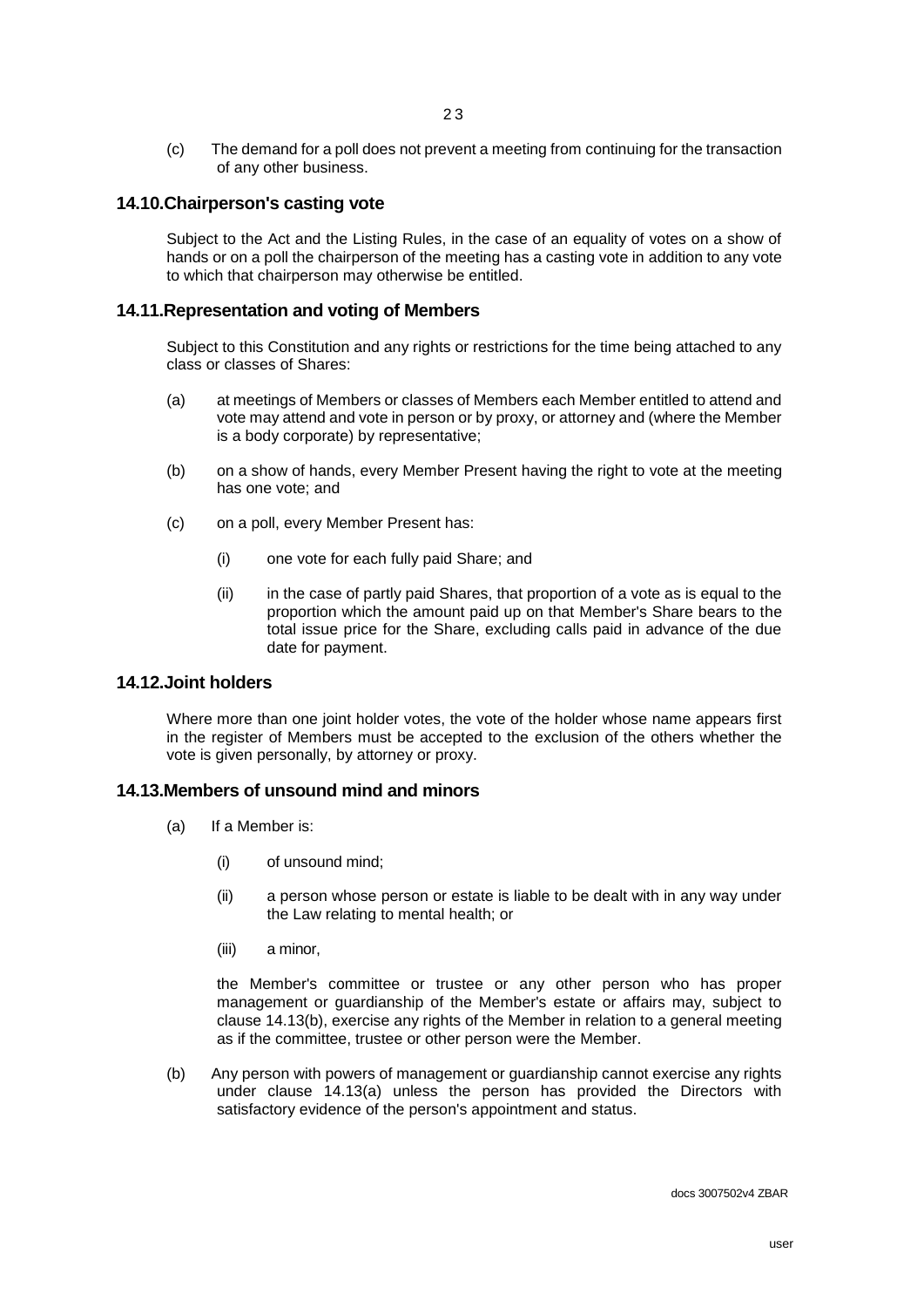#### **14.14. Restriction on voting rights - unpaid amounts**

A Member is not entitled to vote in respect of a security giving the holder the right to vote unless all calls and other sums presently payable by the Member in respect of that security have been paid.

### **14.15.0bjections to qualification to vote**

- (a) An objection to the qualification of a person to vote may be raised only at the meeting or adjourned meeting at which the vote objected to is tendered.
- (b) Any objection must be referred to the chairperson of the meeting, whose decision is final.
- (c) A vote allowed after an objection is valid for all purposes.

#### **14.16.Number of proxies**

- (a) A Member who is entitled to attend and cast a vote at a meeting of the Company's Members may appoint a person as the Member's proxy to attend and vote for the Member at the meeting.
- (b) An appointment of a proxy may specify the proportion or number of votes that the proxy may exercise.
- (c) If a member is entitled to cast 2 or more votes at a meeting, the Member may appoint two proxies. If the Member appoints 2 proxies and the appointment does not specify the proportion or number of the Member's votes each proxy may exercise, each proxy may exercise half of the votes.

#### **14.17. Form of proxy**

- (a) An instrument appointing a proxy is valid if it is in the form specified by the Directors from time to time and is:
	- (i) signed by or on behalf of the Member of the Company making the appointment; and
	- (ii) contains the following information:
		- (A) the Member's name and address;
		- (B) the Company's name;
		- (C) the proxy's name or the name of the office held by the proxy; and
		- (D) the meetings at which the appointment may be used.
- (b) The proxy form must provide for the Member to vote for or against each resolution and may provide for abstention to be indicated.
- (c) An instrument appointing a proxy may specify the manner in which the proxy is to vote in respect of a particular resolution. Where it does so, the proxy is not entitled to vote on the resolution except as specified in the instrument. A proxy may vote as the proxy thinks fit on any motion or resolution in respect of which no manner of voting is indicated.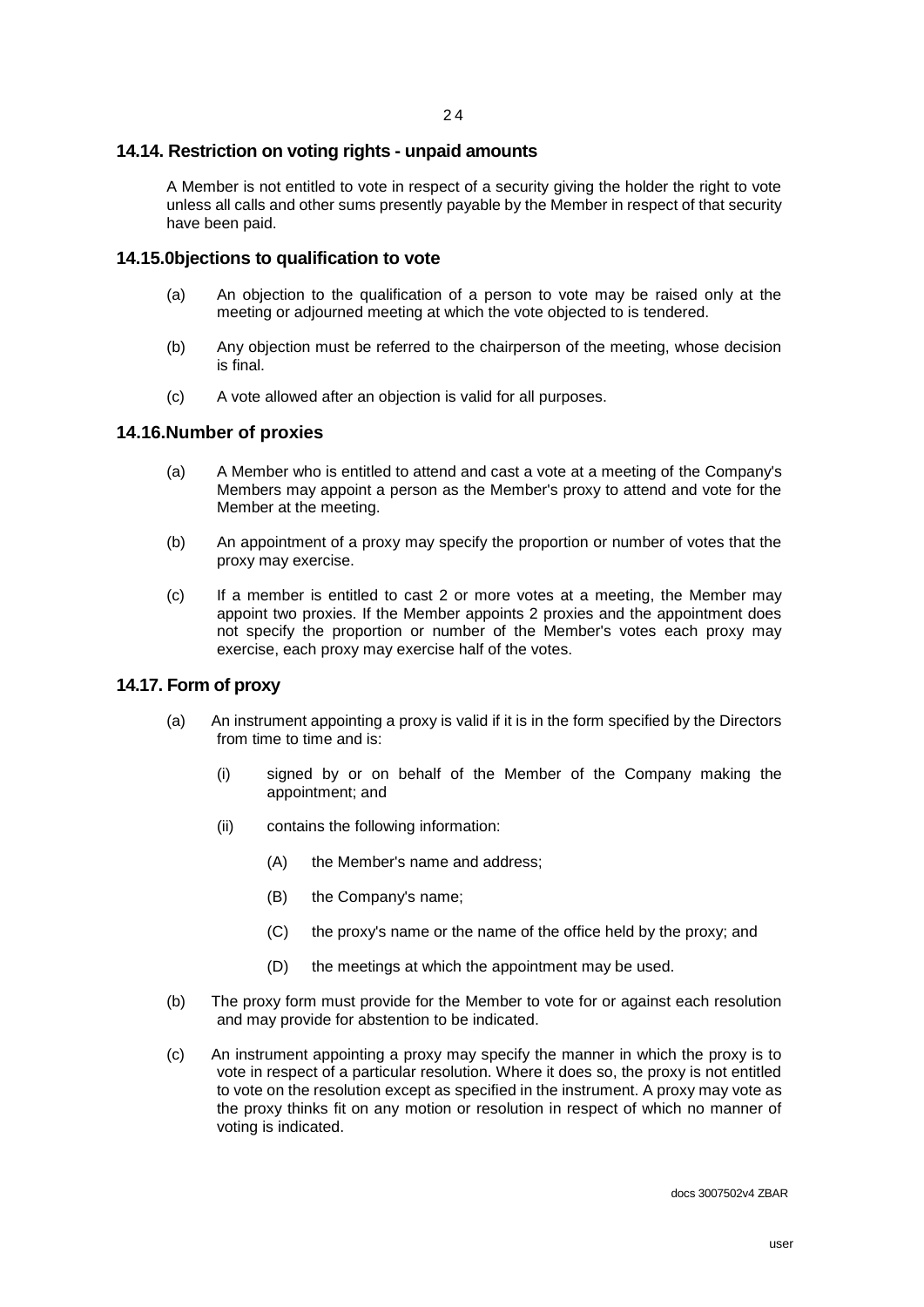- (d) An instrument appointing a proxy confers authority to demand or join in demanding a poll.
- (e) An instrument appointing a proxy may be in any form that the Directors accept or stipulate.
- (f) Despite clause 14.12, where an instrument of proxy is signed by all of the joint holders of any Shares, the votes of the proxy so appointed must be accepted in respect of those Shares to the exclusion of any votes tendered by a proxy for any one of those joint holders.

#### **14.18.Lodgement of proxies**

- (a) An instrument appointing a proxy is not treated as valid unless:
	- (i) the instrument; and
	- (ii) the power of attorney or other authority (if any) under which the instrument is signed; or
	- (iii) a copy of that power or authority certified in a manner acceptable to the Directors,

are lodged not less than 48 hours (or any shorter period as the Directors may permit) before the time for holding the meeting at the place specified for that purpose in the notice of the meeting or, if none, at the registered office of the Company.

- (b) An instrument appointing a representative to act for a Member at all meetings of the Company or at all meetings for a specified period is not treated as valid unless:
	- (i) the instrument of appointment or a certified copy of it, duly signed by hand or electronic signature; and
	- (ii) any evidence as to the validity and non-revocation of that authority as may be required by the Directors,

are lodged not less than 48 hours (or any shorter period as the Directors may permit) before the time for holding the meeting at the place specified for that purpose in the notice of the meeting or, if none, at the Registered Office.

- (c) For the purposes of this clause 14:
	- (i) a legible facsimile of any document which is received at a place specified in the notice is duly lodged at that place at the time when the facsimile is received; and
	- (ii) Members can appoint a proxy and attorney or a corporate representative using electronic means to deliver the document (or a copy of the document) effecting the appointment and, in the absence of any manifest irregularity, the Company may act on that appointment.

#### **14.19.Validity of proxies**

(a) A vote exercised in accordance with the terms of an instrument of proxy, a power of attorney or other relevant instrument of appointment is valid despite: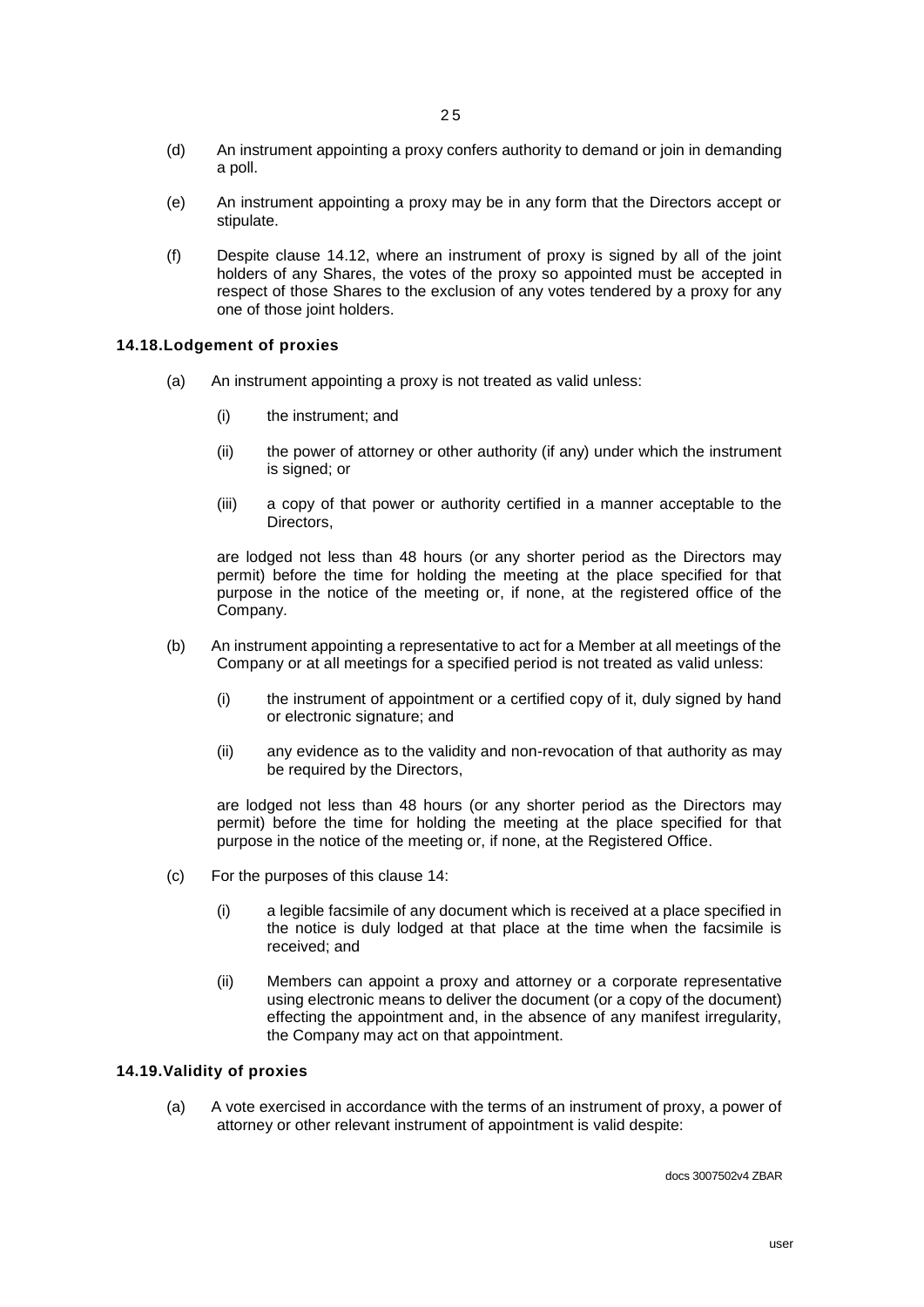- (i) the previous death or mental incapacity of the principal;
- (ii) the revocation of the instrument (or of the authority under which the instrument was executed) or the power; or
- (iii) the transfer of the Share in respect of which the instrument or power is given,

if no notice in writing of the death, mental incapacity, revocation or transfer has been received by the Company at its registered office before the commencement of the meeting at which the instrument or power is used.

(b) A proxy is not revoked by the principal attending and taking part in the meeting, unless the principal actually votes on the resolution for which the proxy is proposed to be used.

# **14.20.Where proxy is incomplete**

- (a) No instrument appointing a proxy is treated as invalid merely because:
	- (i) it does not contain the address of the appointor or proxy;
	- (ii) it is not dated; or
	- (iii) it does not contain in relation to any or all resolutions, an indication of the manner in which the proxy is to vote.
- (b) Where the instrument does not specify the name of a proxy, the instrument is treated as given in favour of the chairperson of the meeting.

#### **14.21.Right of officers and advisers to attend general meeting**

- (a) A Director who is not a Member is entitled to be present and to speak at any general meeting.
- (b) A Secretary who is not a Member is entitled to be present and, at the request of the chairperson of the meeting, to speak at any general meeting.
- (c) Any other person (whether a Member or not) required by the Directors to attend any general meeting is entitled to be present and, at the request of the chairperson of the meeting, to speak at that general meeting.

#### **14.22. Use of technology**

The Company may hold a general meeting at 2 or more venues using any technology that gives Members a reasonable opportunity to participate.

#### **14.23. Minutes**

- (a) The Company must keep minute books in which it records within 30 days:
	- (i) proceedings and resolutions of meetings of the Company's members;
	- (ii) proceedings and resolutions of Director's meetings; and
	- (iii) resolutions passed by Members without a meeting.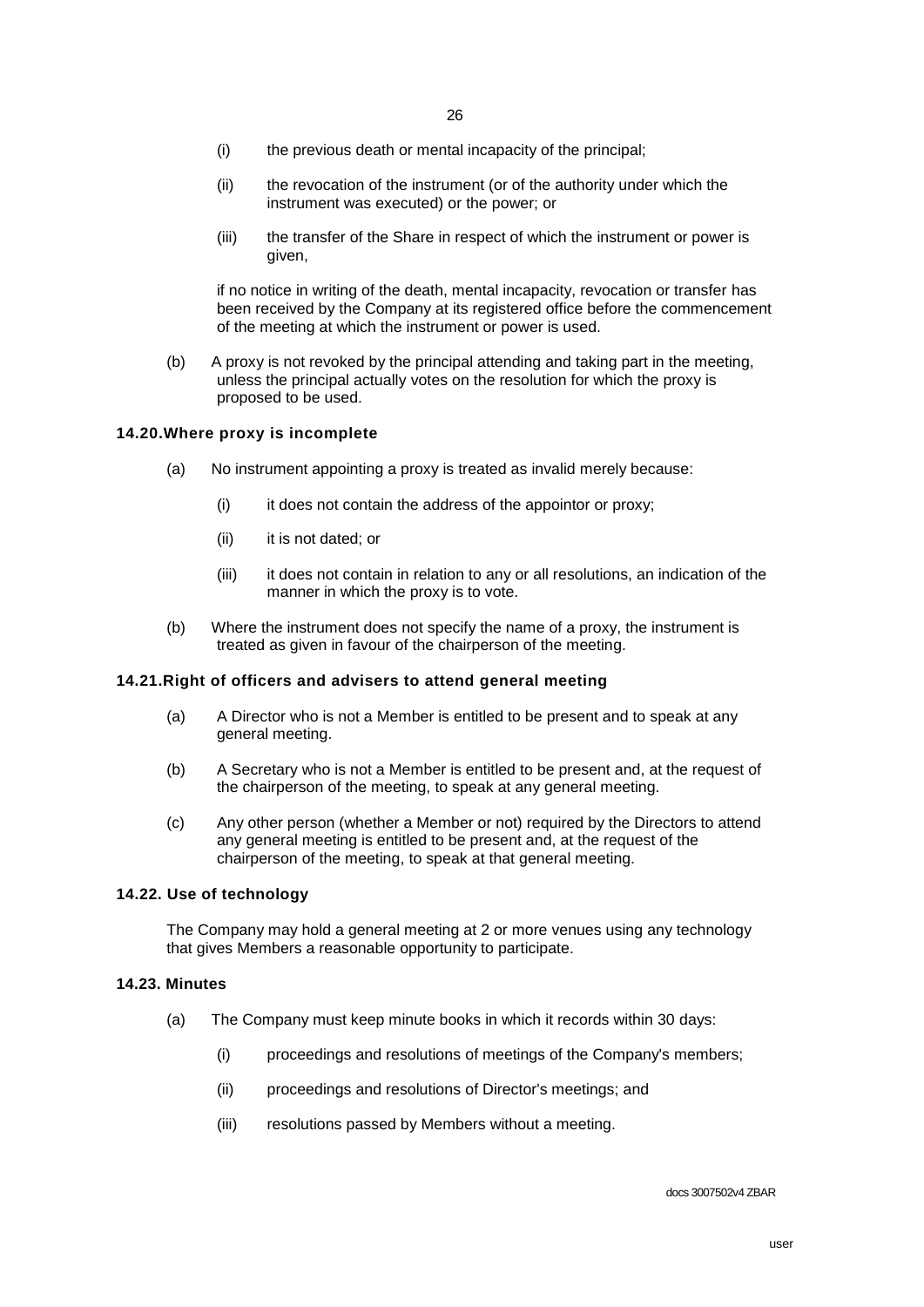- (b) The Company must ensure that minutes are signed within a reasonable time after date of the meeting or of the resolution being passed by:
	- (i) the chairperson of the meeting; or
	- (ii) the chairperson of the next meeting; or
	- (iii) in the case of a resolution without a meeting, a Director.

# **15. Appointment, removal and remuneration of Directors**

#### **15.1. Appointment and removal**

- (a) There must be at least 3 Directors, or such other number of Directors not exceeding 10 as the Directors think fit, in office at all times.
- (b) Subject to the Act, the Company may at any time by resolution passed in general meeting:
	- (i) appoint any person to be a Director; or
	- (ii) remove any Director from office.
- (c) Subject to the Act, the Directors may at any time appoint any person to be a Director. That person holds office until the end of the next following general meeting and is eligible for election at that meeting.

#### **15.2. No Share qualification**

No Share qualification is required of a Director.

#### **15.3. Retirement at each annual general meeting**

- (a) Subject to clause 18.1 and only when the Company is admitted to the Official List:
	- (i) no Director except the Managing Director may hold office for a period in excess of 3 years, or beyond the third annual general meeting following the Director's election, whichever is the longer, without submitting himself or herself for re-election; and
	- (ii) at every annual general meeting one-third of the previously elected Directors, and if their number is not a multiple of three, then the number nearest to but not exceeding one-third, must retire from office and are eligible for re-election.
- (b) The Directors to retire in every year under clause 15.3(a) are the Directors longest in office since last being elected. Between Directors who are elected on the same day, the Director to retire is decided by lot to be conducted by the Chairman, or if he or she is a candidate, by the deputy Chairman, unless they agree otherwise.
- (c) A retiring Director is eligible for re-election without needing to give any prior notice of an intention to submit for re-election and holds office as a Director until the end of the meeting at which the Director retires.
- (d) Any Director appointed and vacating office under clause 15.1(b) is not taken into account in deciding the number or identity of the Directors to retire by rotation under this clause.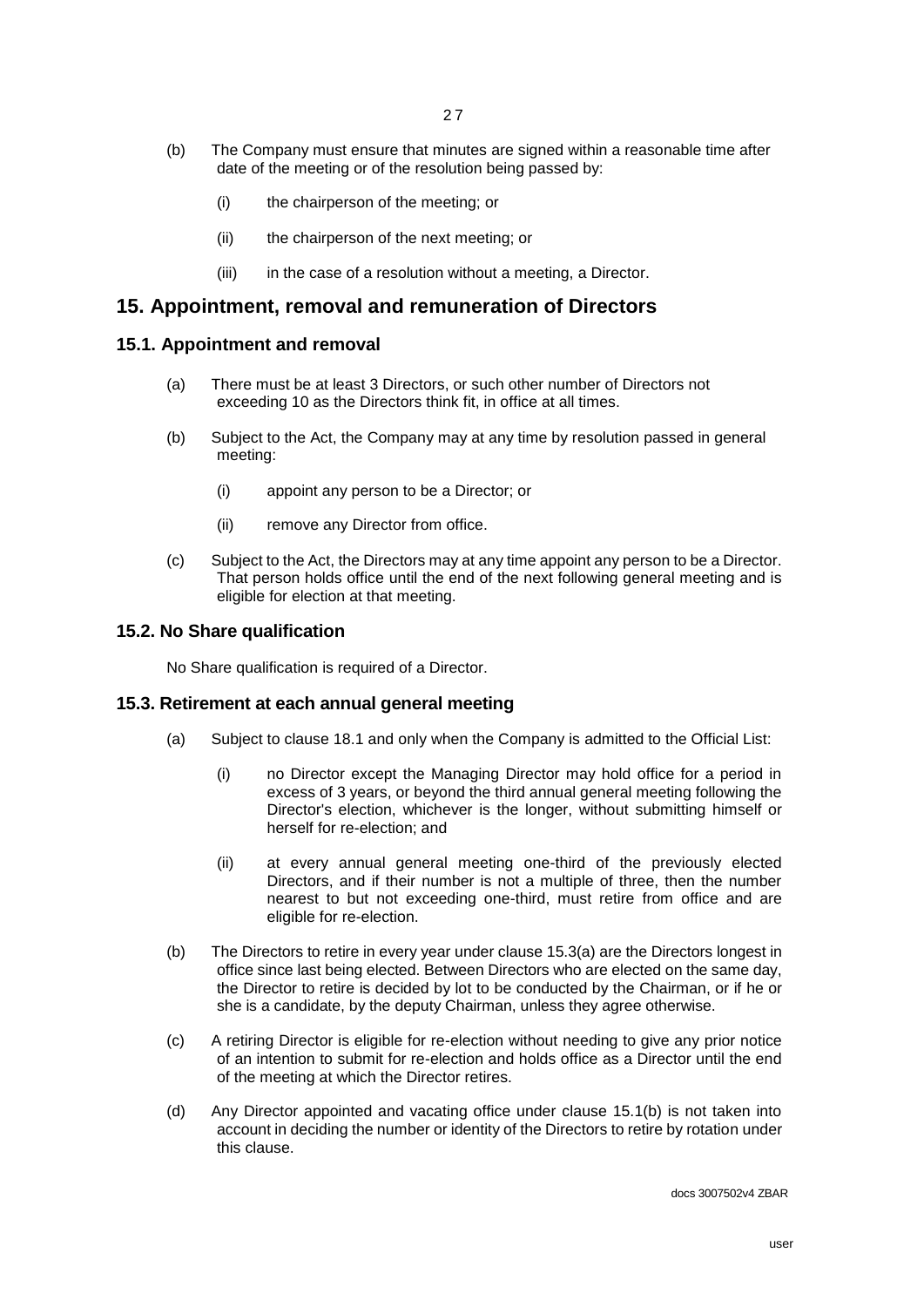(e) No person other than a retiring Director or a Director vacating office under clause 15.1(b) is eligible to be elected a Director at any general meeting unless a notice of the Director's candidature is given to the Company at least 35 Business Days (or in the case of a meeting that Members have requested the Directors to call, 30 Business Days) before the meeting.

# **15.4. Remuneration**

- (a) Subject to clause 15.4(b) and the Listing Rules, the Directors are paid for their services as Directors such fees as the Directors determine not exceeding in aggregate a maximum sum that is from time to time approved by the Members in a general meeting. The notice convening a general meeting at which it is proposed to seek approval to increase that maximum aggregate sum must specify the proposed new maximum aggregate sum and the amount of the proposed increase.
- (b) Any Director who is remunerated as an executive Director may only be paid fees under clause 15.4(a) if the Directors determine that the Director should be compensated for any special duties or responsibilities which are not recognised in his or her executive remuneration and the Directors may determine the extent, if any, to which such Directors may be paid fees under clause 15.4.
- (c) The fees fixed under clause 15.4(a):
	- (i) are divided among the Directors in the proportions and on the basis as they may agree or, if they cannot agree, equally among them; and
	- (ii) are exclusive of any benefits which the Company may provide to Directors in satisfaction of legislative schemes including, without limitation, benefits provided under superannuation guarantee or similar schemes or any other benefit permitted by the Act or this Constitution.
- (d) Any Director may elect to have his or her fees packaged by way of allocation among fees, superannuation contribution, motor vehicle or communications payments and any other categories, subject always to being within the remuneration practices of the Company.
- (e) The Directors are also entitled to be paid or reimbursed (in accordance with the policies applicable to the reimbursement of management expenses) for all travelling and other expenses properly incurred by them in attending and returning from any meeting of the Directors, committee of the Directors, general meeting of the Company or otherwise in connection with the business or affairs of the Company.
- (f) If, with the approval of the Directors, any Director performs extra services or makes any special exertions for the benefit of the Company, the Directors may approve the payment to that Director of special and additional remuneration as the Directors think fit having regard to the value to the Company of the extra services or special exertions. Any special or additional remuneration must not include commission on, or a percentage of profits or operating revenue.
- (g) A Director may be engaged by the Company in any other capacity (other than as auditor) and may be appointed on such terms as to remuneration, tenure of office and otherwise as may be agreed by the Directors.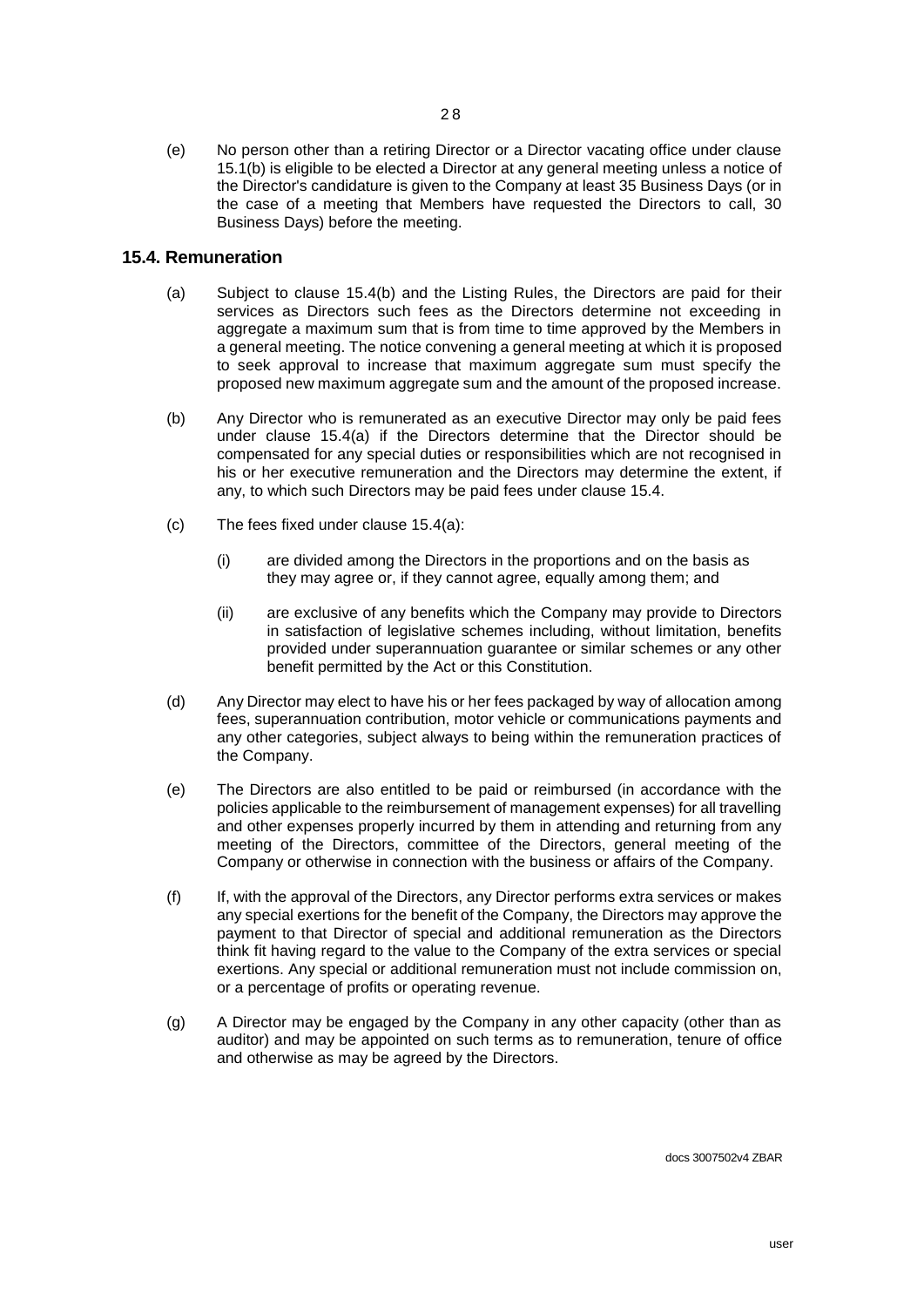Fees payable by the Company and any entity under its control to non-executive Directors are to be by fixed sum, and not by commission on, or percentage of, profits or operating revenue.

Remuneration payable by the Company and any entity with which it is associated to any executive Director must not include a commission on, or percentage of, operating revenue.

#### **15.5. Vacation of office**

In addition to the circumstances in which the office of a Director becomes vacant:

- (a) under the Act;
- (b) because of a resolution under clause 15.1(b)(ii); or
- (c) under clause 15.3,

the office of a Director becomes vacant if the Director:

- (d) becomes of unsound mind or a person whose person or estate is liable to be dealt with in any way under the Law relating to mental health;
- (e) resigns by notice in writing to the Company;
- (f) dies; or
- (g) is absent (and not represented by an alternate Director) from 6 consecutive meetings of the Directors without special leave of absence from the Directors and the Board resolves that his or her office be vacated.

#### **15.6. Retiring allowance for Directors**

- (a) Subject to the Act, the Company may:
	- (i) make any payment or give any benefit to any Director or any other person in connection with the Director's retirement, resignation from or loss of office or death while in office;
	- (ii) make contracts or arrangements with a Director or a person about to become a Director of the Company under which the Director or any person nominated by the Director is paid or provided with a lump sum payment, pension, retiring allowance or other benefit on or after the Director or person about to become a Director ceases to hold office for any reason;
	- (iii) make any payment under any contract or arrangement referred to in clause 15.6(a)(i); and
	- (iv) establish any fund or scheme to provide lump sum payments, pensions, retiring allowances or other benefits for:
		- (A) Directors ceasing to hold office; or
		- (B) any person including a person nominated by the Director, in the event of the Director's death while in office,

and from time to time pay to the fund or scheme any sum as the Company considers necessary to provide those benefits.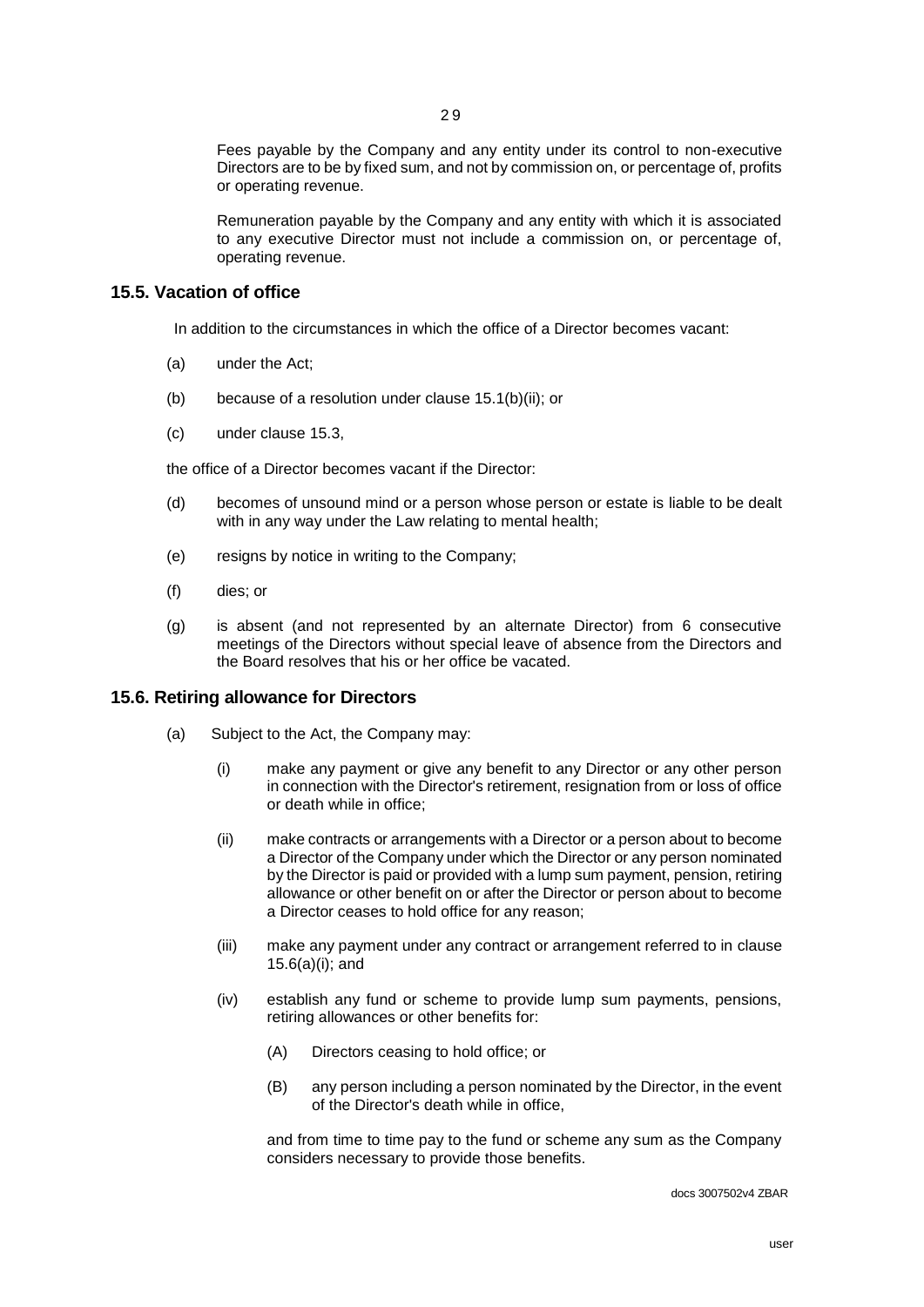- (b) The Company may impose any conditions and restrictions under any contract, arrangement, fund or scheme referred to in clause 15.6(a) as it thinks proper.
- (c) The Company may authorise any subsidiary to make a similar contract or arrangement with its Directors and make payments under it or establish and maintain any fund or schemes, whether or not all or any of the Directors of the subsidiary are also Directors of the Company.

# **16. Powers and duties of Directors**

#### **16.1. Powers of Directors**

- (a) Subject to the Act and this Constitution, the business of the Company is managed by the Directors, who may exercise all powers of the Company which are not, by the Act or this Constitution, required to be exercised by the Company in a general meeting.
- (b) Without limiting the generality of clause 16.1(a), the Directors may exercise all the powers of the Company:
	- (i) to borrow money, to charge any property or business of the Company or all or any of its uncalled capital;
	- (ii) to issue debentures or give any other security for a debt, liability or obligation of the Company or of any other person; and
	- (iii) in relation to any Seal and any branch register.

#### **16.2. Appointment of attorneys and representatives**

- (a) The Directors may, by power of attorney or by general or specific appointment, appoint such person or persons to be an attorney or representative of the Company for the purposes, with the powers, authorities and discretions vested in or exercisable by the Directors for any period and subject to any conditions as they think fit.
- (b) Any appointment under clause 16.2(a) may be made on terms for the protection and convenience of persons dealing with any such attorney or representative as the Directors think fit and may also authorise an attorney or representative to delegate all or any of the powers, authorities and discretions vested in the attorney or representative.

#### **16.3. Negotiable instruments**

All negotiable instruments of the Company are to be executed by the persons and in the manner determined by the Directors from time to time.

# **17. Proceedings of Directors**

# **17.1. Proceedings**

- (a) The Directors may meet together for the dispatch of business and adjourn and otherwise regulate their meetings as they think fit.
- (b) A Director may at any time, and the Secretary must on the request of a Director, convene a meeting of the Directors.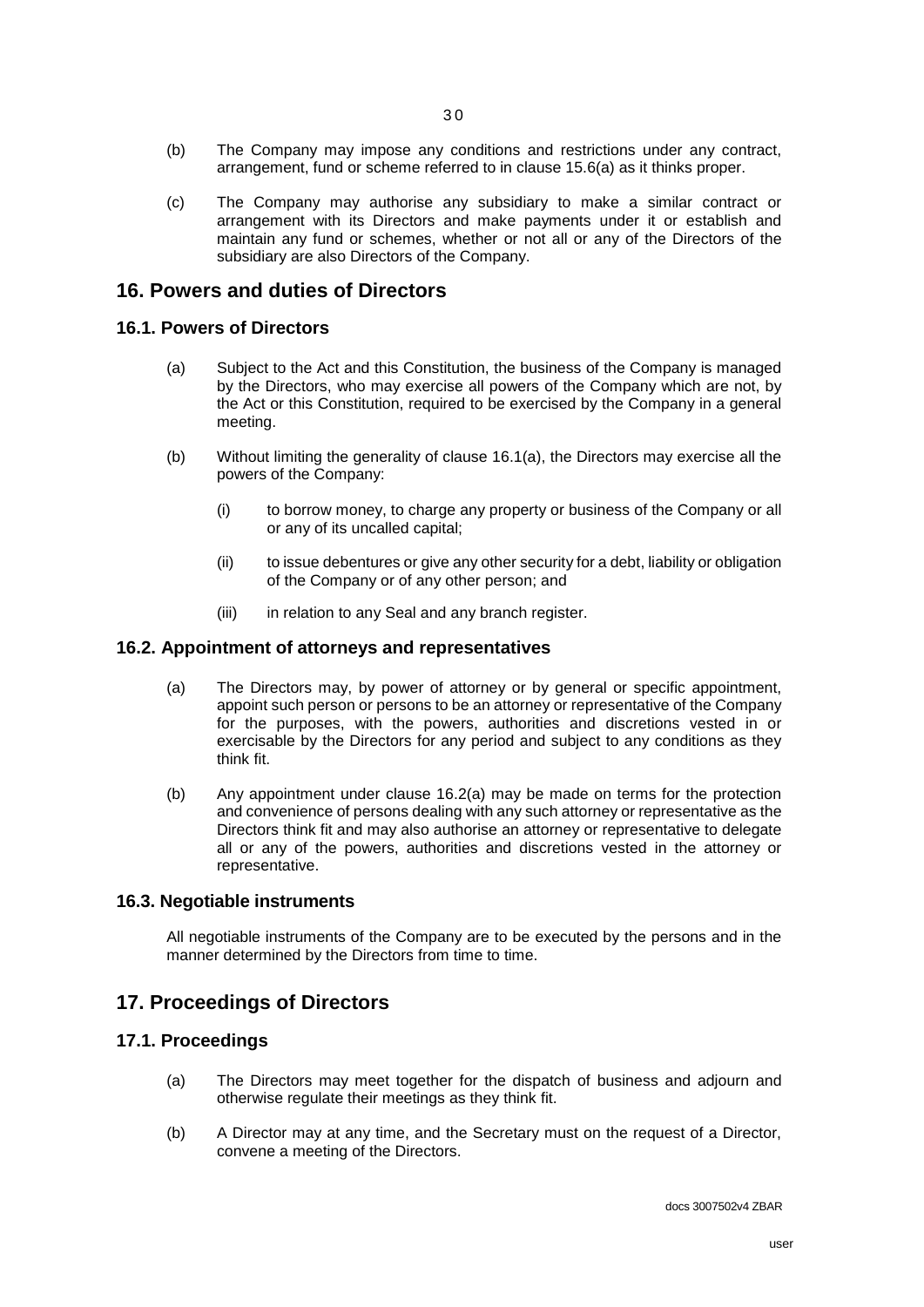(c) Reasonable notice must be given to every Director for the place, date and hour of every meeting of the Directors using any technology consented to by the Directors. Where any Director is for the time being outside Australia, notice need only be given to that Director if contact details have been given, but notice must always be given to any alternate Director in Australia whose appointment by that Director is for the time being in force.

# **17.2. Meetings by telecommunications**

The Directors may hold a valid meeting using any medium by which each of the Directors can simultaneously hear all the other participants (including telephone and video conferencing), and then:

- (a) the participating Directors are taken to be present at the meeting for the purposes of this Constitution concerning meetings of Directors;
- (b) the meeting is taken to be held where the chairperson of the meeting is; and
- (c) all proceedings of the Directors conducted in that manner are as valid and effective as if conducted at a meeting at which all of them were present in person.

# **17.3. Quorum at meetings**

At a meeting of Directors, the number of Directors whose presence is necessary to constitute a quorum is the number determined by the Directors and, if not so determined, is three Directors entitled to vote.

# **17.4. Chairman of Directors**

- (a) The Directors may elect one of their number as their Chairman and may decide the period during which the Chairman is to hold that office.
- (b) Where a meeting of Directors is held and:
	- (i) a Chairman has not been elected as provided by clause 17.4(a); or
	- (ii) the Chairman is not present within 15 minutes of the time appointed for the holding of the meeting or does not wish to chair the meeting,

the Directors present must elect one of their number to be chairperson of the meeting.

# **17.5. Proceedings at meetings**

- (a) Subject to this Constitution, questions arising at a meeting of Directors are decided by a majority of votes of Directors present in person or by their alternate director (if any) and voting and for all purposes any such decision is taken to be a decision of the Directors.
- (b) In the case of an equality of votes, the chairperson of the meeting has a second or casting vote in addition to the chairperson's deliberative vote.

# **17.6. Disclosure of interests**

(a) A Director is not disqualified by the Director's office from contracting with the Company in any capacity.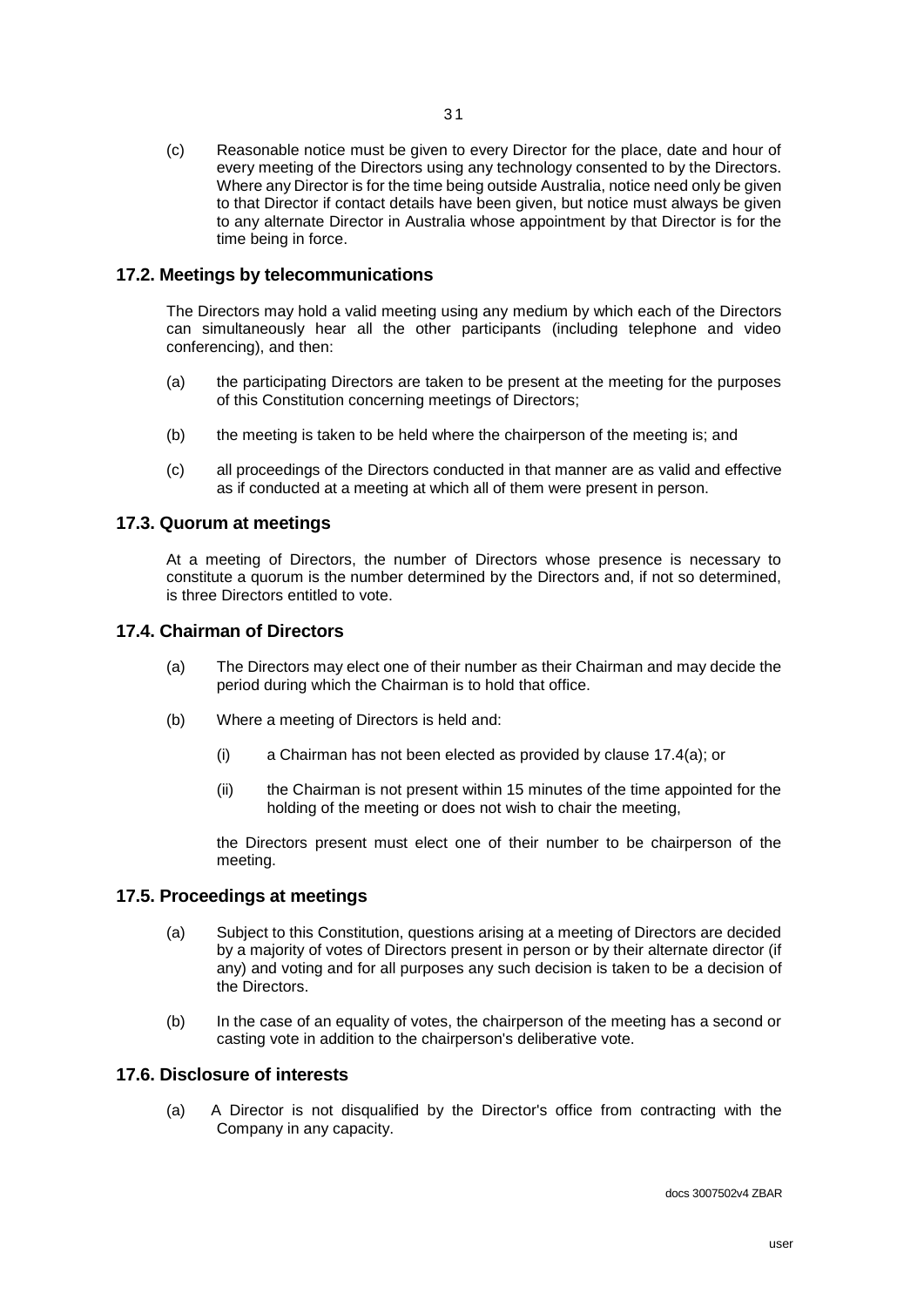- (b) A contract or arrangement made by the Company with a Director or in which a Director is in any way directly or indirectly interested may not be avoided merely because the Director is a party to or interested in it.
- (c) A Director is liable to account to the Company for any profits derived in respect of a matter in which the Director has a material interest, merely because of the Director's office or the fiduciary relationship it entails, unless the Director:
	- (i) declares the Director's interest in the matter as soon as practicable after the relevant facts come to the Director's knowledge; and
	- (ii) does not contravene this Constitution or the Act in relation to the matter.
- (d) A general notice stating:
	- (i) that the Director is an officer or Member of a specified body corporate or firm; and
	- (ii) the nature and extent of the Director's interest in that body corporate or firm in a matter involving the Company and that body corporate or firm,

is sufficient declaration of the Director's interest, provided the extent of that interest is at the time of first consideration of the matter by the Directors no greater than was stated in the notice.

- (e) Except as permitted by the Act and the Listing Rules, a Director must not:
	- (i) vote; or
	- (ii) be present while the matter is being considered,

at a meeting of the Directors at which there is considered any contract or proposed contract or arrangement in which the Director has a direct or indirect material personal interest or any lesser interest.

(f) If the provisions of this clause 17.6 and the Act are observed by a Director with regard to any contract or arrangement in which the Director is in any way interested, the fact that the Director signs, affixes or witnesses the affixing of a Seal to the document evidencing the contract or arrangement does not in any way affect its validity.

#### **17.7. Alternate Directors and attendance by proxy**

- (a) A Director may:
	- (i) with the approval of a majority of the other Directors, appoint a person (whether a Member of the Company or not); or
	- (ii) without the need for the approval of the other Directors, appoint another Director,

to be an alternate Director in the Director's place during any period that the Director thinks fit or generally.

(b) An alternate Director is entitled to notice of meetings of the Directors and, if the appointor is not present at such a meeting, is entitled to attend and vote in the Director's stead.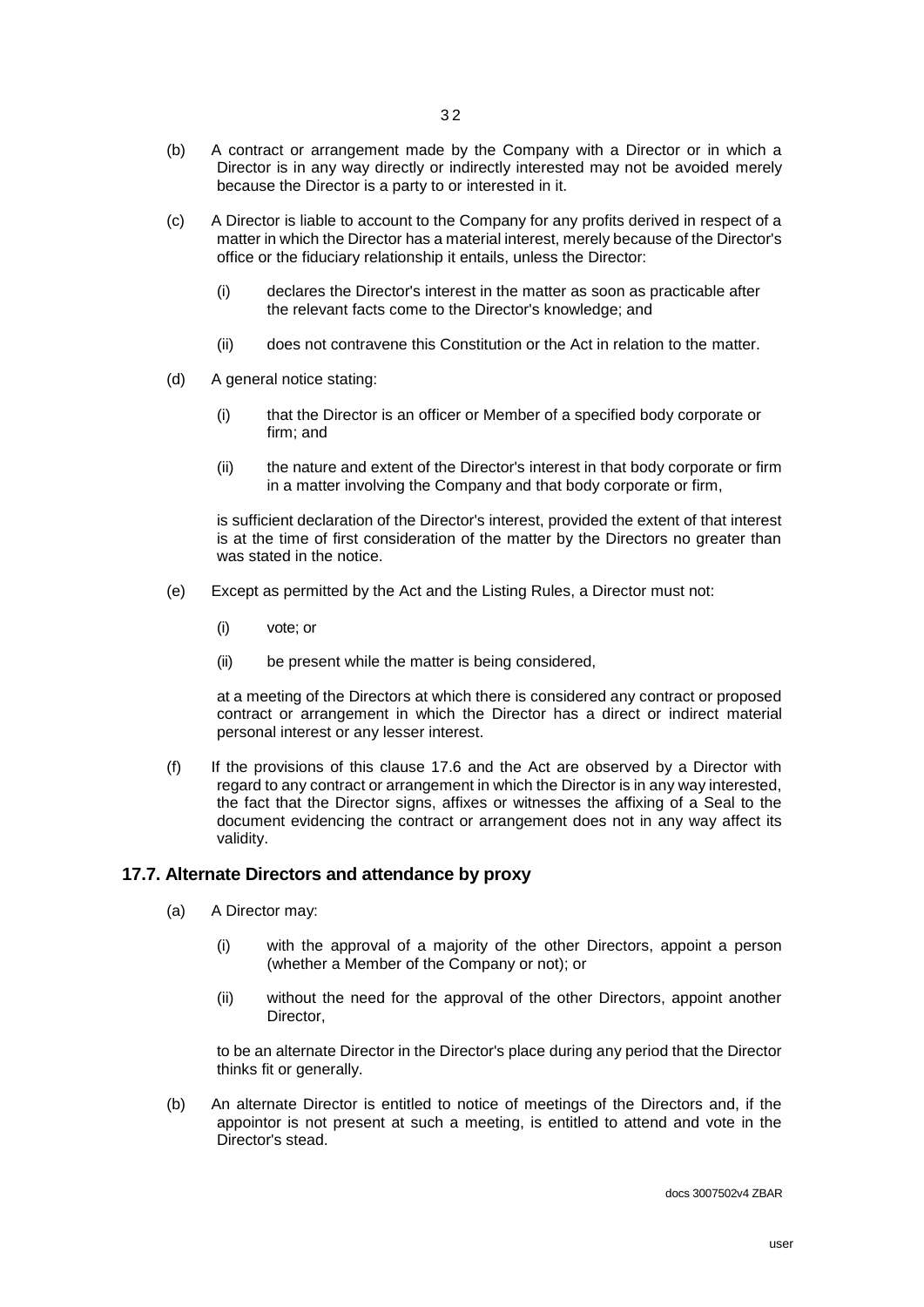- (c) An alternate Director may exercise any powers which the appointor may exercise. The exercise of any power by the alternate Director (including, without limitation, executing a document) is taken to be the exercise of the power by the appointor. The exercise of any power by the alternate Director is as agent of the Company and not as agent of the appointor. Where the alternate is another Director, that Director is entitled to cast a deliberative vote on the Director's own account and on account of each person by whom the Director has been appointed as an alternate Director.
- (d) The appointment of an alternate Director:
	- (i) may be terminated at any time by the appointor even if the period of the appointment of the alternate Director has not expired; and
	- (ii) terminates automatically if the appointor vacates office as a Director.

An appointment or the termination of an appointment of an alternate Director is effected by service on the Company of a written notice signed by the Director making the appointment.

Without limiting clause 17.7(e), an appointment of an alternate Director may be suspended or terminated by an electronic message to the Company from the Director making the appointment.

Other than:

- (i) for reimbursement of expenses under clause  $15.4(d)$ ; or
- (ii) as authorised by the Directors,

an alternate Director is not entitled to any additional remuneration from the Company.

Any additional remuneration that is paid to an alternate Director must be deducted from the remuneration of the appointor.

An alternate Director is not taken into account in determining the number of Directors or rotation of Directors.

A Director may attend and vote by proxy at any meeting of the Directors provided that such proxy is a Director of the Company and has been appointed in writing signed by the appointing Director. Such appointment may be general or for any particular meeting or meetings.

#### **17.8. Vacancies**

If the number of Directors is reduced below the minimum set by the Act:

- (a) for so long as their number is sufficient to constitute a quorum, the remaining Directors may act; and
- (b) if the number of remaining Directors is not sufficient to constitute a quorum, the remaining Director or Directors may act only for the purpose of increasing the number of Directors to the minimum number required under this Constitution to constitute a quorum or for calling a general meeting, but for no other purpose.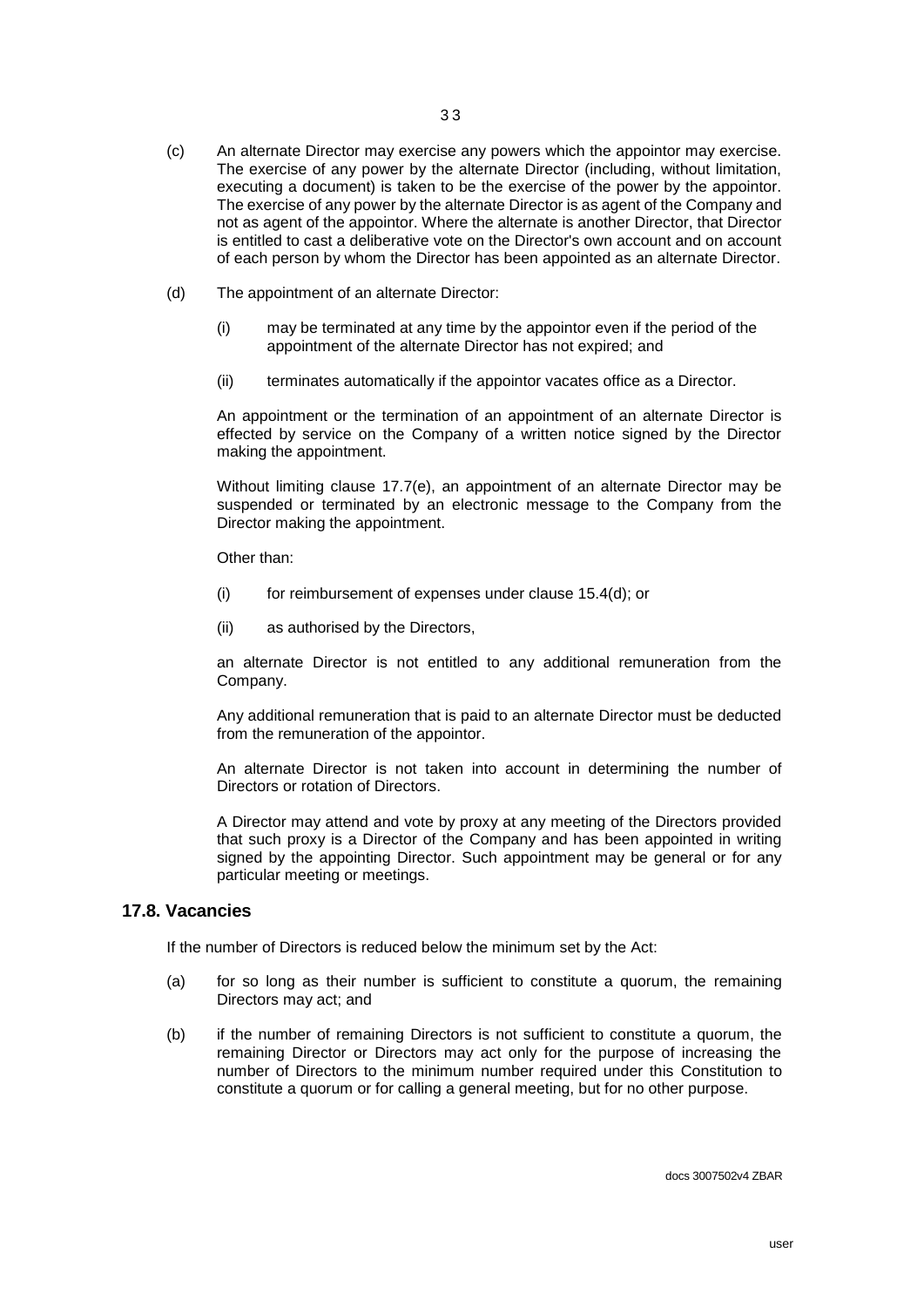# **17.9. Committees**

- (a) The Directors may delegate any of their powers to a committee or committees consisting of any number of them and such other persons as the Directors from time to time think fit.
- (b) A committee to which any powers have been so delegated must exercise the powers delegated in accordance with any directions of the Directors. A power so exercised is taken to be exercised by the Directors.
- (c) Clauses 17.1, 17.2, 17.4 and 17.5 apply to any committee as if each reference in those clauses to the Directors was a reference to the Members of the committee and each reference to a meeting of Directors were to a meeting of the committee.
- (d) Except in the case of a committee which consists of one Director only, the number of Members whose presence at a meeting of the committee is necessary to constitute a quorum is the number determined by the Directors and, if not so determined, is two.
- (e) Subject to clause 17.10(c), minutes of all the proceedings and decisions of every committee must be made, entered and signed in the same manner in all respects as minutes of proceedings of the Directors are required by the Act to be made, entered and signed.

# **17.10.Circular resolutions**

- (a) If a document:
	- (i) states that the signatories to it are in favour of a resolution;
	- (ii) sufficiently identifies the terms of the resolution; and
	- (iii) is signed by all the Directors entitled to vote on that resolution,

a resolution in those terms is taken to be passed at a meeting of the Directors held at the time when the document was signed by the last Director to do so.

- (b) For the purposes of clause 17.10(a):
	- (i) two or more separate documents containing statements in identical terms each being signed by one or more Directors together are taken to constitute one document containing a statement in those terms signed by those Directors on the respective days on which they signed the separate documents;
	- (ii) a reference to all the Directors does not include a reference to an alternate Director whose appointor has signed the document, but an alternate Director may sign the document in the place of the appointor; and
	- (iii) a facsimile which is received by the Company and is expressed to be sent by or on behalf of a Director or alternate Director is taken to be signed by that Director or alternate Director at the time of receipt of the facsimile by the Company in legible form.
- (c) Where a committee consists of one Director only, a document signed by that Director and recording a decision of the committee is valid and effective as if it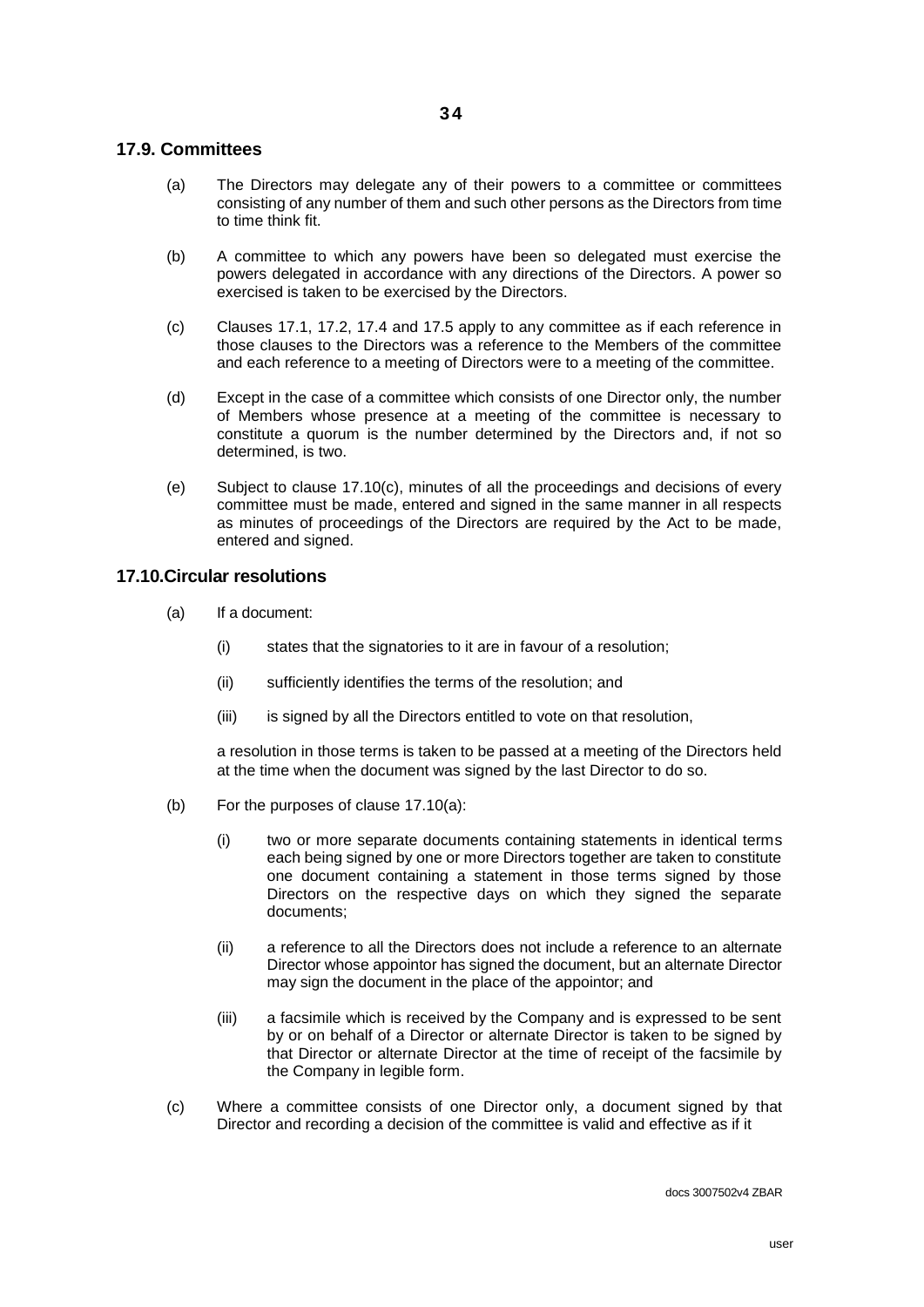were a decision made at a meeting of that committee and that document constitutes a minute of that decision.

# **17.11. Defects in Appointments**

- (a) All acts done by any meeting of the Directors, committee of Directors, or person acting as a Director are as valid as if each person was duly appointed and qualified to be a Director or a Member of the committee.
- (b) Clause 17.11(a) applies even if it is afterwards discovered that there was some defect in the appointment of a person to be a Director or a Member of a committee or to act as a Director or that a person so appointed was disqualified.

# **18. Managing Director**

#### **18.1. Power to appoint Managing Director**

- (a) The Directors may appoint a Director to the office of Managing Director for the period and on the terms as they think fit, including the grant of power for the Managing Director to delegate all or part of his or her authorities to another Director during any temporary absence. Subject to the terms of any agreement entered into in a particular case, the Directors may at any time revoke any appointment.
- (b) The Managing Director's appointment automatically terminates if the Managing Director ceases for any reason to be a Director.
- (c) Subject to clause 18.1(a), the provisions of clause 15.3 do not apply to a Managing Director.

# **18.2. Remuneration**

Subject to the terms of any agreement between the Managing Director and the Company, the Managing Director may receive remuneration (whether by way of salary, commission, other than on operating revenue, or participation in profits, or partly in one way and partly in another) as the Directors decide.

#### **18.3. Delegation of powers to Managing Director**

- (a) The Directors may, on the terms and conditions and with any restrictions as they think fit, confer on the Managing Director any of the powers exercisable by them.
- (b) Any powers so conferred may be concurrent with the powers of the Directors.
- (c) The Directors may at any time withdraw or vary any of powers conferred on the Managing Director under clause 18.3(a).

# **19. Secretaries and other officers**

# **19.1. Secretaries**

- (a) A Secretary of the Company holds office on the terms and conditions, as to remuneration and otherwise, as the Directors decide.
- (b) The Directors may at any time terminate the appointment of a Secretary.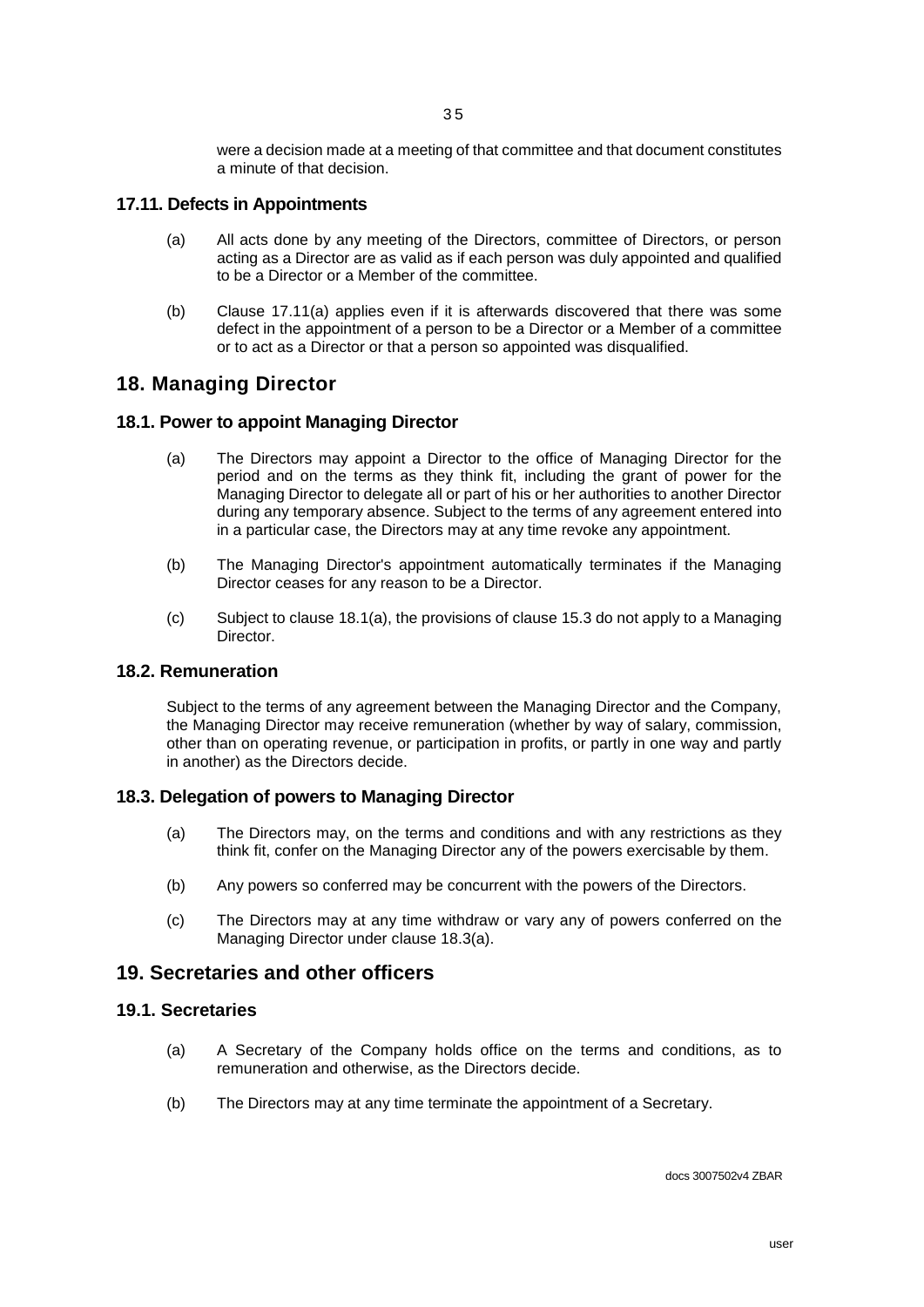# **19.2. Other officers**

- (a) The Directors may from time to time:
	- (i) create any other position or positions in the Company with the powers and responsibilities as the Directors may from time to time confer; and
	- (ii) appoint any person, whether or not a Director, to any position or positions created under clause 19.2(a)(i).
- (b) The Directors at any time may terminate the appointment of a person holding a

position created under clause 19.2(a)(i) and may abolish the position.

# **20. Execution of documents**

### **20.1. Manner of execution**

- (a) If the Company has a Seal, it may execute documents by affixing the Seal to the document and the affixing of the Seal is witnessed by:
	- (i) two Directors of the Company; or
	- (ii) at least one Director and a Secretary or a person authorised by the Directors to witness the affixing of the Seal.
- (b) If the Company does not have a Seal, it may execute documents by the document being signed by:
	- (i) two Directors of the Company; or
	- (ii) at least one Director and a Secretary;
- (c) The Company may have a Common Seal, a duplicate Common Seal and one or more other Seals for specific purposes, each appropriately identified on its face.
- (d) A Common Seal may be used only by the authority of the Directors, or of a committee of the Directors authorised by the Directors to authorise the use of the Seal. Every document to which a Seal is affixed must be signed by a Director and be countersigned by another Director, a Secretary or another person appointed by the Directors to countersign that document or a clause of documents in which that document is included.
- (e) Subject to the Act, certificates in respect of Shares or other securities may be issued either:
	- (i) under a Seal; or
	- (ii) under the signature of an attorney of the Company appointed under clause 16.2.
- (f) For the purposes of clause 20.1(c), any impression of any Seal or any Signature may be a facsimile impression or Signature which has been printed, stamped or impressed on the relevant certificate.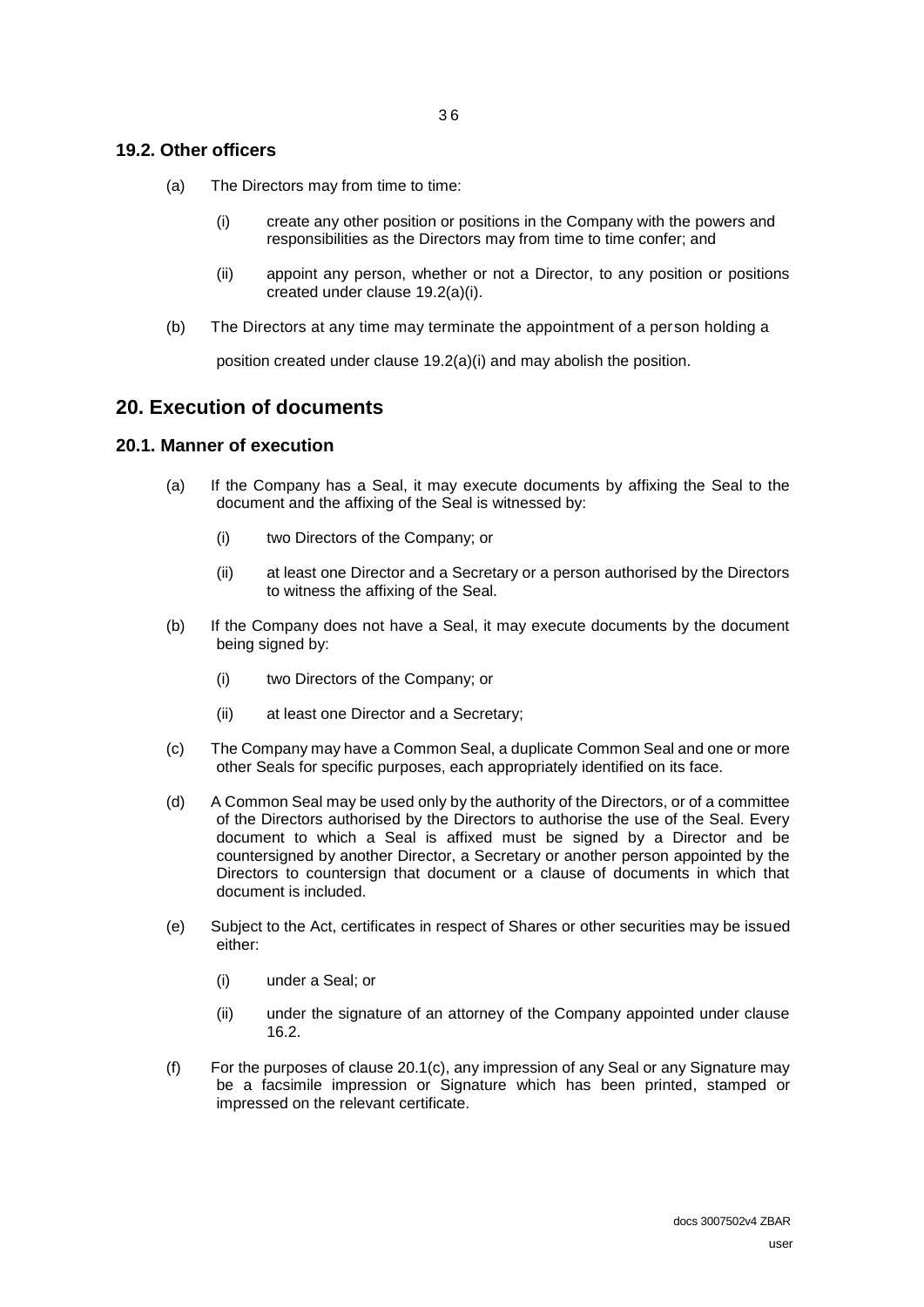# **21. Inspection of records**

# **21.1. Inspection of records**

- (a) The Directors may decide whether and to what extent, at which time and places and under what conditions, the accounting and other records of the Company will be open to the inspection of Members.
- (b) A Member other than a Director has no right to inspect any document of the Company except as provided by Law or as authorised by the Directors.

# **22. Dividends, interest and reserves**

# **22.1. Power to declare dividends and pay interest**

- (a) Subject to the Act and to any special rights or restrictions attached to any Shares, the Directors may resolve to:
	- (i) pay any dividend they think appropriate;
	- (ii) fix the time for payment; and
	- (iii) subject to clause 22.1(b), pay interest on any debt due by the Company.
- (b) The Company must not pay interest on unpaid dividends.

#### **22.2. Crediting of dividends**

- (a) Subject to any special rights or restrictions attached to any Shares, every dividend is:
	- (i) payable according to the amounts credited as paid on the fully paid (not partly paid) Shares in respect of which the dividend is paid; and
	- (ii) apportionable and paid proportionately to the amounts paid for the Shares during any part or parts of the period in respect of which the dividend is paid.
- (b) An amount paid on a Share in advance of a call is not taken for the purposes of clause 22.2(a) to be paid on the Shares.
- (c) Subject to any special rights or restrictions attached to any Shares, the Directors may from time to time resolve that dividends are to be paid out of a particular source or particular sources, and where the Directors so resolve, they may, in their absolute discretion:
	- (i) allow any Member to elect from which specified sources that particular Member's dividend may be paid by the Company; and
	- (ii) where such elections are permitted and a Member fails to make such an election, the Directors may, in their absolute discretion, identify the particular source from which dividends are payable.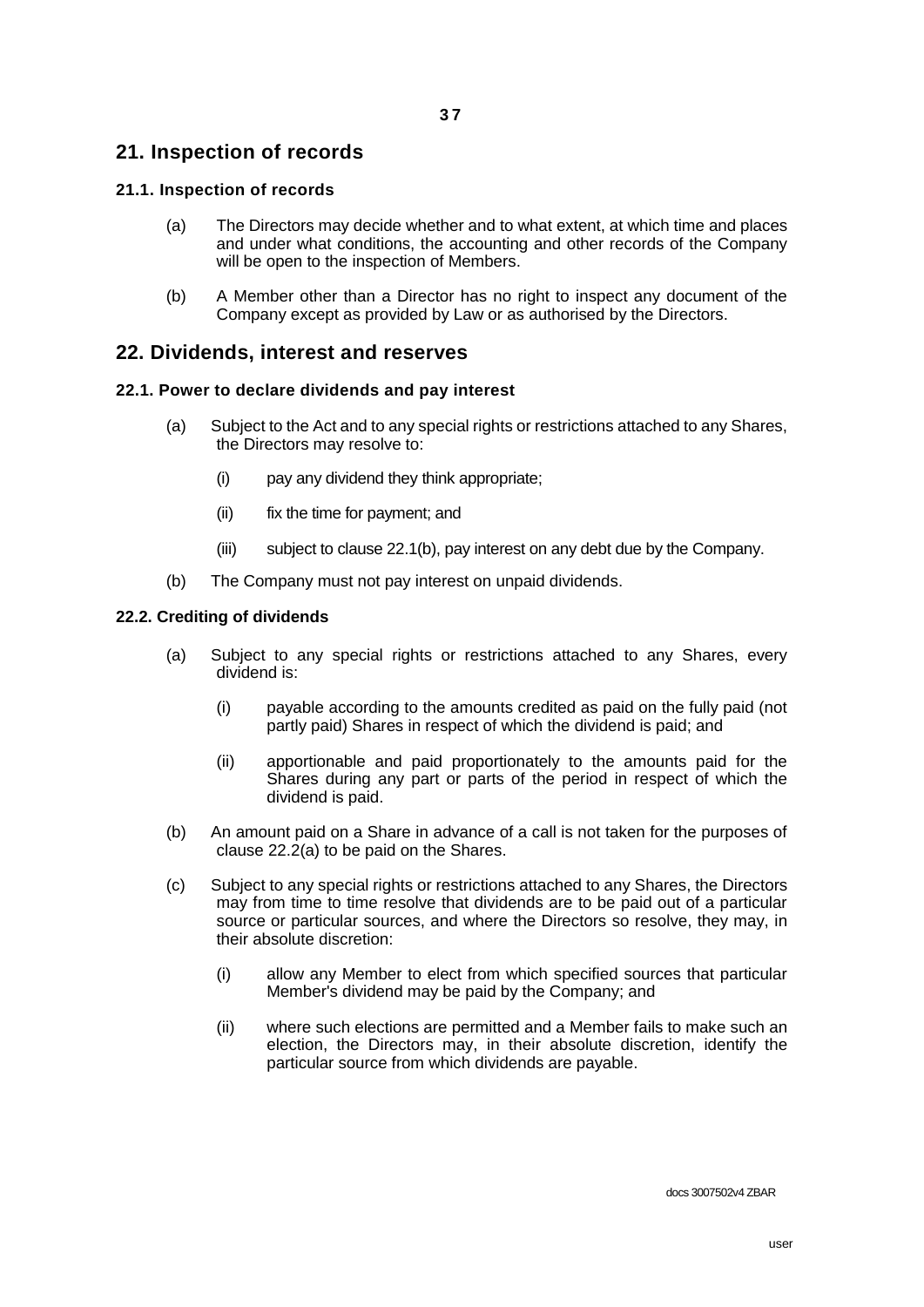# **22.3. Reserves**

- (a) The Directors at their discretion may, at any time, set aside out of the profits of the Company as reserves any sums as they think proper, which sums may be applied for any proper purpose.
- (b) The reserves may either be employed in the business of the Company or be placed in any investments as the Directors decide.
- (c) The Directors may, without placing them to any reserve, carry forward any profits which they may think prudent not to distribute by way of dividend.

# **22.4. Deduction of unpaid amounts**

The Directors may deduct from any dividend payable to a Member all sums of money presently payable by the Member to the Company on account of calls or otherwise in relation to Shares in the Company.

# **22.5. Distribution in kind**

- (a) When declaring a dividend the Directors may by resolution, direct payment of the dividend wholly or partly by the distribution of specific assets, including, without limitation, paid up Shares in the Company or other Shares of the Company or any other body corporate.
- (b) Where a difficulty arises in regard to a distribution under clause 22.5(a) the Directors may:
	- (i) settle the matter as they think fit and fix the value for distribution of the specific assets or any part of those assets;
	- (ii) decide that cash payments are to be made to any Member or Members on the basis of the value so fixed in order to adjust the rights of all parties; or
	- (iii) vest any specific assets in trustees.

# **22.6. Payment of distributions**

- (a) Any dividend, interest or other money payable in cash in respect of Shares may be paid, at the sole risk of the intended recipient:
	- (i) by cheque sent through the post directed to:
		- (A) the address of the Member as shown in the register or, in the case of joint holders, to the address shown in the register as the address of the joint holder first named in that register; or
		- (B) to any other address as the Member or joint holders in writing directs or direct; or
	- (ii) by electronic funds transfer to an account with a bank or other financial institution nominated by the Member and acceptable to the Company; or
	- (iii) by any other means determined by the Directors or otherwise disposed of according to Law.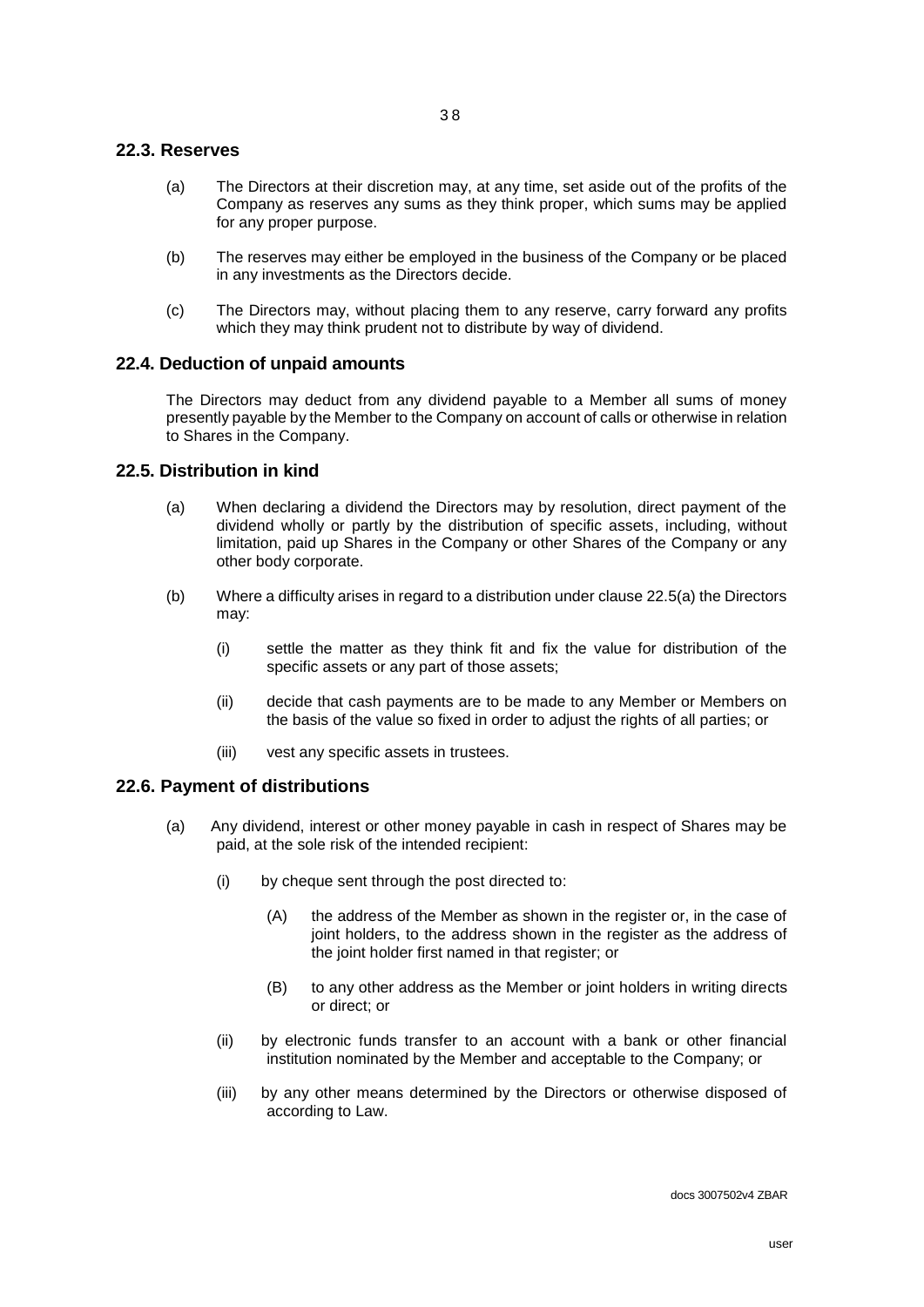(b) Subject to the Act, all unclaimed dividends may be invested or otherwise used by the Directors for the benefit of the Company until claimed.

# **23. Capitalisation of profits**

#### **23.1. Capitalisation**

The Directors may resolve:

- (a) to capitalise any sum, being the whole or a part of the amount for the time being standing to the credit of any reserve account, profit and loss account or otherwise available for distribution to Members; and
- (b) that the sum be applied, in any of the ways mentioned in clause 23.2, for the benefit of Members in full satisfaction of their interest in the capitalised sum, in the proportions to which those Members would have been entitled in a distribution of that sum by way of dividend or, if there is no such proportional entitlement, as the Directors determine.

#### **23.2. Manner in which sums applied**

The ways in which a sum may be applied for the benefit of Members under clause 23.1(b) are:

- (a) in paying up any amounts unpaid on the Shares held by the Members;
- (b) in paying up in full unissued Shares or debentures or debenture stock to be issued to Members as fully paid;
- (c) partly as mentioned in clause  $23.2(a)$  and partly as mentioned in clause  $23.2(b)$ ;
- (d) in accordance with any bonus share plan adopted by the Company; or
- (e) any other application permitted by the Act. **23.3.**

#### **Participation by holders of partly paid shares**

Where the conditions of issue of a partly paid share so provide, the holder may participate in any application of a sum under clause 23.2 to a greater extent than would have been the case had those funds been distributed by dividend, but not to any greater extent than permitted by the terms of issue.

#### **23.4. Powers of Directors**

The Directors must do all things necessary to give effect to the resolution and, in particular, to the extent necessary to adjust the rights of the Members amongst themselves, may:

- (a) fix the value for distribution of the specific assets or any part of those assets;
- (b) make cash payments in cases where Shares or debentures or debenture stock become issuable in fractions or determine that fractions may be disregarded;
- (c) vest any cash or specific assets in trustees on trust for the persons entitled as they think fit; or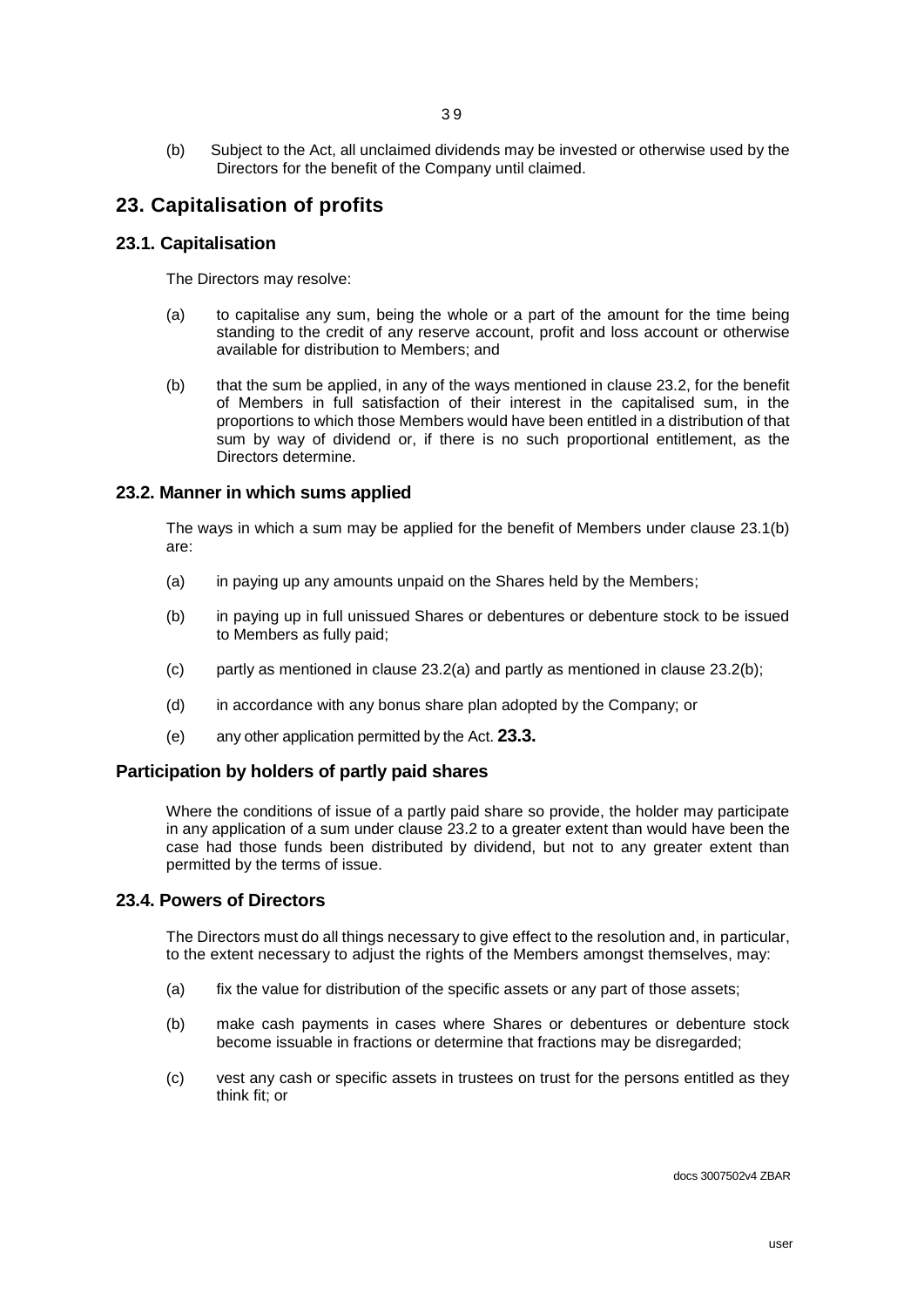(d) on behalf of all the Members entitled to any further Shares or debentures or debenture stock on the capitalisation, authorise any person to make an agreement with the Company providing for the issue to such Members, credited as fully paid up, of any further Shares or debentures or debenture stock or for the payment by the Company on their behalf of all or any part of the amounts remaining unpaid on their existing Shares by the application of their respective proportions of the sum resolved to be capitalised and any agreement made under that authority is effective and binding on all the Members concerned.

# **24. Dividend reinvestment and bonus Share plans**

# **24.1. Directors may establish plans**

The Directors may establish one or more plans under which each participating Member may elect, as provided in the plan:

- (a) that dividends to be paid in respect of some or all of the Shares from time to time held by the Member may be satisfied by the issue of fully paid ordinary Shares;
- (b) that dividends are not to be declared or paid in respect of some or all of the Shares from time to time held by the Member, but that the Member is to receive fully paid ordinary Shares; or
- (c) such other options as the Directors consider appropriate,

and the Directors may vary, suspend or terminate any such plan.

# **24.2. Implementing plan**

Any such plan has effect in accordance with its terms and the Directors must do all things necessary and convenient for the purpose of implementing the plan, including the making of each necessary allotment of Shares and of each necessary appropriation, capitalisation, application, payment and distribution of funds that lawfully may be appropriated, capitalised, applied, paid or distributed for the purpose of the allotment.

# **24.3. Where not all Members or holders participate**

For the purpose of giving effect to any such plan, the appropriations, capitalisation, applications, payments and distributions authorised by clause 23.1 may be made and the powers of the Directors under clause 23.4 may be exercised (with such adjustments as may be required) even if only some of the Members or holders of Shares of any class participate.

# **24.4. Information and advice to Members**

- (a) In offering opportunities to Members to participate in any such plan, the Directors may give such information as in their opinion may be useful to assist Members in assessing the opportunity and making requests to their best advantage.
- (b) The Directors, the Company and its officers are not responsible for, nor are they obliged to provide, any legal, taxation or financial advice in respect of the choices available to Members.

# **24.5. Limit on Directors' obligations**

The Directors are under no obligation: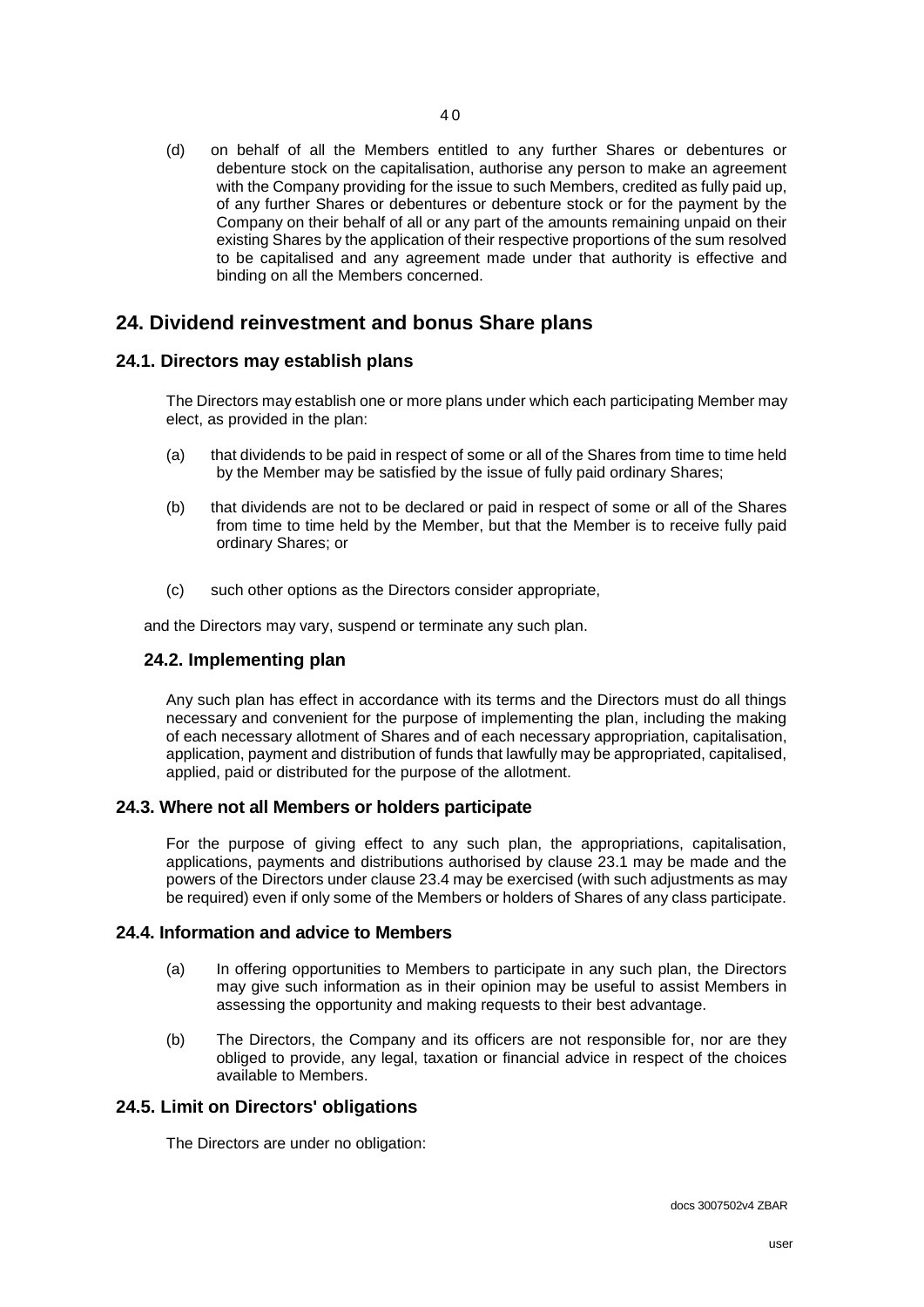- (a) to admit any Member as a participant in any such plan; nor
- (b) to comply with any request made by a Member who is not admitted as a participant in any such plan.

#### **24.6. Duties and powers of Directors**

In establishing and maintaining any such plan, the Directors must act in accordance with the provisions of this Constitution and may exercise all or any of the powers conferred upon them by the terms of any such plan, by this Constitution or by the Act.

# **25. Notices**

#### **25.1. No notice if no address provided**

Any Member who has not left at or sent to the registered office, a place of address (for registration in the register) at or to which all notices, documents of the Company and Share certificates may be served or sent, is not entitled to receive any notice.

#### **25.2. How notice to be given**

- (a) A Member may, by written notice to the Secretary left at or sent to the registered office, require that all notices to be given by the Company or the Directors be served on the Member's representative at an address specified in the notice.
- (b) A notice may be given by the Company to any Member by:
	- (i) serving it on the Member personally;
	- (ii) properly addressing, prepaying and posting the notice to the Member or leaving it at the Member's address as shown in the register or the address supplied by the Member to the Company for the giving of notices;
	- (iii) serving it in any manner contemplated in this clause 25.2 on a Member's representative as specified by the Member in a notice given under clause 25.2(a);
	- (iv) facsimile transmission to the facsimile number supplied by the Member to the Company for the giving of notices; or
	- (v) sending it by email to an email address nominated by the Member or via any other electronic means permitted by the Corporations Act and nominated by the Member for the giving of notices; or
	- (vi) giving it by any other means permitted or contemplated by this clause 25 or the Act.

#### **25.3. When notice is given**

A notice is deemed to be given by the Company and received by the Member:

- (a) if delivered in person, when delivered to the Member;
- (b) if posted:
	- (i) to an address within Australia, by ordinary post; and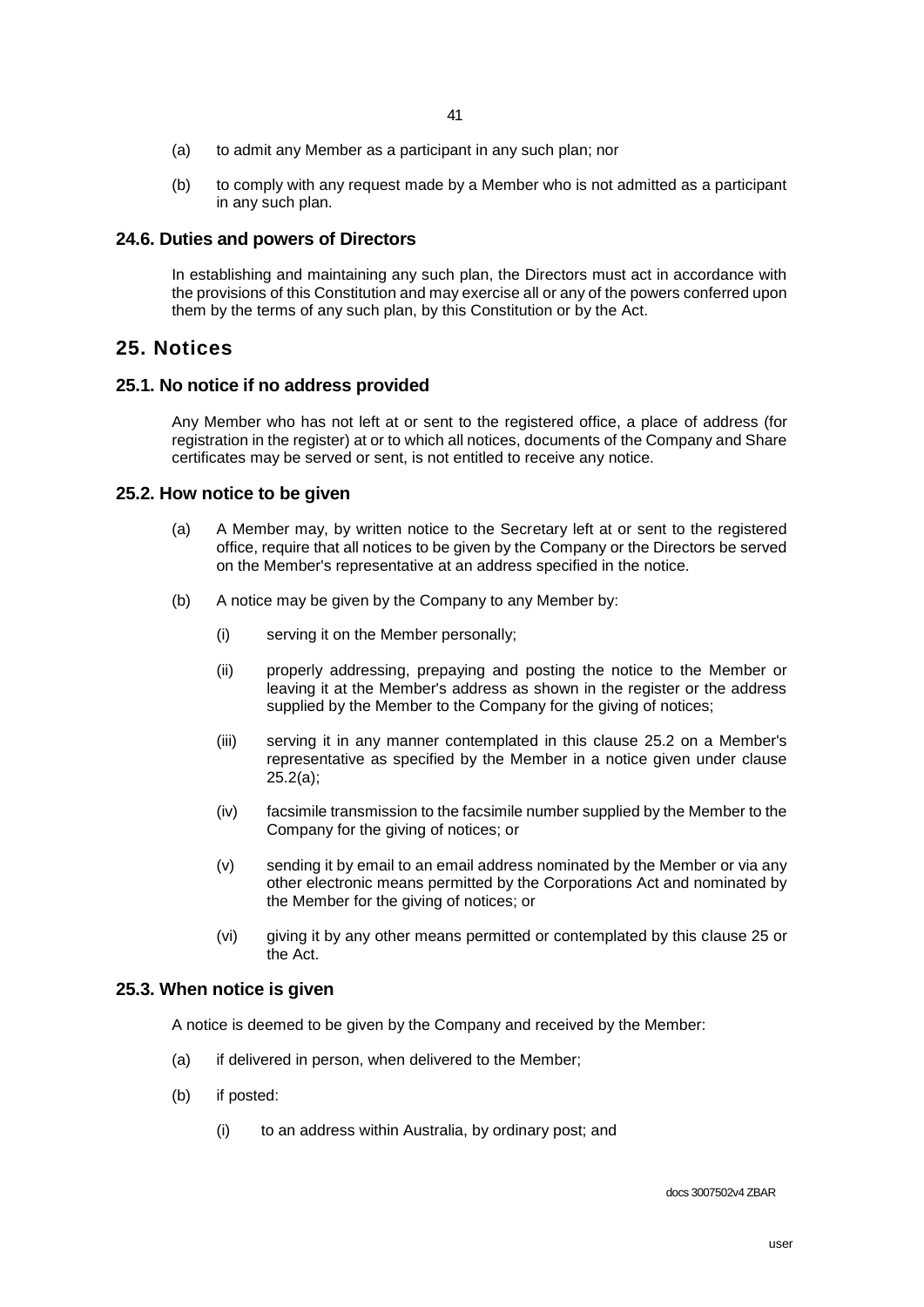(ii) to an address outside Australia, by airmail,

and in either case is taken to have been received on the day after the date of its posting;

- (c) if sent by facsimile transmission, on the date and time shown on the transmission report by the machine from which the facsimile was sent which indicates that the facsimile was sent in its entirety and in legible form to the facsimile number of the Member nominated for the purposes of this clause; or
- (d) if sent by email or other electronic means, on the date and time at which it enters the Member's information system (as shown in a confirmation of delivery report from the Company's information system, which indicates that the notice was sent to the email or electronic address of the Member nominated for the purposes of this clause),

but if the delivery or receipt is on a day which is not a Business Day or is after 4.00 pm (addressee's time), it is deemed to have been received at 9.00 am on the next Business Day.

### **25.4. Notice of general meeting**

- (a) Notice of every general meeting must be given in the manner authorised by clause 25.2:
	- (i) subject to clause 26.1, to every Member and Director;
	- (ii) to every person entitled to a Share in consequence of the death, mental incapacity or bankruptcy of a Member who, but for the death or bankruptcy, would be entitled to receive notice of the meeting; and
	- (iii) to any auditor of the Company.
- (b) No other person is entitled to receive notice of general meeting.

# **26. Joint holders**

#### **26.1. Notice to be given by joint holders**

Joint holders of a Share must give to the Company notice of:

- (a) a single address for the purpose of all notices to be given by the Company under clause 25.1, and for the payment of dividends and the making of distributions in accordance with this Constitution; and
- (b) a single account for the payment of money by electronic funds transfer in accordance with clause 22.6(a)(ii), if so desired, in respect of that Share.

#### **26.2. Effect of giving notice**

Where the Company receives notice under clause 26.1, the giving of notice, the payment of dividends or the making of distributions, to the address or account so notified is deemed given, paid or made to all joint holders of the relevant Share.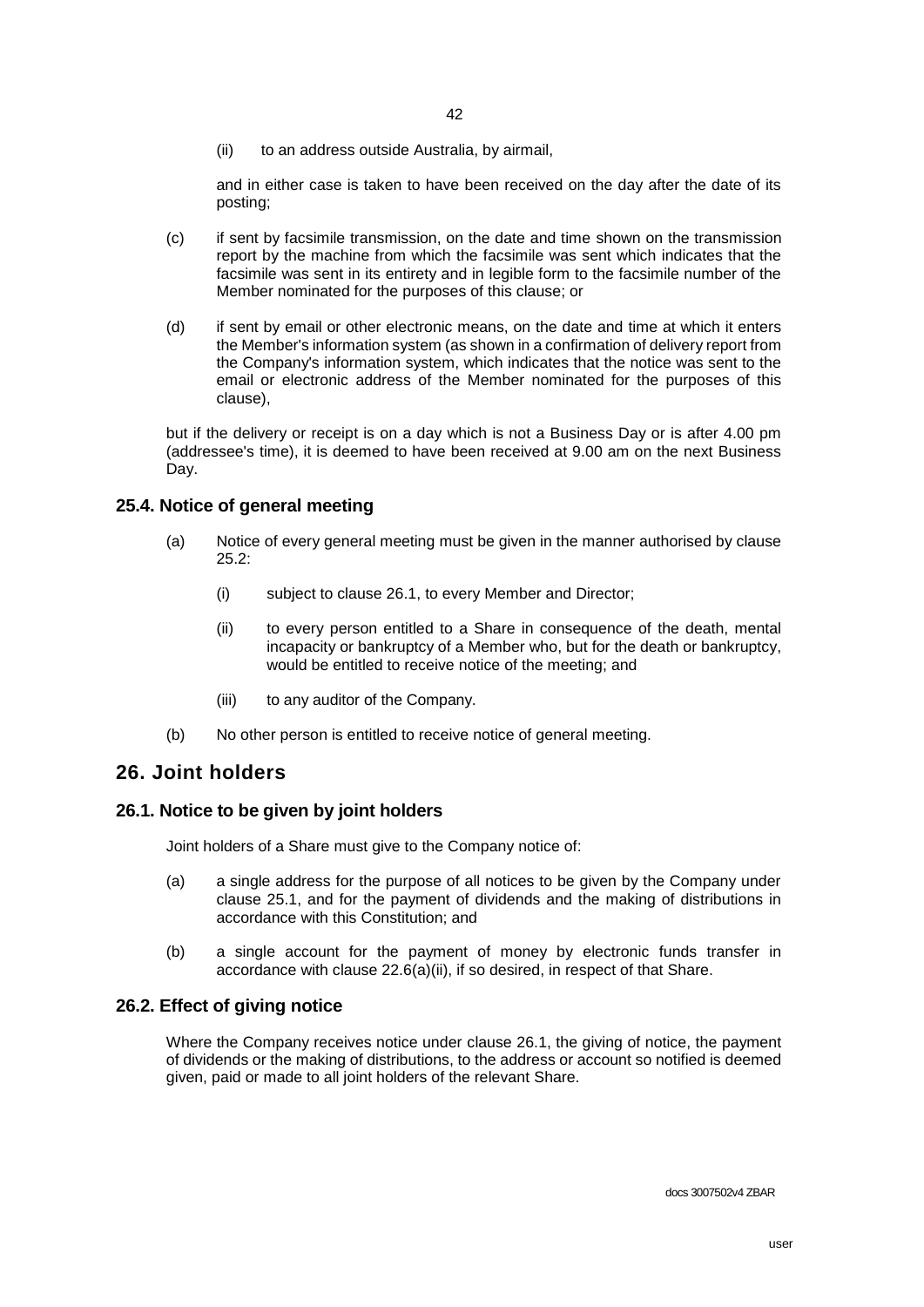# **26.3. Failure to give notice**

Where joint holders of a Share fail to give notice to the Company in accordance with clause 26.1, the Company may give notice, pay dividends and make distributions to the address of the joint holder whose name first appears in the register.

# **26.4. Receipts**

Any of the joint holders of a Share may give effective receipt for all dividends and payments in respect of the Share.

# **27. Winding up**

# **27.1. Where assets insufficient to repay paid up capital**

If the Company is wound up and the assets available for distribution among the Members are insufficient to repay the whole of the paid up capital, the assets must be distributed so that, as nearly as may be, the losses are borne by the Members in proportion to the capital paid up, or which ought to have been paid up, at the commencement of the winding up, on the Shares held by them respectively.

# **27.2. Where assets sufficient to repay paid up capital**

If, in a winding up, the assets available for distribution among the Members are more than sufficient to repay the whole of the capital paid up at the commencement of the winding up, the excess must be distributed among the Members in proportion to the capital at the commencement of the winding up paid up, or which ought to have been paid up, on the Shares held by them respectively.

#### **27.3. Powers of liquidator**

If the Company is wound up, the liquidator may:

- (a) with the sanction of a special resolution, divide among the Members in kind the whole or any part of the property of the Company;
- (b) for that purpose set a value as the liquidator considers fair on any property to be so divided; and
- (c) decide how the division is to be carried out as between the Members or different classes of Members.

#### **27.4. Vesting of property in trustees**

The liquidator may, with the sanction of a special resolution, vest the whole or any part of any property in trustees on any trusts for the benefit of the contributories as the liquidator thinks fit, but so that no Member is compelled to accept any Shares or other Shares in respect of which there is any liability.

# **28. Indemnity and insurance**

### **28.1. Definition**

In this clause **Officer** has the meaning in section 9 of the Act.